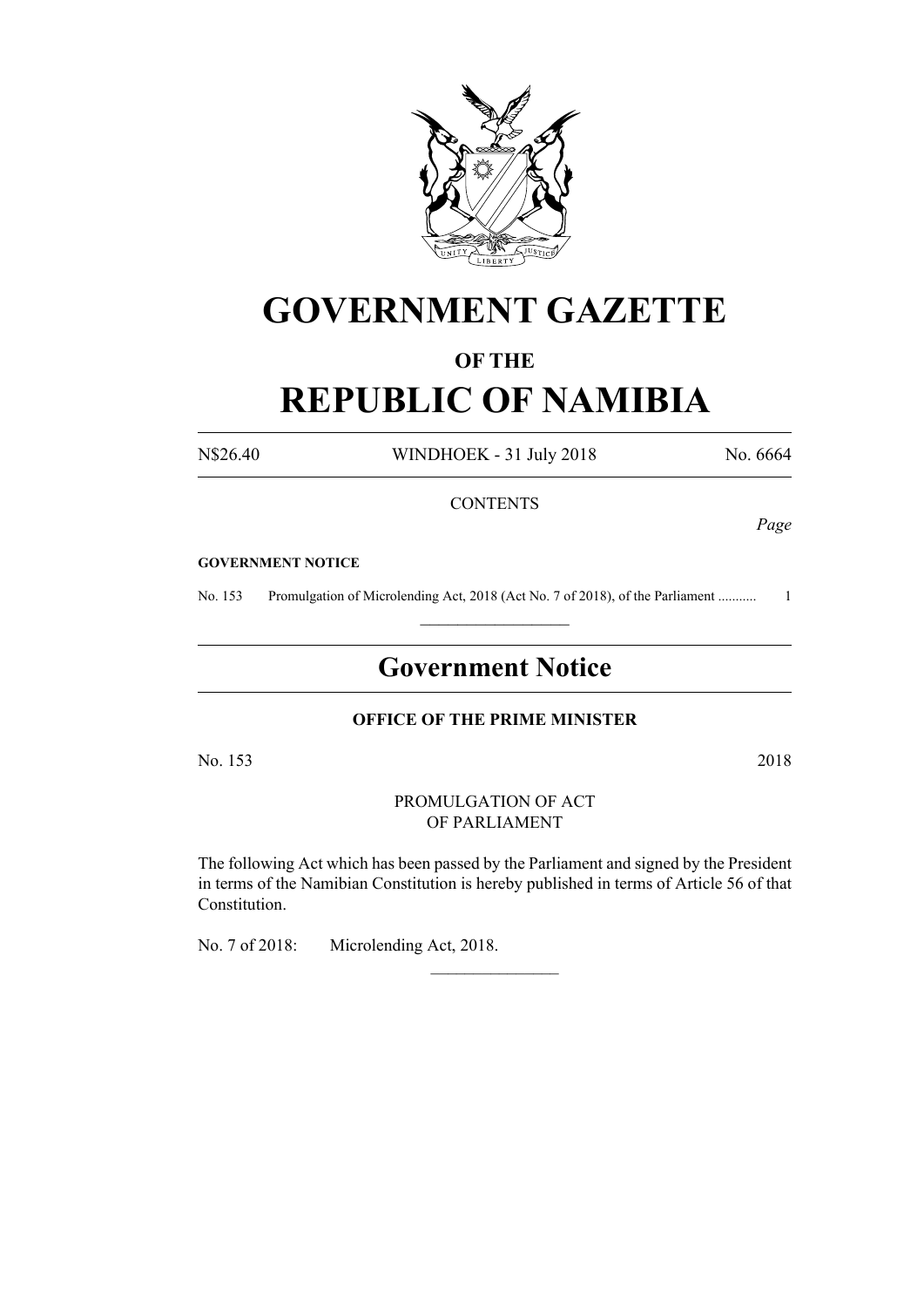## **ACT**

**To regulate the carrying on of microlending business in Namibia; to establish an effective and consistent enforcement framework relating to microlending; to promote responsible borrowing and lending; and to provide for incidental matters.**

#### *(Signed by the President on 17 July 2018)*

#### ARRANGEMENT OF SECTIONS

#### PART 1

### PRELIMINARY PROVISIONS

- 1. Definitions
- 2. Objects of Act
- 3. Prohibition to conduct microlending business
- 4. Unregistered persons

### PART 2

### REGISTRATION

- 5. Application for registration
- 6. Registration requirements
- 7. Disqualified persons
- 8. Imposing of conditions
- 9. Certificate of registration
- 10. Term of registration and annual renewal of registration
- 11. Microlenders registered under Exemption Notice
- 12. Application for cancellation or variation of registration
- 13. Cancellation or variation of registration by NAMFISA

#### PART 3

### ADMINISTRATION

- 14. Principal office and principal officer
- 15. Levy payments
- 16. Submission of returns
- 17. Late submission or late payment
- 18. Use of name and change of name
- 19. Purchase, amalgamation or transfer of microlending business
- 20. Conducting of other business on licensed premises
- 21. Opening of additional microlending branches

#### PART 4

### CONDUCT OF MICROLENDER

- 22. Maximum finance charges
- 23. Prohibited conduct
- 24. Obligations of microlender
- 25. Consideration
- 26. Cooling-off period
- 27. Confidentiality
- 28. Alteration of original or amended loan agreement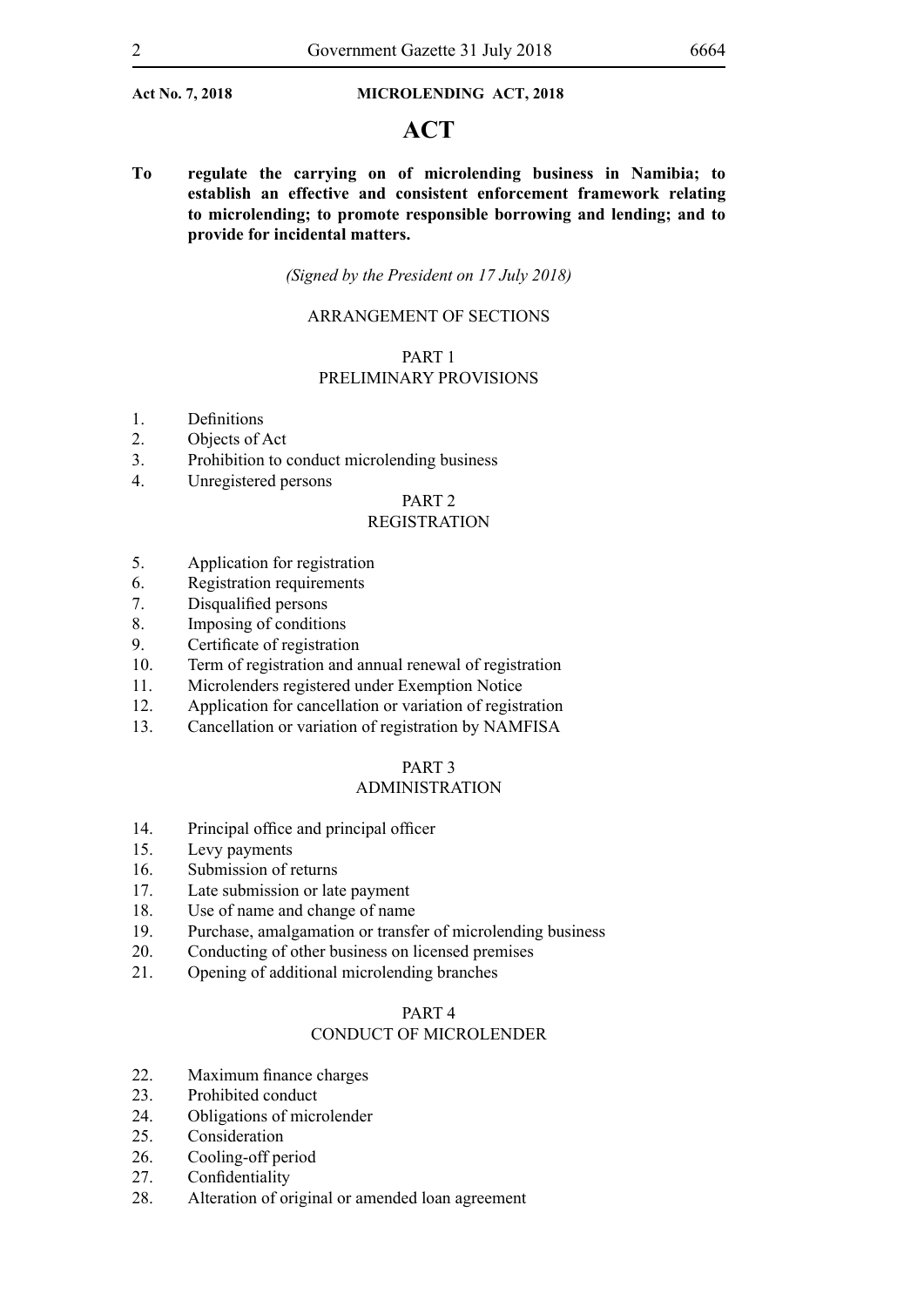#### PART 5

### RIGHTS AND OBLIGATIONS OF BORROWERS

- 29. Right of borrower to information in plain and understandable language
- 30. Obligations of borrowers

# PART 6

### REGULATION AND SUPERVISION

- 31. Power of NAMFISA to remove key responsible persons
- 32. Declaration of practices as irregular or undesirable
- 33. Power of NAMFISA to verify information
- 34. Directives
- 35. Standards
- 36 Regulations
- 37. Inspections
- 38. Appointment of inspectors
- 39. Entry on and search of premises
- 40. Costs of inspections
- 41. Offences and penalties in respect to inspections
- 42. Disclosure of information to certain parties

#### PART 7 ENFORCEMENT

- 43. Debts due to NAMFISA
- 44. Court orders to enforce Act
- 45. Right of appeal

#### PART 8 GENERAL PROVISIONS

- 46. Decisions and actions by NAMFISA
- 47. Short title and commencement

**BE IT ENACTED,** as passed by the Parliament, and assented to by the President, of the Republic of Namibia as follows:

#### PART 1 PRELIMINARY PROVISIONS

#### **Definitions**

**1.** (1) In this Act, unless the context otherwise indicates -

"Banking Institutions Act" means the Banking Institutions Act, 1998 (Act No. 2 of 1998);

"banking institution" means a banking institution as defined in section 1 of the Banking Institutions Act;

"Board of NAMFISA" means the board referred to in section 1 of the NAMFISA Act;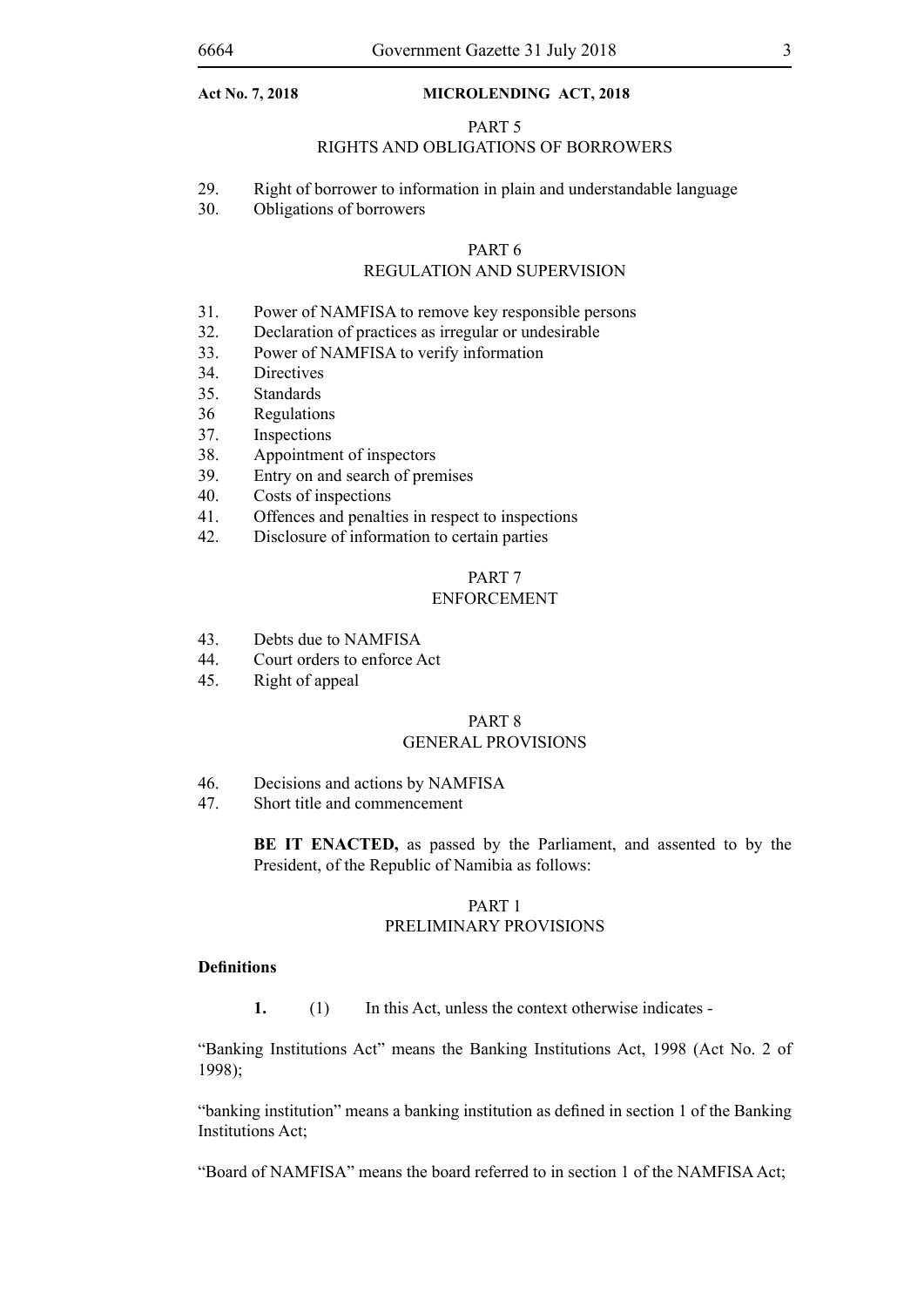"borrower" means a person to whom a microlender has advanced a loan in terms of a microlending transaction, or any person to whom the rights and obligations of a borrower in respect of a microlending transaction have passed, whether by delegation, cession or otherwise;

"branch manager" means a natural person appointed as such under section 21;

"credit bureau" means an entity specialised in the collection and sale of credit performance information for individuals and businesses and registered as a credit bureau;

"day" means any day except a Saturday, Sunday or public holiday;

"disqualified person" means a disqualified person as provided for in section 7;

"Exemption Notice" means the Notice in terms of section 15A of the Usury Act published under Government Notice No. 189 of 25 August 2004;

"finance charges" means the total of any valuable consideration a borrower owes to a microlender in terms of a microlending transaction, which does not form part of the principal debt, but does not include -

- (a) if judgment is obtained for the payment of the principal debt or finance charges owing thereon by the borrower, legal costs awarded in terms of such judgment, but -
	- (i) the court in awarding such legal costs may disregard the provisions of any agreement relating to costs between the parties concerned; and
	- (ii) such legal costs do not include any costs incurred by or on behalf of a microlender before the instructions to institute legal proceedings for the payment of such principal debt or finance charges were given;
- (b) legal costs actually incurred by the microlender after legal proceedings were instituted for the payment of the principal debt or of finance charges owing on the principal debt and where payment of such principal debt or finance charges is made by or on behalf of the borrower, without judgment being obtained by virtue of such proceedings; and
- (c) any allowable service fee charged by a payment system service provider in relation to the facilitation of a payment from the borrower to the microlender;

"financial crime" means any of the following -

- (a) an offence that involves theft, fraud, forgery or uttering a forged document, perjury or an offence under the Anti-Corruption Act, 2003 (Act No. 8 of 2003);
- (b) financing, facilitating or being involved in financing or facilitating an offence relating to a financial institution;
- (c) dealing with the proceeds of an offence, whether or not related to a financial institution;
- (d) an offence under the Prevention of Organised Crime Act, 2004 (Act No. 29 of  $2004$ ;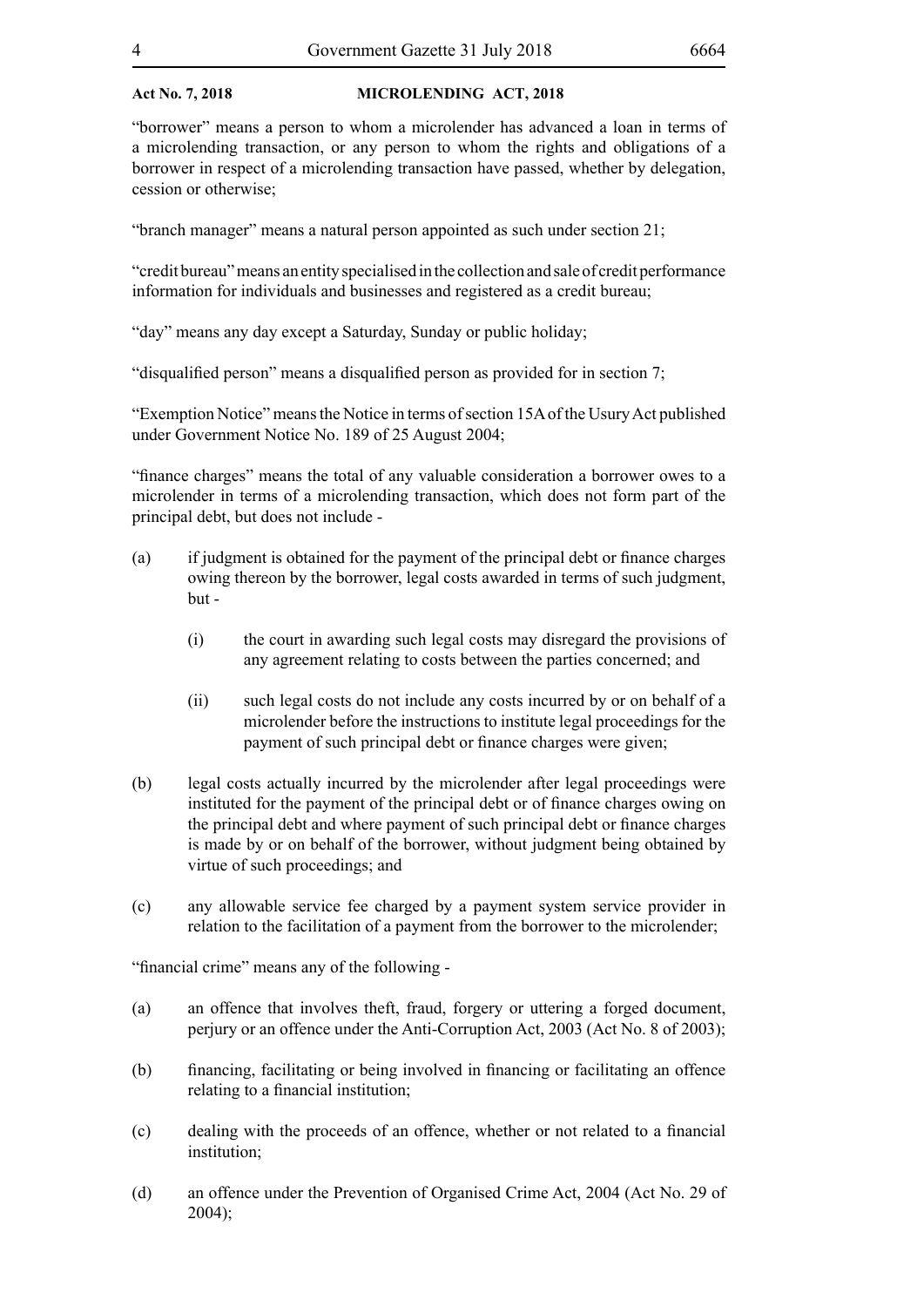- (e) an offence under the Prevention and Combating of Terrorist and Proliferation Activities Act, 2014 (Act No. 4 of 2014);
- (f) an offence under the Financial Intelligence Act; or
- (g) an offence under the Payment System Management Act;

"financial institution" means a financial institution as defined in section 1 of the NAMFISA Act;

"Financial Intelligence Act" means the Financial Intelligence Act, 2012 (Act No. 13 of 2012);

"fit and proper", in relation to a key responsible person means a person that meets the fit and proper criteria as required by the standards and the Schedule;

"key responsible person", in relation to a microlender means any shareholder, director, member, owner or person with at least a five percent ownership or decision-making role in the microlending business and the principal officer and, if relevant, the branch manager;

"licensed premises" means the premises from where the microlending business is or will be conducted:

"loan agreement" means a written agreement entered into between the microlender and borrower in terms of section 24;

"loan amount" means the sum of money disbursed to a borrower or on behalf of a borrower in terms of a microlending transaction, excluding finance charges, stamp duty, insurance premiums payable pursuant to paragraph (c) of the definition of principal debt and the levy payable pursuant to section 15(1) of this Act;

"loan applicant" means a person who makes an application to a microlender for the purposes of obtaining a loan;

"microlender" means any person who, as a regular feature of the business advertises or conducts the business of advancing loans to borrowers in terms of microlending transactions;

"microlending business" means the business of advancing loans to borrowers in terms of microlending transactions as a regular feature;

"microlending transaction" means any loan transaction in respect of which -

- (a) the loan amount does not exceed the amount of N\$100 000 or any such other amount as may be determined by the Minister by notice in the *Gazette* under subsection (2); and
- (b) the principal debt, together with the finance charges which is owing by the borrower must be paid to the microlender, whether in instalments or otherwise, within 60 months or any such other period as may be determined by the Minister, by notice in the *Gazette* under subsection (2), from the date on which the loan amount has been advanced to the borrower,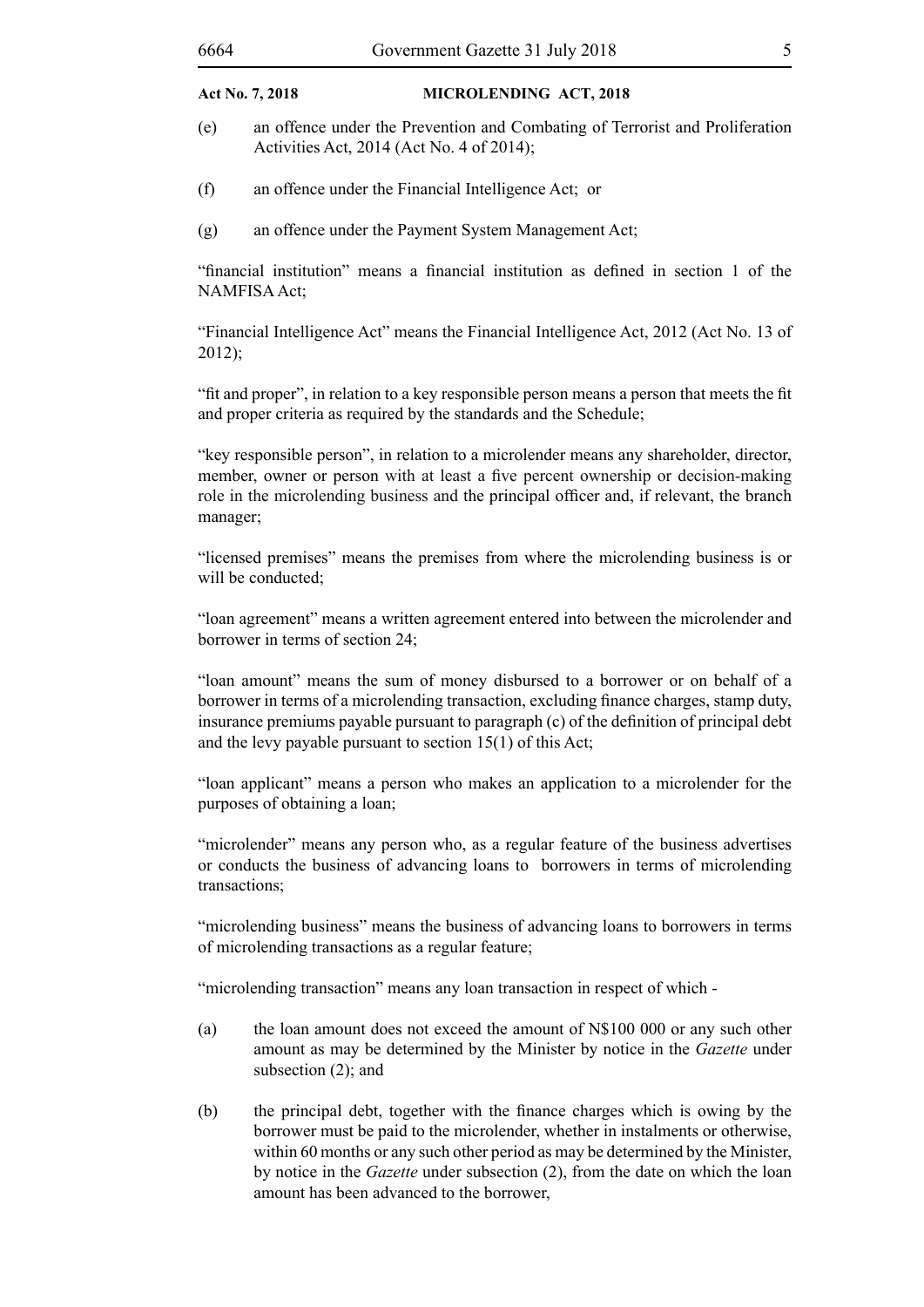excluding any money lending transaction in terms of which the finance charges do not exceed the annual finance charge rate prescribed by the Registrar in respect of money lending transactions under the Usury Act;

"Minister" means the Minister responsible for finance;

"money lending transaction" means a money lending transaction as defined in section 1 of the Usury Act;

"NAMFISA" means the Namibia Financial Institutions Supervisory Authority established under the NAMFISA Act;

"NAMFISA Act" means the Namibia Financial Institutions Supervisory Authority Act, 2001 (Act No. 3 of 2001);

"Payment System Management Act" means the Payment System Management Act, 2003 (Act No. 18 of 2003);

"prescribed" means prescribed by regulations made under this Act;

"Prescribed Rate of Interest Act" means the Prescribed Rate of Interest Act, 1975 (Act No. 55 of 1975);

"principal debt" means -

- (a) the loan amount;
- (b) the costs in respect of stamp duties actually paid or to be paid by the microlender in connection with the microlending transaction and which are owing to the microlender by the borrower;
- (c) premiums actually paid or to be paid by the microlender to an insurer registered in terms of the Long-term Insurance Act, 1998 (Act No. 5 of 1998) as agreed between the insured and such insurer in respect of a life policy which is ceded to the microlender as security for the repayment of the loan; and
- (d) the levy paid or to be paid by the microlender in connection with the microlending transaction pursuant to section 15(1);

"principal office" means a physical address within Namibia nominated as the main place of business or head office of the microlender;

"principal officer" means a natural person appointed as such under section 14;

"Registrar" means the Registrar as defined in section 1 of the Usury Act;

"Schedule" means the Schedule to this Act;

"standards" means the standards issued by NAMFISA under this Act;

"this Act" includes -

(a) the regulations made by the Minister under this Act;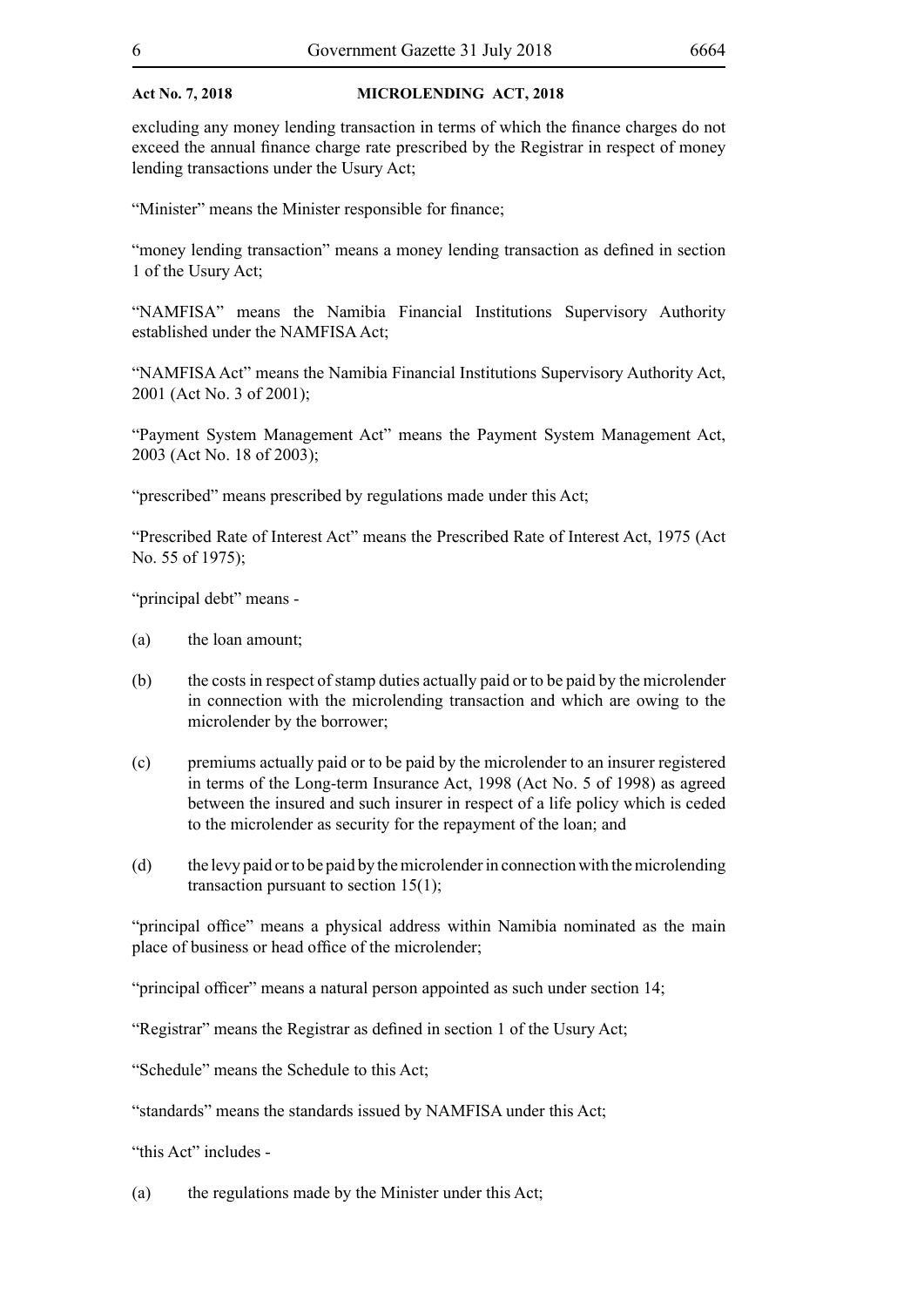(b) a government notice issued by the Minister under this Act; and

(c) the standards issued by NAMFISA under this Act; and

"Usury Act" means the Usury Act, 1968 (Act No. 73 of 1968).

(2) The Minister may, by notice in the *Gazette*, determine the maximum loan amount and maximum repayment period which a loan transaction may not exceed in order to qualify as a microlending transaction.

(3) The Minister may, by notice in the *Gazette*, amend the Schedule.

#### **Objects of Act**

- **2.** The objects of this Act are to -
- (a) foster
	- (i) the highest standards of business conduct by microlenders;
	- (ii) fairness, efficiency, transparency and orderliness of the microlending industry;
	- (iii) the protection of borrowers and the promotion of responsible borrowing and lending;
	- (iv) the promotion of public awareness and understanding of the microlending industry; and
	- (v) the reduction and deterrence of financial crime;
- (b) regulate and supervise the microlenders as provided for in this Act; and
- (c) ensure that microlenders comply with the relevant provisions of the Usury Act.

#### **Prohibition to conduct microlending business**

**3.** (1) A person may not conduct the business of a microlender unless that person -

- (a) is registered as a microlender in terms of section 5 or is registered as a microlender in terms of the Exemption Notice as contemplated in section 11 and carries on the microlending business pursuant to and in terms of a certificate of registration authorising the conduct of such business; and
- (b) carries on that business in accordance with this Act.

(2) Any person who conducts the business of a microlender without being registered in terms of this Act or in terms of the Exemption Notice commits an offence and is liable on conviction to a fine not exceeding N\$500 000 or to imprisonment for a period not exceeding five years, or to both such fine and such imprisonment.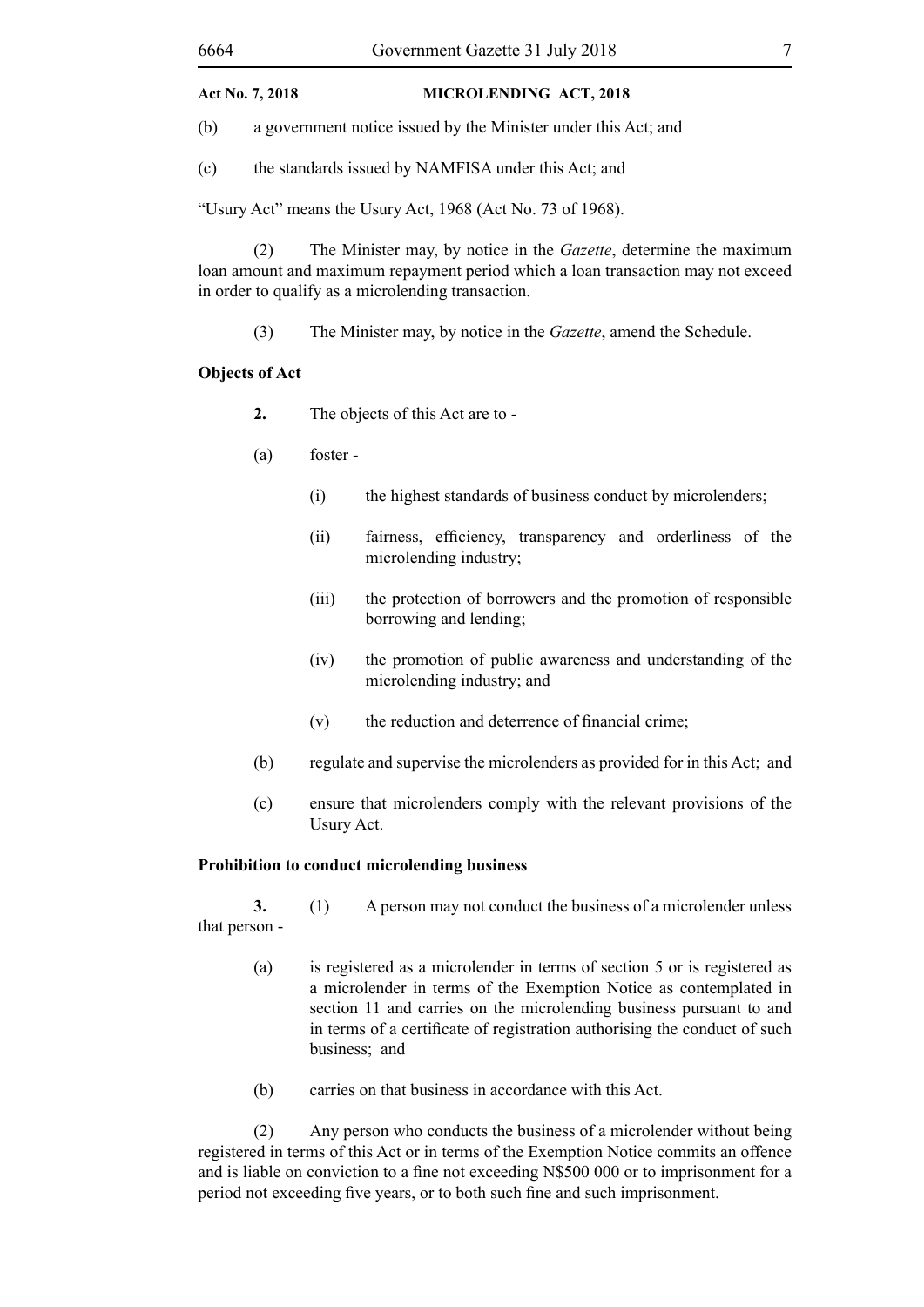#### **Unregistered persons**

**4.** (1) In addition to the powers of inspection conferred upon NAMFISA in terms of section 37, where NAMFISA has reason to suspect that any person is carrying on the business of a microlender while not registered in terms of this Act or the Exemption Notice, NAMFISA may, by notice in writing, require that person to provide to NAMFISA, within the period stated in the notice, a copy of any documents and other information that NAMFISA may require in relation to the registration of the microlending business.

 (2) If NAMFISA is not satisfied with the documents or other information referred to in subsection (1), or if the person fails to provide the documents and information, NAMFISA may require such person to produce at a place specified by NAMFISA the records, documents, statements and accounts relating to that business in order to enable NAMFISA to ascertain whether that business constitutes the business of a microlender.

(3) After considering the information obtained in terms of subsections (1) and (2) or section 37 and if NAMFISA is of the opinion that the person has or is indeed conducting the business of a microlender in contravention of this Act, NAMFISA must, in writing -

- (a) notify such person to cease the business of advancing loans in terms of microlending transactions to borrowers with immediate effect;
- (b) impose a penalty for each day, as may be prescribed by the Minister, for as long as the non-compliance with the provisions of this Act exists; and
- (c) if applicable, remedy the effects of contravening this Act by compensating borrowers who have suffered loss.

(4) A penalty imposed under subsection (3)(b) may provide for interest at rates not exceeding the rates specified under the Prescribed Rate of Interest Act payable from a date determined by NAMFISA.

(5) The penalty payable in terms of subsection (3)(b), and any interest, is a debt due to NAMFISA by the microlender and NAMFISA may recover such debt in terms of section 43.

(6) Despite subsection (3)(b) and (5), any person who fails to comply with this section commits an offence and is liable on conviction to a fine not exceeding N\$500 000 or to imprisonment for a period not exceeding five years, or to both such fine and such imprisonment.

#### PART 2 REGISTRATION

#### **Application for registration**

**5.** (1) A person who conducts, or intends to conduct a microlending business must apply to NAMFISA for registration as a microlender.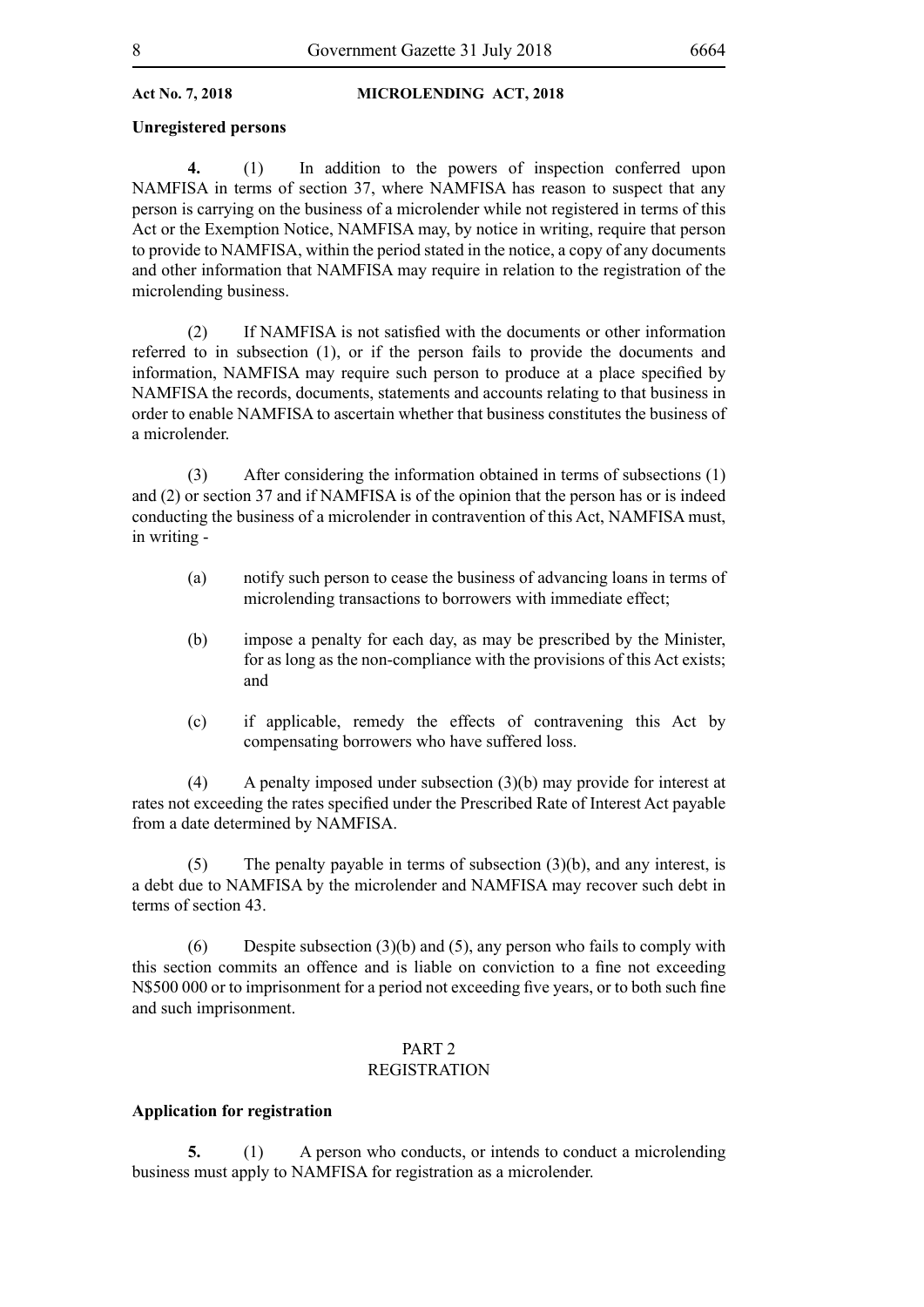(2) A microlender registered under this Act is regarded as a financial institution as defined in section 1 of the NAMFISA Act.

- (3) An application referred to in subsection (1) must be -
- (a) made to NAMFISA in the form and manner as required by the standards;
- (b) signed by the applicant as well as the principal officer of the applicant;
- (c) accompanied by a non-refundable application fee as required by the standards;
- (d) accompanied by such information and documents regarding the fit and proper criteria for key responsible persons as required by the standards and the Schedule;
- (e) accompanied by such information as required by the standards pertaining to the licensed premises;
- (f) accompanied by such information disclosing the ownership structure of the proposed microlender; and
- (g) made subject to and in accordance with any other applicable provision of this Act, to satisfy NAMFISA that the applicant and relevant key responsible persons are fit and proper to conduct business as a microlender and that it is in the public interest to register the applicant as a microlender.

(4) On receipt of an application in terms of subsection (1), NAMFISA may require the applicant to furnish such further information and documents which NAMFISA may determine reasonably necessary in order to consider the application.

(5) Where a banking institution or building society registered in terms of the Building Societies Act, 1986 (Act No. 82 of 1986), intends to conduct business as a microlender, that banking institution or building society must establish a legal entity to conduct microlending transactions which are separate from the operations of such banking institution or such building society.

#### **Registration requirements**

**6.** NAMFISA must take the following factors into consideration when considering the application for registration of the applicant and NAMFISA may not register the applicant unless NAMFISA is on reasonable grounds satisfied that -

- (a) the registration of the microlender would not be contrary to this Act or the public interest;
- (b) the applicant and other relevant key responsible persons have the attributes reasonably necessary and adequate to -
	- (i) provide the microlending services in question with professional integrity, prudence, proper skill and due diligence; and
	- (ii) comply with this Act;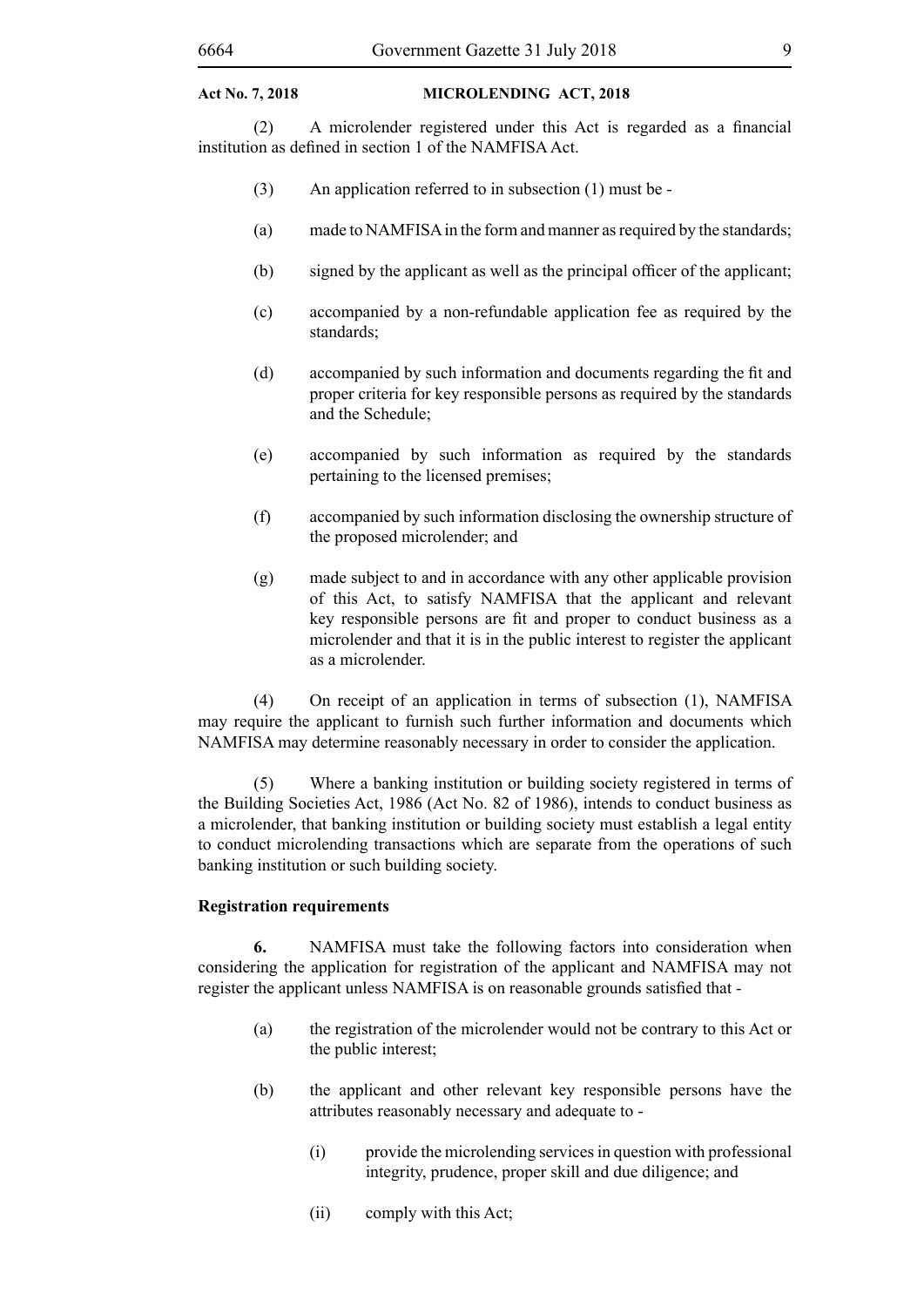- (c) where the applicant is an individual, the applicant and other relevant key responsible persons, are fit and proper;
- (d) where the applicant is a corporate entity
	- (i) every relevant key responsible person is fit and proper;
	- (ii) the memorandum of association and articles, or other instrument constituting or defining the constitution of the corporate entity or other foundation documents of the applicant are not inconsistent with the provisions of this Act;
	- (iii) the direct or indirect control of the entity is not likely to be contrary to the interest of borrowers and consumers; and
	- $(iv)$  the applicant will be in a position to ensure that its organisational or group structure will not be such as to hinder effective supervision by NAMFISA;
- (e) the name of the microlending business, the translation of the name, the shortened form or derivative of that name will not be offensive to the community it will serve, or is not similar to, or may be confused with, the name of any business conducted in terms of any existing certificate of registration;
- (f) the premises on which the intended microlending business is to be conducted meets the requirements set out in the standards in respect of a licensed premises and will not be in contravention of the applicable town planning requirements in respect of the usage of the premises;
- (g) the applicant has submitted all other information which, in the opinion of NAMFISA is necessary to assess the application, and such information has been found satisfactory by NAMFISA;
- (h) the applicant has complied with any other requirements contained in this Act which apply to the applicant; and
- (i) the applicant has complied with the relevant provisions of the Financial Intelligence Act.

#### **Disqualified persons**

**7.** (1) A person may not be registered as a microlender, hold a certificate of registration as a microlender or be appointed or act as a principal officer or branch manager of a microlender if such person -

- (a) has either in Namibia or elsewhere during the preceding 10 years under any law been convicted of an offence relating to -
	- (i) theft;
	- (ii) fraud;
	- (iii) dishonesty; or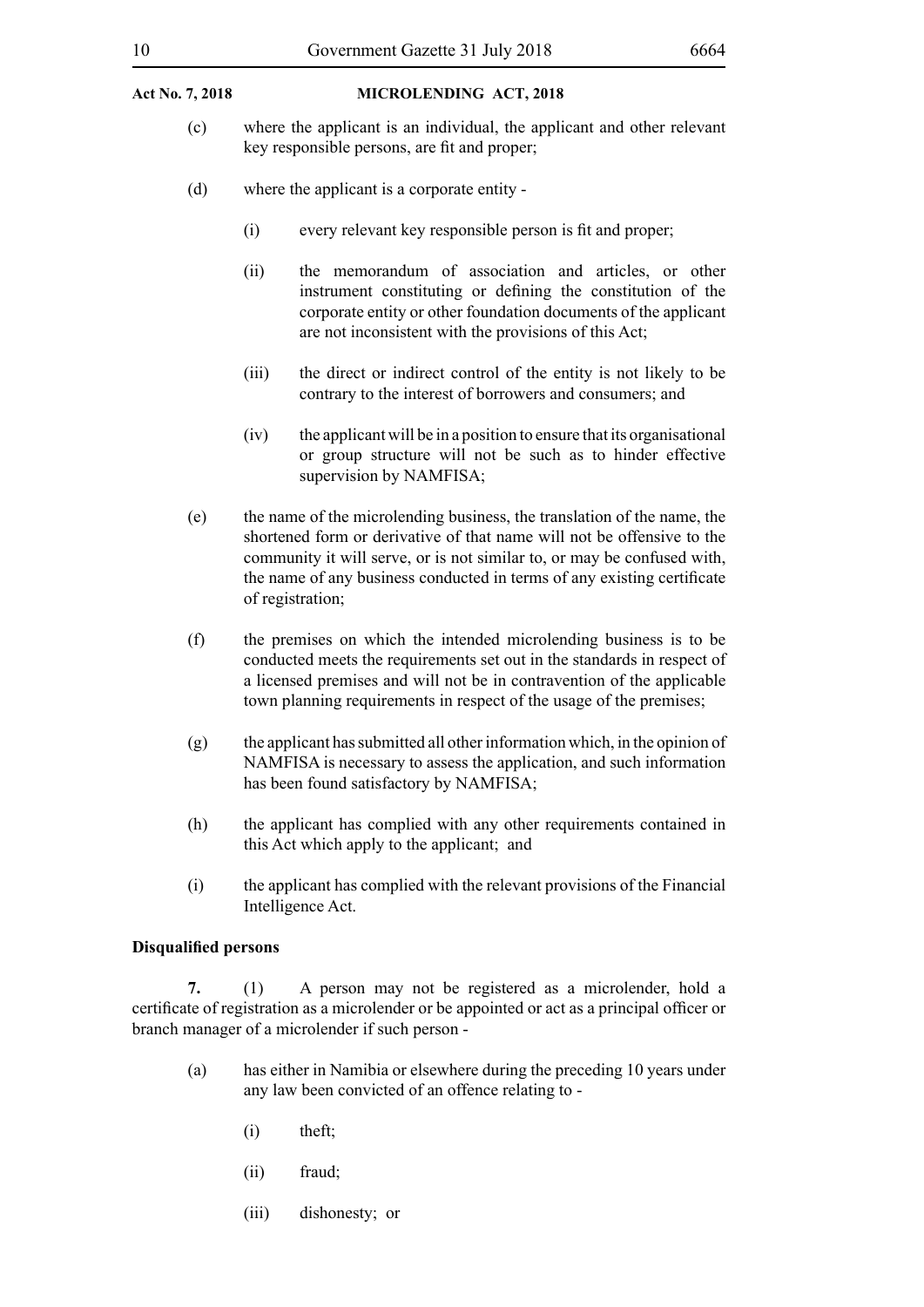- (iv) any financial crime;
- (b) being a natural person
	- (i) is not a Namibian citizen; or
	- (ii) is not lawfully admitted to Namibia for permanent residence,

and is not resident in Namibia;

- (c) being a corporate entity, is not registered in Namibia in terms of the relevant laws and the majority of the member's interest or shareholding is not owned by a Namibian citizen or a person lawfully admitted to Namibia for permanent residence;
- (d) is an unrehabilitated insolvent; or
- (e) has engaged in activities which brought the microlending sector into disrepute, as determined by NAMFISA and specified in the standards.

(2) The Minister may, by notice in the *Gazette*, exempt a person referred to in subsection (1)(b) or (c) from the provisions of subsection (1)(b) or (c) on such conditions and to such extent as the Minister may consider necessary and may at any time in the same manner revoke or amend any such exemption.

#### **Imposing of conditions**

**8.** NAMFISA may, when granting an application for registration as a microlender, or in terms of any other application made to NAMFISA in terms of this Act, impose such conditions on the applicant as it considers necessary, having regard, without limitation, to all the facts and information available to it pertaining to the applicant and any directives and standards issued by NAMFISA, inclusive of conditions and restrictions which -

- (a) prohibit or restrict the conduct of the microlending business on the licensed premises or certain parts of the licensed premises concerned;
- (b) require the applicant to effect alterations or improvements to the licensed premises or parts of the premises relating to the standard of confidentiality of transactions taking place on the licensed premises concerned;
- (c) pertain to the conducting of other business not related to the microlending business from the licensed premises or parts of the licensed premises;
- (d) are considered reasonable and necessary to ensure that the relevant key responsible persons indeed provide the microlending services with the necessary integrity, prudence, skill and diligence; and
- (e) are, in the opinion of NAMFISA, considered necessary or desirable or may be required in respect of the particular application concerned.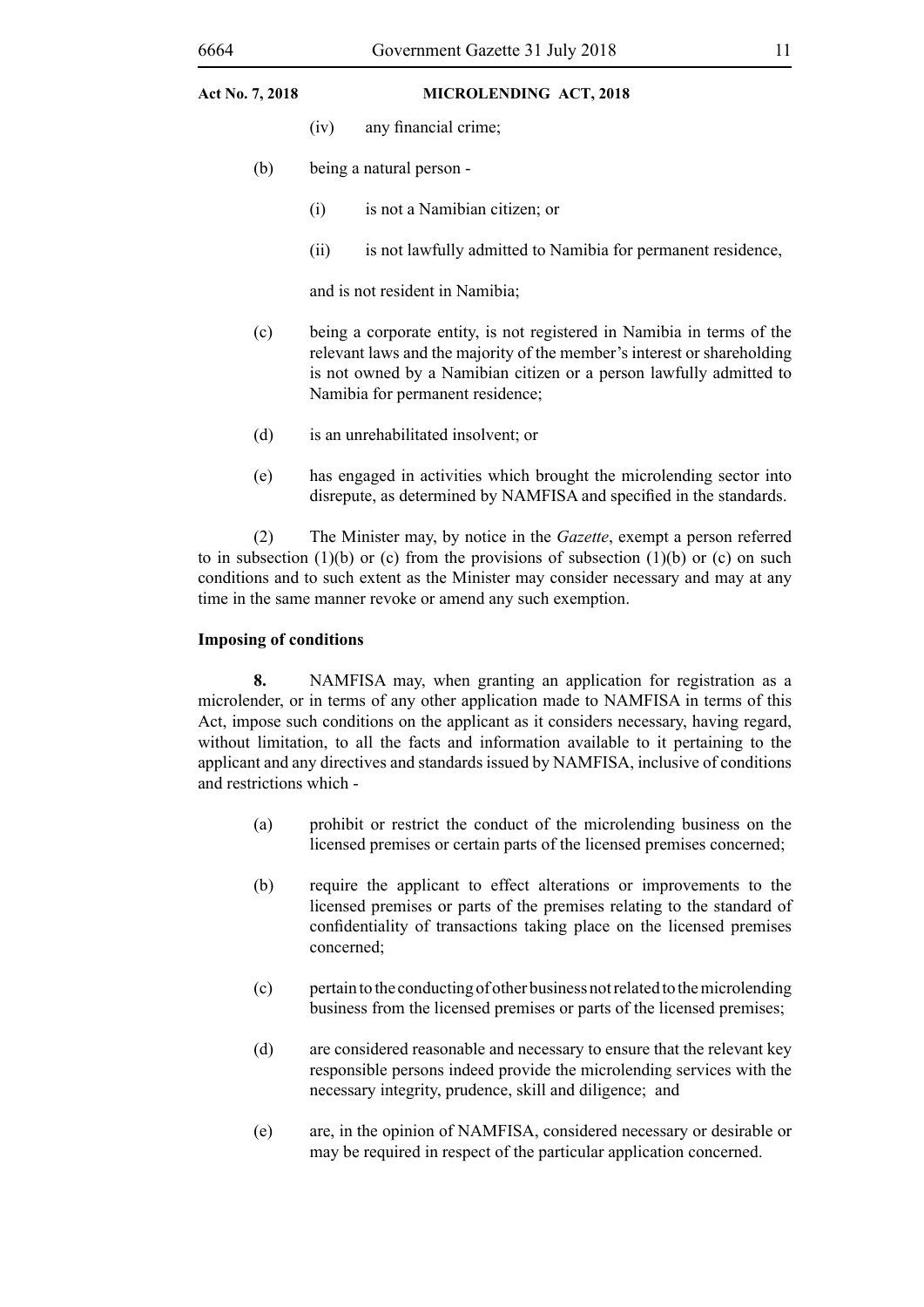#### **Certificate of registration**

**9.** (1) If NAMFISA approves the application for registration of the applicant as a microlender, NAMFISA must issue to the applicant a certificate of registration.

 (2) The certificate of registration issued must contain full particulars in respect of -

- (a) the full name of the microlender;
- (b) the trade name of the microlending business, if any;
- (c) the date of commencement of the microlending business;
- (d) any conditions or restrictions imposed in terms of section 8, which
	- (i) are to be complied with before the date of commencement of the microlending business or within a specified period of time after such date; or
	- (ii) apply for the duration of the registration of the microlender;
- (e) the date and place of issue of the certificate of registration;
- (f) the term of registration and the expiry date; and
- (g) such other particulars as may be stipulated by NAMFISA.

### **Term of registration and annual renewal of registration**

**10.** (1) The registration of a microlender under this Act is valid for one year calculated from the date of registration and expires on the last day of such year unless an application for renewal has been made to NAMFISA in terms of subsection (2).

(2) The application for renewal, the form and manner and the fee payable as required by the standards, must be submitted to NAMFISA at least 60 days prior to the date of the expiry of the term of registration.

(3) If the application for renewal is not submitted to NAMFISA by the date referred to in subsection (2) but is submitted on or before the expiry of the term of registration, the microlender must, together with the application for renewal, pay a penalty for each day, as prescribed by the Minister, in respect of each day of the late submission of the application for renewal.

(4) The term of registration of a microlender referred to in subsection (1) does not expire where the microlender has submitted an application for renewal in terms of this section.

- (5) NAMFISA must -
- (a) if the application for renewal is submitted to NAMFISA in terms of subsection  $(2)$ ; or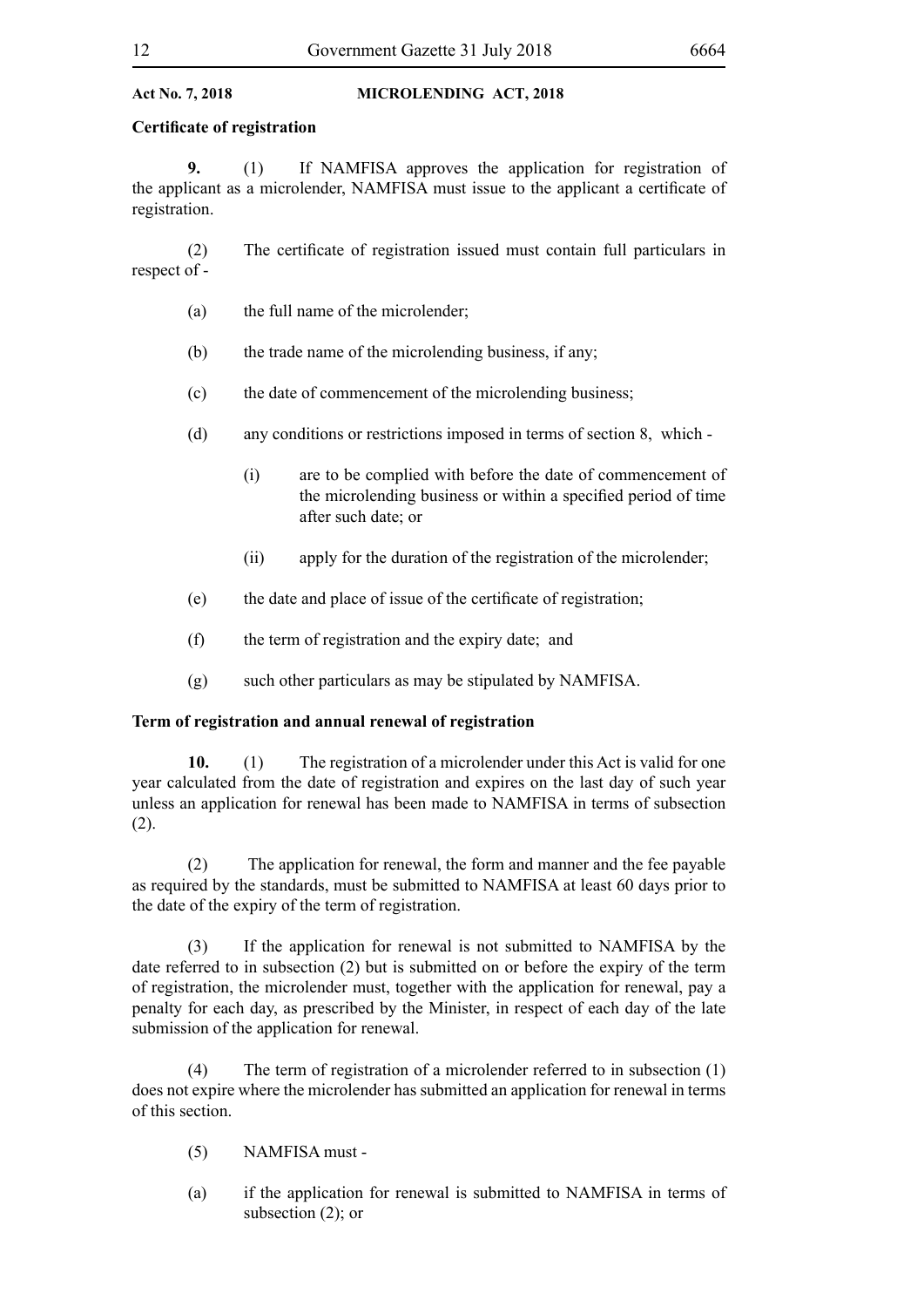- (b) if the application for renewal is submitted to NAMFISA in terms of subsection (3) and on condition that the penalty payable in terms of subsection (3) is paid in full prior to the expiry of the term of the registration; and
- (c) if the microlender is in full compliance with the provisions of this Act before the date of the expiry of the term of registration,

renew the registration of the microlender for another term of 12 months subject to such conditions as NAMFISA may impose in terms of section 8.

(6) If the application for renewal is submitted to NAMFISA in terms of subsections (2) or (3) but the microlender is not in full compliance with the provisions of this Act before the date of expiry of the term of registration, the registration of the microlender must be cancelled in terms of section 13.

#### **Microlenders registered under Exemption Notice**

**11.** (1) A person who is registered as a microlender under the Exemption Notice before the date of commencement of this Act must apply for registration as a microlender in terms of this Act within 12 months from the date of commencement of this Act and the Minister may by notice in the *Gazette* extend that period by such further period or periods as the Minister may determine.

(2) Where a microlender referred to in subsection (1) fails to make an application to NAMFISA for registration within the period referred to in subsection (1), the registration of that microlender lapses automatically.

(3) A microlender referred to in subsection (1) must, pending registration in terms of this Act, continue to comply with the conditions of registration imposed in terms of the Exemption Notice, subject to subsection (4).

(4) On the commencement of this Act, the provisions of this Act, excluding sections 5, 6, 7, 8, 9 and 10 and this section, apply to a microlender referred to in subsection  $(1)$ .

#### **Application for cancellation or variation of registration**

**12.** (1) A microlender may at any time make an application to NAMFISA for the cancellation of the registration as a microlender or for the variation of the conditions subject to which the registration was granted.

(2) For purposes of considering an application under subsection (1), NAMFISA may require the applicant to furnish such information which NAMFISA may consider necessary in order to consider the application.

(3) If NAMFISA is of the opinion that it is reasonable to do so and it is not against the public interest, and provided that the microlender is in full compliance with all provisions of this Act, NAMFISA may, by notice to the microlender concerned -

- (a) cancel the registration;
- (b) vary the conditions of registration, but subject to the imposition of new or additional conditions in terms of section 8; or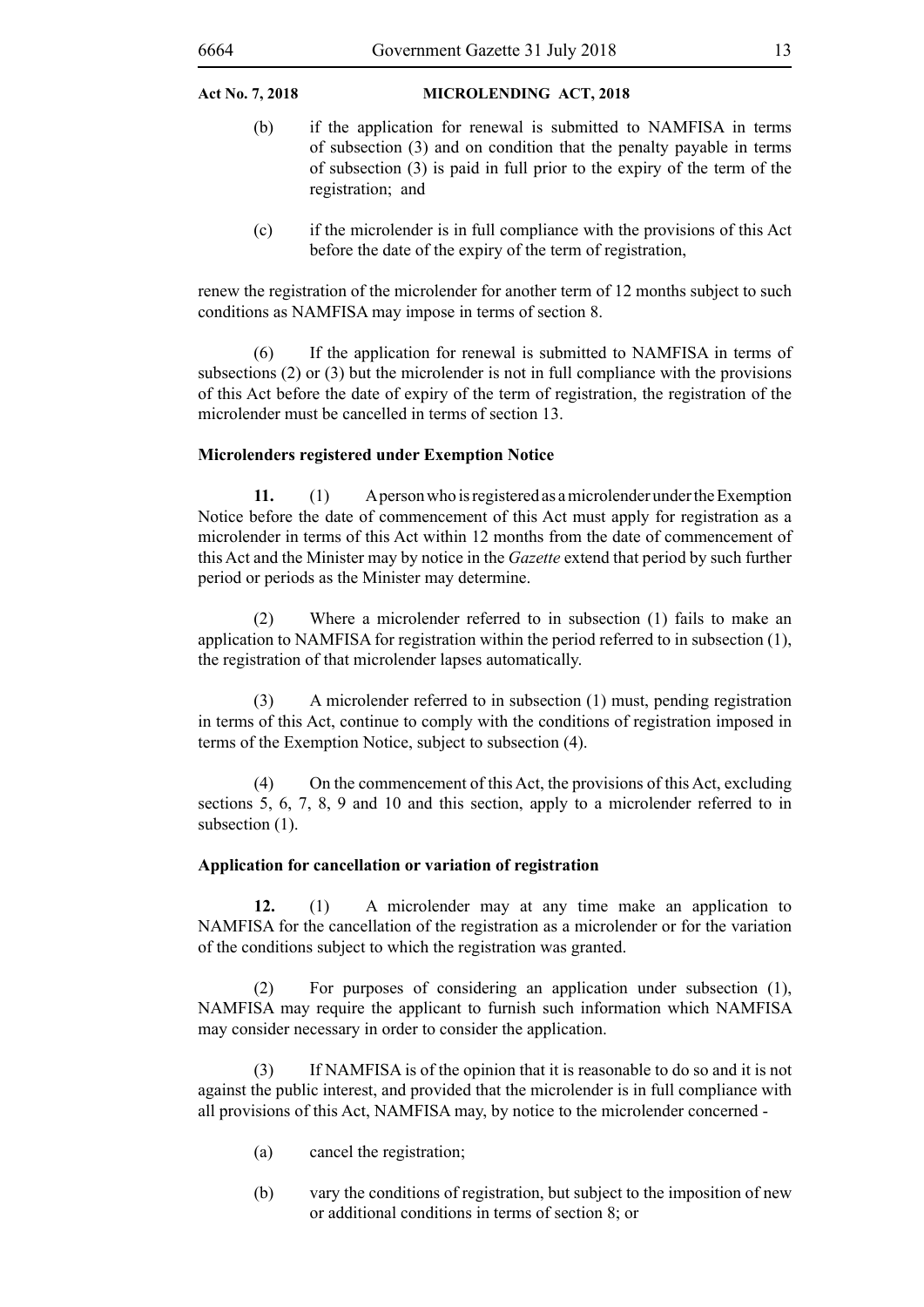(c) take any other reasonable steps that NAMFISA may consider necessary.

#### **Cancellation or variation of registration by NAMFISA**

**13.** (1) Subject to this section, NAMFISA may, by written notice and from a date specified in such notice, cancel the registration of a microlender, if the microlender -

- (a) has made a material misrepresentation or failed to provide information that was materially relevant in the application for registration;
- (b) has failed to comply with this Act;
- (c) no longer meets the requirements for registration;
- (d) fails to comply with any condition imposed upon it by NAMFISA;
- (e) has provided microlending services without professional integrity, prudence, proper skill and due diligence;
- (f) ceased to operate or has failed to commence operating within a reasonable time after being registered;
- (g) stipulates for, demands, or receives finance charges in excess of the maximum rate determined by the Registrar in terms of the Usury Act;
- (h) stipulates for, demands, or receives penalty interest, in the event of default by a borrower, in excess of the maximum as prescribed by the Minister;
- (i) retains as security or for collection arrangement purposes any bank card or personal information such as pin codes or original identification documents of the borrower;
- (j) uses a payment instrument that is not registered with the Bank of Namibia in terms of the Payment System Management Act to transact with a borrower or any other person;
- (k) employs any relevant key responsible persons that no longer meet the standards of fit and proper with reference to the criteria set out in the standards and the Schedule;
- (1) is convicted in respect of any financial crime;
- (m) is convicted of an offence under this Act; or
- (n) has failed to comply with the Payment System Management Act.

 (2) If NAMFISA is satisfied that any of the circumstances described in subsection (1) exist, NAMFISA may take any of the following actions with respect to the microlender -

(a) cancel its registration;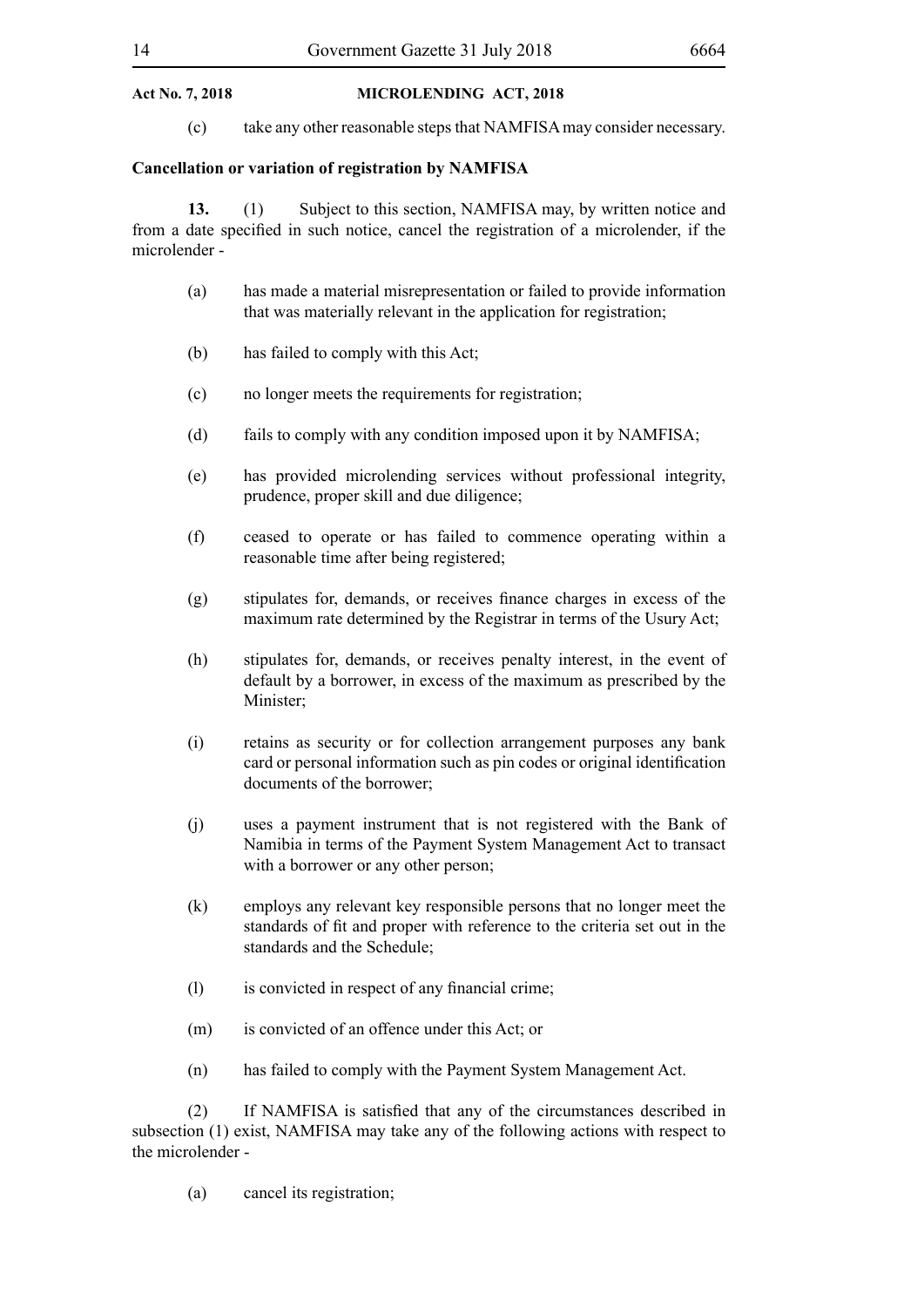- (b) vary the conditions of its registration, inclusive of the imposition of new or additional conditions; or
- (c) take any other reasonable steps that the NAMFISA may consider necessary.

(3) NAMFISA must give notice to the microlender of its intention to take any action referred to in subsection (2), together with the reasons, and must give the microlender a reasonable opportunity to be heard by specifying a period of not less than 30 days during which the microlender may make representations to NAMFISA about the matter.

(4) NAMFISA must make public any cancellation of registration and the reasons for such cancellation by notice in the *Gazette* or by means of any other appropriate public statement.

(5) The cancellation of the registration of the microlender in terms of subsection (2)(a) will not affect the legality of any lawful terms of any existing loan agreement entered into between the microlender and borrowers.

(6) Despite subsection (3), if a microlender fails to comply with the provisions of this Act and NAMFISA considers that it is necessary to act as a matter of urgency, NAMFISA may by written notice direct the microlender to summarily suspend the business of microlending for such period and subject to such conditions as NAMFISA may specify in that notice.

- (7) The notice referred to in subsection (6) must be delivered -
- (a) between 08h00 and 17h00 on any day; and
- (b) to the principal officer of the microlender or to any person of the age of 16 years or older employed by the microlender, if the principal officer is not available.

(8) A microlender to whom a notice under subsection (6) has been delivered may, within 14 days after receipt of that notice, submit to NAMFISA written representations relating to that notice and to the suspension of the business of the microlender.

(9) NAMFISA may, after considering the representation made by the microlender under subsection (8), either -

- (a) confirm the suspension;
- (b) rescind the suspension; or
- (c) vary the conditions, if any, subject to which the business of the microlender was suspended.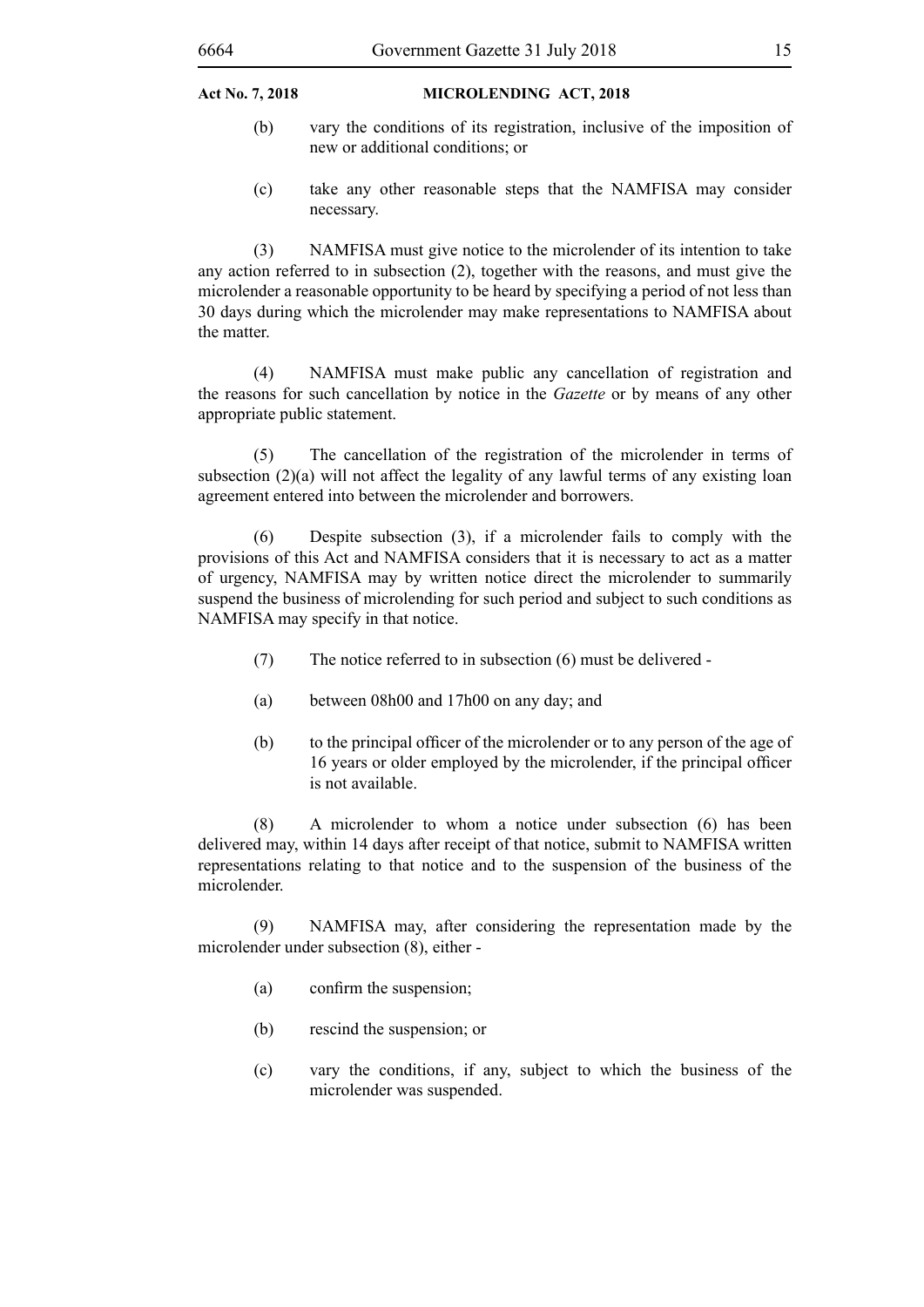### PART 3 ADMINISTRATION

#### **Principal office and principal officer**

**14.** (1) Every microlender must have a principal office in Namibia and must appoint a principal officer.

- (2) The principal officer must -
- (a) be a natural person who meets the fit and proper criteria as required by the standards and the Schedule;
- (b) subject to the direction and control of the microlender, be primarily responsible for the day-to-day conducting of microlending business;
- (c) perform the duties of a principal officer as required by the standards; and
- (d) be responsible for the compliance of the microlender with this Act.

(3) NAMFISA may address any enquiry in relation to a matter connected with the business of a microlender to the principal officer of that microlender and the principal officer must reply in writing not later than the date specified by NAMFISA.

(4) NAMFISA must, on request and without charge, inform any person of the address of the principal office of a microlender and the name of its principal officer.

(5) Where it becomes necessary after registration for the microlender to change the address of the principal office, the microlender must within 14 days of such change of address notify NAMFISA in writing.

(6) Should the microlender be necessitated to, at any time, appoint a new principal officer, such appointment must be made within 30 days after the previous appointment came to an end and the microlender must, within 14 days of the new appointment, in writing, notify NAMFISA.

 (7) If a microlender fails to appoint a principal officer or notify NAMFISA on or before the dates determined in subsection (5) and (6), the microlender is liable to pay a penalty for each day, as prescribed by the Minister, for as long as the noncompliance exists.

(8) A penalty imposed in terms of subsection (7) may provide for interest at rates not exceeding the rates specified under the Prescribed Rate of Interest Act payable from a date determined by NAMFISA.

(9) The penalty payable in terms of subsection (7), and any interest, is a debt due to NAMFISA by the microlender and NAMFISA may recover such debt in terms of section 43.

 $(10)$  The principal officer appointed in terms of subsection  $(6)$  must, within 30 days of his or her appointment, complete and submit to NAMFISA the required documentation pertaining to the fit and proper criteria as required by the standards and the Schedule.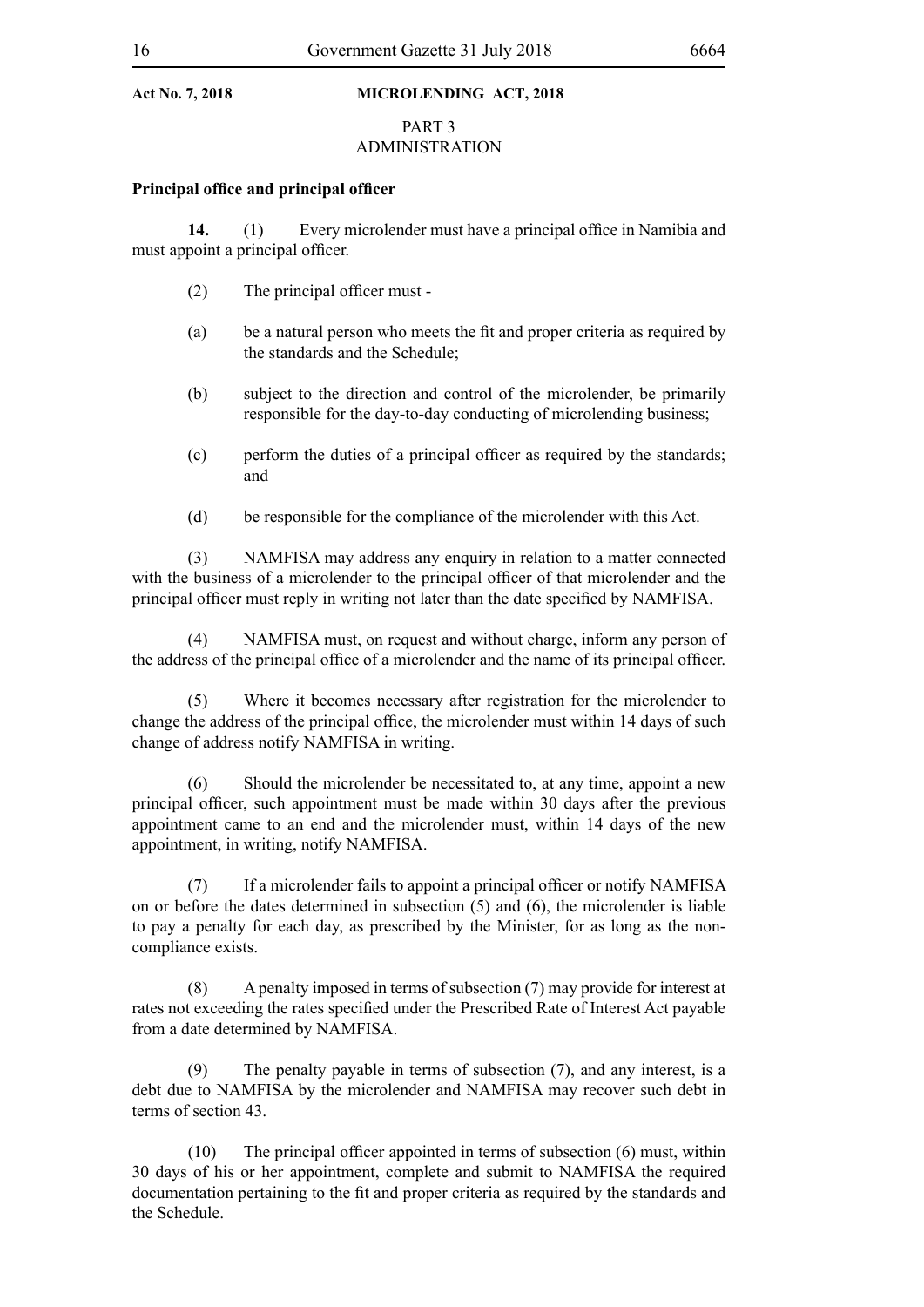$(11)$  A person disqualified in terms of section 7 may not be appointed as a principal officer under subsection (1) and (6).

(12) If NAMFISA is of the opinion that the appointed principal officer does not have the capacity and the attributes reasonably necessary to provide the services with professional integrity, prudence, proper skill and due diligence, NAMFISA must -

- (a) give notice to the microlender requiring the removal of the principal officer from office and the appointment of another person in his or her place, together with the reasons; and
- (b) give the microlender a reasonable opportunity to be heard by specifying a period of not less than 30 days during which the microlender may make representations to NAMFISA about the matter.

(13) NAMFISA may, after considering the representations made by the microlender under subsection (12) -

- (a) issue a directive to require the immediate removal of the principal officer from office and the appointment of another person in his or her place; or
- (b) confirm the appointment of the principal officer, but subject to the imposition of conditions which NAMFISA considers reasonable and necessary to ensure that the principal officer indeed provides the services with the necessary integrity, prudence, skill and due diligence.

#### **Levy payments**

**15.** (1) A microlender must pay the levies determined in terms of the NAMFISA Act.

(2) If a microlender fails to pay the levies on or before the dates determined in terms of subsection (1), the microlender must pay interest on the balance of the levy outstanding in accordance with the provisions of the NAMFISA Act, failing which the registration of the microlender may be cancelled in accordance with section 13.

#### **Submission of returns**

**16.** (1) A microlender must submit to NAMFISA periodical and other returns, statements and reports as required by the standards.

(2) If a microlender fails to submit the required return, statement or report referred to in subsection (1) -

- (a) the microlender is liable to pay a penalty for each day, as prescribed by the Minister, for as long as the non-compliance exists; and
- (b) the registration of the microlender may be cancelled in accordance with section 13.

(3) A penalty imposed in terms of subsection (2)(a) may provide for interest at rates not exceeding the rates specified under the Prescribed Rate of Interest Act payable from a date determined by NAMFISA.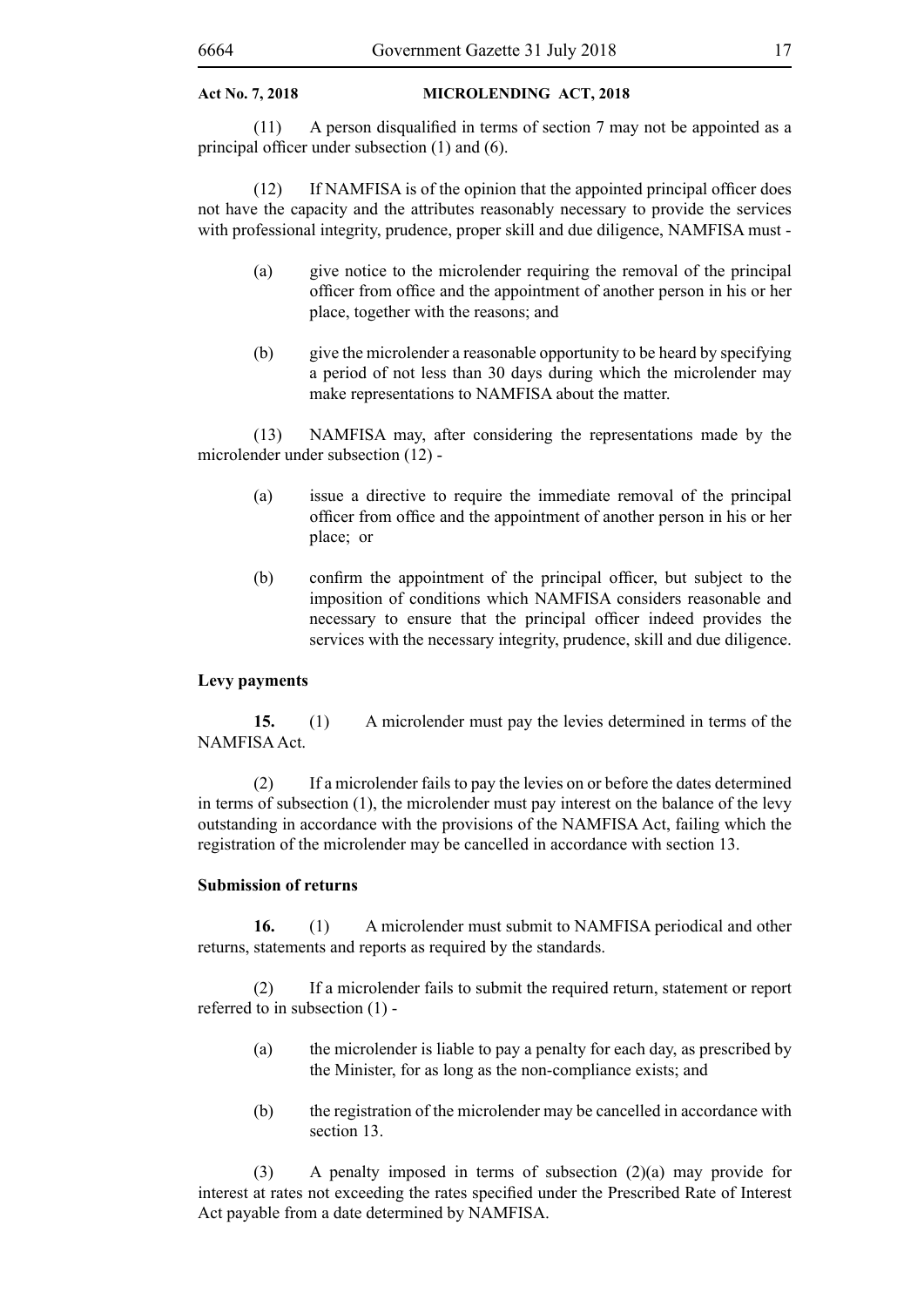(4) The penalty payable in terms of subsection  $(2)(a)$ , and any interest, is a debt due to NAMFISA by the microlender and NAMFISA may recover such debt in terms of section 43.

(5) Despite the provisions of subsections (2) and (4), a microlender who contravenes a provision of this section or any requirements imposed by NAMFISA under this section commits an offence and is liable on conviction to a fine not exceeding N\$500 000 or to imprisonment for a period not exceeding five years, or to both such fine and such imprisonment.

#### **Late submission or late payment**

- **17.** A microlender who fails to -
- (a) submit to NAMFISA a return, statement, report or any other document or information required by or under this Act within the period specified; or
- (b) pay the levy or any other fee on or before the due date,

may furnish the return, statement, report or other document or information or pay the levy or fee after the specified period or due date but subject to the payment of interest and of any penalties imposed in terms of section 15 and 16.

#### **Use of name and change of name**

**18.** (1) Every microlender must for all purposes, and in every document issued by the microlender, use the name under which the microlender is registered.

(2) A microlender may not, without prior written approval from NAMFISA -

- (a) change the name under which the microlender is registered;
- (b) use or refer to itself by a name other than the name under which the microlender is registered; or
- (c) use or refer to itself by a shortened form or derivative of the name under which the microlender is not registered.

(3) An application for approval of a change of name, use of another name or use of a shortened form or derivative of a name in terms of subsection (2) must be made to NAMFISA in the form and manner and be accompanied by such documents and fees as required by the standards.

(4) On receipt of an application referred to in subsection (2), and if NAMFISA is satisfied that the proposed name does not contravene the requirements of section 6(e), and that the applicant is in compliance with the provisions of any other law applicable to a change of name, NAMFISA must register the applicant under its new name and issue to such applicant a new certificate of registration under that name.

(5) A microlender who contravenes subsection (1) or (2) commits an offence and isliable on conviction to a fine not exceeding N\$500 000 or to imprisonment for a period not exceeding five years, or to both such fine and such imprisonment.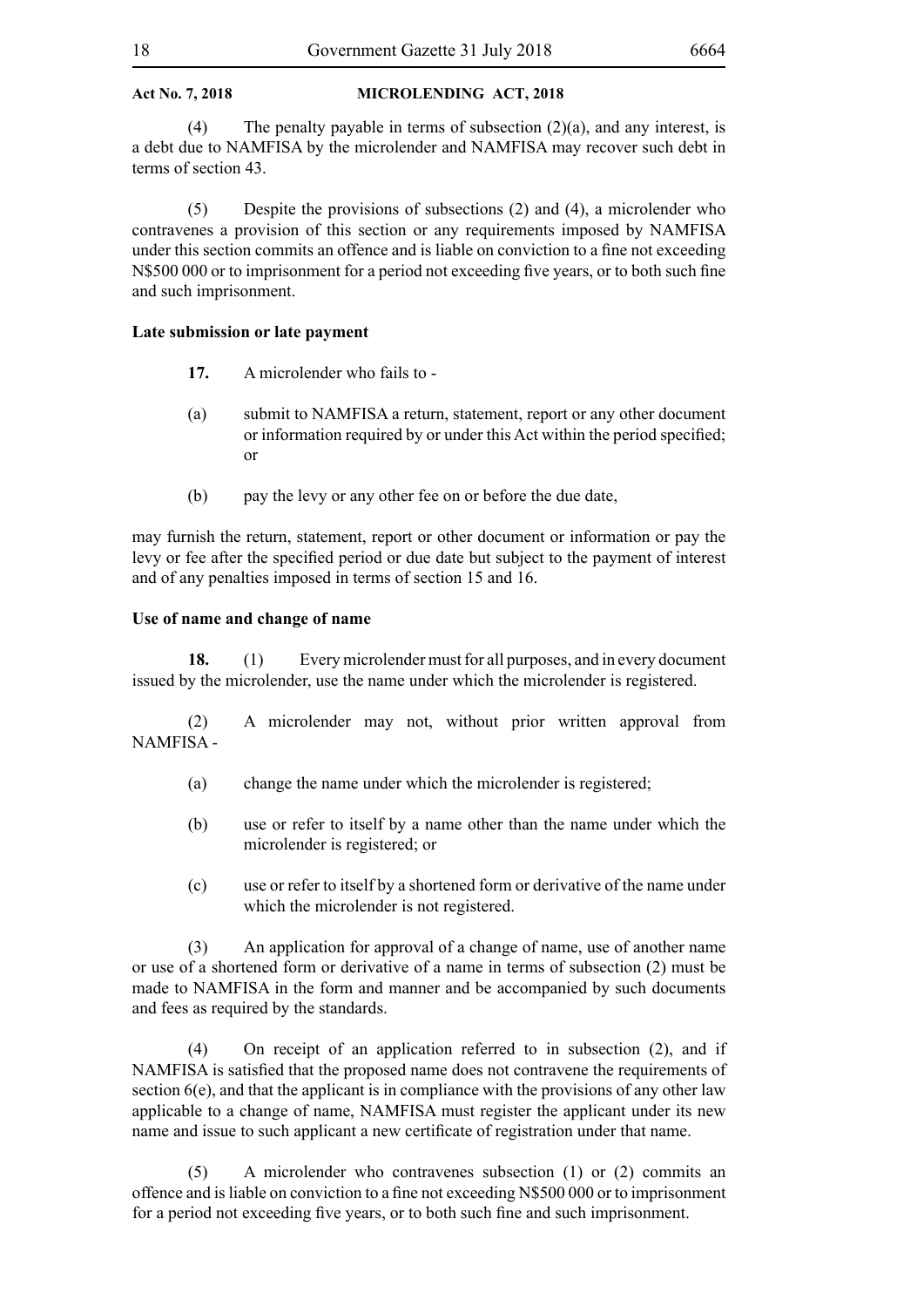#### **Purchase, amalgamation or transfer of microlending business**

**19.** (1) Any person who wishes to purchase the beneficial ownership of a registered microlender, or any microlender who intends to amalgamate its microlending business with that of another registered microlender, or any microlender who intends to transfer any part of its microlending business to another person or a registered microlender, must apply to NAMFISA, in the manner and form and the application must be accompanied by such documents and fees as required by the standards, for written approval prior to conducting such purchase, amalgamation or transfer.

(2) NAMFISA may, if it is of the opinion that it is reasonable to do so and not against the public interest, approve the application but subject to such conditions as NAMFISA may impose under section 8.

#### **Conducting of other business on licensed premises**

**20.** (1) A microlender who intends to conduct any other business not related to the microlending business from the licensed premises or parts of the licensed premises must apply for prior written approval from NAMFISA to conduct such business.

(2) An application for approval referred to in subsection (1) must be made to NAMFISA in the manner and form and be accompanied by such documents and fees as required by the standards.

(3) A microlender who intends to conduct such other business not related to the microlending business must have a separate bank account for the microlending business and keep the banking records of the microlending business separate from that of the other business.

(4) On receipt of an application referred to in subsection (2), and if NAMFISA is satisfied that the proposed business meets the required standards, will not contravene the provisions of this Act or be contrary to public interest, NAMFISA may approve such application subject to such conditions as NAMFISA may impose on the registration of the microlender in terms of section 8.

(5) NAMFISA must issue standards with respect to the criteria and requirements to be met before an application referred to in subsection (1) may be approved.

(6) A microlender who contravenes subsection (1) commits an offence and is liable on conviction to a fine not exceeding N\$500 000 or to imprisonment for a period not exceeding five years, or to both such fine and such imprisonment.

#### **Opening of additional microlending branches**

**21.** (1) A microlender may not, without the prior written approval from NAMFISA, open additional microlending branches.

(2) An application for approval referred to in subsection (1) must be made to NAMFISA in the manner and form and be accompanied by such documents and fees as required by the standards.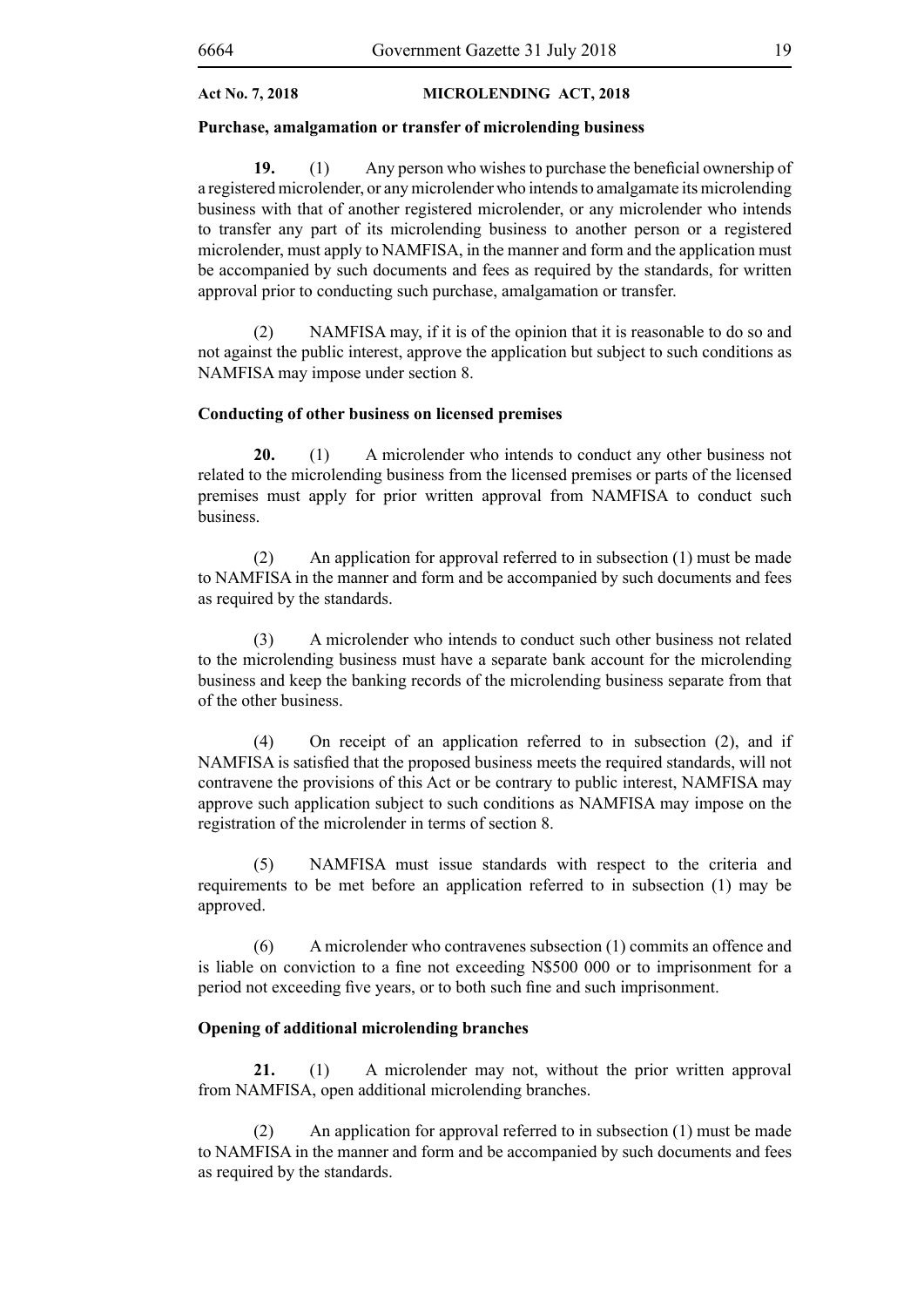(3) On receipt of an application referred to in subsection (2), and if NAMFISA is satisfied that -

- (a) the premises upon which the intended additional microlending branch is to be conducted meets the requirements set in the standards in respect of a licensed premises and will not be in contravention of the applicable town planning requirements in respect of the usage of the premises;
- (b) the microlender is in full compliance with the provisions of this Act; and
- (c) the intended additional microlending branch is not contrary to public interest,

NAMFISA may approve such application subject to such conditions as NAMFISA may impose on the registration of the microlender in terms of section 8.

(4) If NAMFISA approves the opening of an additional branch in terms of subsection (3), the microlender must appoint a branch manager within 30 days from the date of approval and the microlender must, within 14 days of the appointment, in writing, notify NAMFISA.

(5) Should the microlender be necessitated to, at any time, appoint a new branch manager, such appointment must be made within 30 days after the previous appointment came to an end and the microlender must, within 14 days of the new appointment, in writing, notify NAMFISA.

(6) If a microlender fails to appoint a branch manager or notify NAMFISA on or before the dates determined in subsection (4) or (5), the microlender is liable to pay a penalty for each day, as prescribed by the Minister, for as long as the noncompliance exists.

(7) A penalty imposed in terms of subsection (6) may provide for interest at rates not exceeding the rates specified under the Prescribed Rate of Interest Act payable from a date determined by NAMFISA.

(8) The penalty payable in terms of subsection (6), and any interest, is a debt due to NAMFISA by the microlender and NAMFISA may recover such debt in terms of section 43.

- (9) The branch manager must -
- (a) be a natural person who meets the fit and proper criteria as required by the standards and the Schedule; and
- (b) perform the duties of a branch manager as required by the standards.

(10) The appointed branch manager must, within 30 days of his or her appointment, complete and submit to NAMFISA the required documentation pertaining to the fit and proper criteria as required by the standards and the Schedule.

 $(11)$  A person disqualified in terms of section 7 may not be appointed as a branch manager under subsections (4) and (5).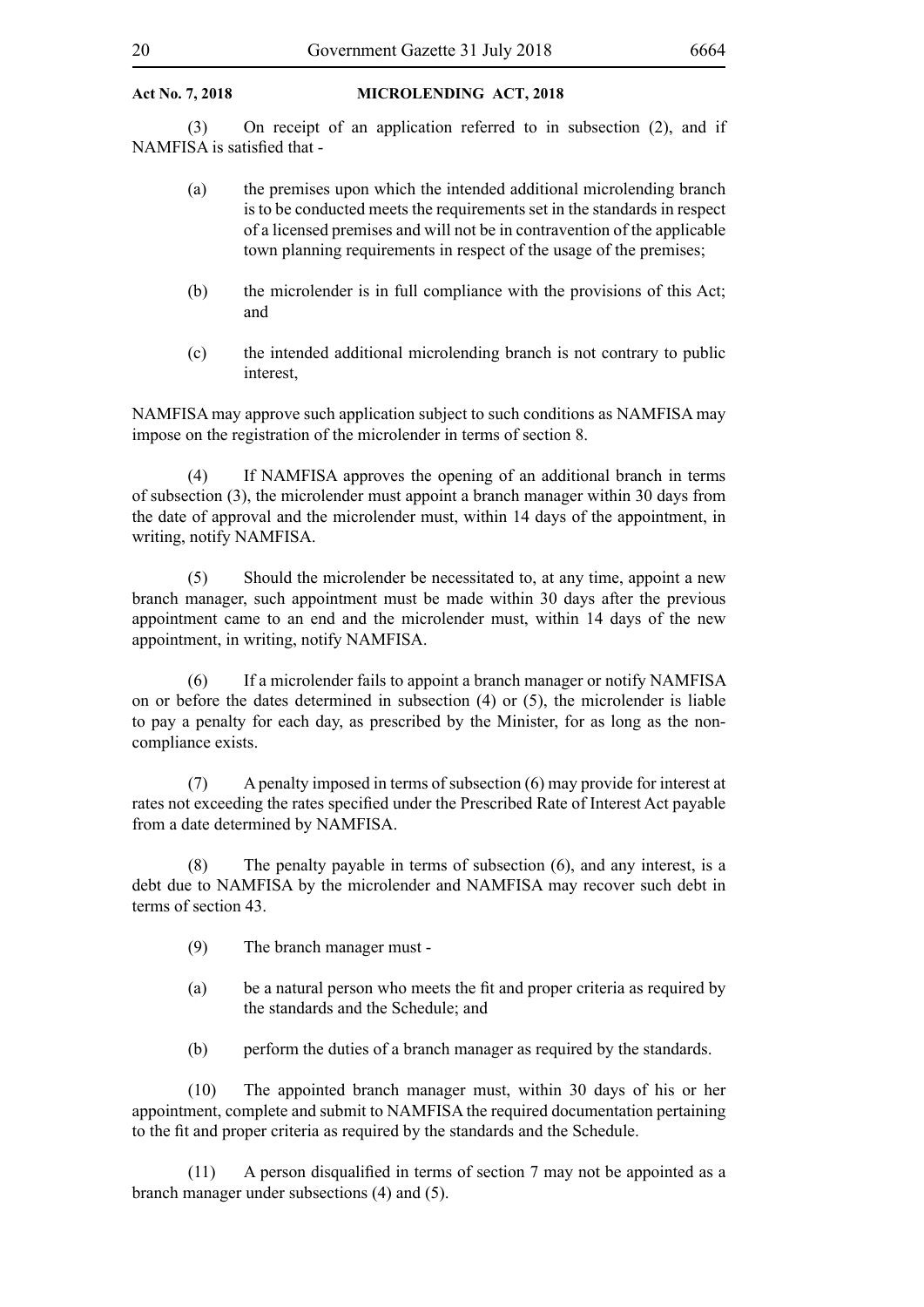(12) If NAMFISA is of the opinion that the appointed branch manager does not have the capacity and the attributes reasonably necessary to provide the services with professional integrity, prudence, proper skill and due diligence, NAMFISA must give notice to the microlender requiring the removal of the branch manager from office and the appointment of another person in his or her place, together with the reasons, and must give the microlender a reasonable opportunity to be heard by specifying a period of not less than 30 days during which the microlender may make representations to NAMFISA about the matter.

(13) NAMFISA may, after considering the representations made by the microlender under subsection (12) -

- (a) issue a directive to require the immediate removal of the branch manager from office and the appointment of another person in his or her place; or
- (b) confirm the appointment of the branch manager, but subject to the imposition of conditions which NAMFISA considers reasonable and necessary to ensure that the branch manager indeed provides the services with the necessary integrity, prudence, skill and diligence.

(14) A microlender who contravenes subsection (1) commits an offence and is liable on conviction to a fine not exceeding N\$500 000 or to imprisonment for a period not exceeding five years, or to both such fine and such imprisonment.

#### PART 4 CONDUCT OF MICROLENDER

#### **Maximum finance charges**

**22.** (1) A microlender may not, in connection with any microlending transaction stipulate for, demand or receive finance charges at a rate greater than the percentage determined by the Registrar in terms of the Usury Act.

(2) Different percentages may be determined under subsection (1) depending on the term of a microlending transaction.

(3) A microlender who contravenes subsection (1) commits an offence and is liable on conviction to a fine not exceeding N\$500 000 or to imprisonment for a period not exceeding five years, or to both such fine and such imprisonment.

#### **Prohibited conduct**

- **23.** (1) A microlender may not -
- (a) require a loan applicant or borrower to sign any blank or incomplete documents, inclusive of an acknowledgment of debt or a consent to judgment or any document in terms of which the loan applicant or borrower will incur liabilities or waive any legal rights, during the application process or at the conclusion of a microlending transaction or use such documents for any purpose;
- (b) provide a loan to a person unless an affordability assessment of the loan application, the features of such assessment as required by the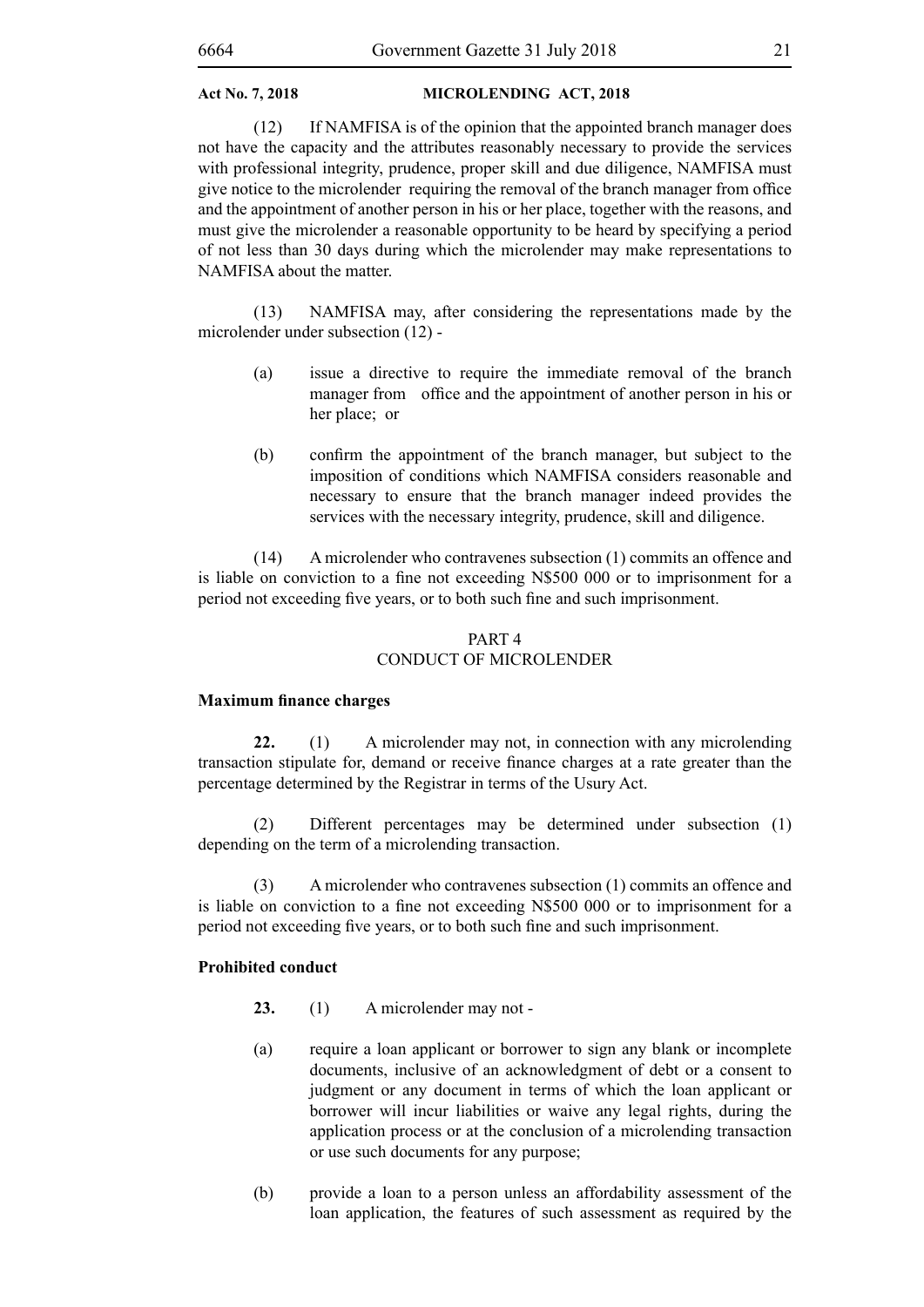standards, clearly demonstrates the ability of the loan applicant or borrower to service the loan having regard to all his or her existing obligations;

- (c) provide a loan to a person who already has an existing loan, unless the affordability assessment of the loan application clearly demonstrates the ability of the loan applicant or borrower to service the additional loan having regard to all his or her existing obligations;
- (d) institute legal proceedings against the borrower without prior written notice to the borrower;
- (e) solicit or accept deposits from the public in contravention of the Banking Institutions Act;
- (f) as security or for collection arrangement purposes, keep in possession or make use of any bank cards or personal information such as pin codes or original identification documents, original passports or original driver's licences of the borrower;
- (g) make use of any collection method not authorised by law, including
	- (i) attachment of the property of the borrower without a court order;
	- (ii) threats of physical or other harm; and
	- (iii) using payment methods in violation of the Payment System Management Act;
- (h) despite any provision to the contrary contained in the loan agreement between the microlender and the borrower, collect or attempt to collect any amount in respect of costs exceeding costs allowed on a party and party scale in terms of the Magistrates' Courts Act, 1944 (Act No. 32 of 1944) or the High Court Act, 1990 (Act No. 16 of 1990);
- (i) directly or indirectly require or induce a loan applicant or borrower to enter into a supplementary agreement linked or related to the microlending transaction, or sign any document that contains a provision that would be unlawful if it were included in a main loan agreement;
- (j) request or demand a loan applicant or borrower to
	- (i) give the microlender temporary or permanent possession of an identity document or banking card or document; or
	- (ii) reveal any personal identification code or banking password;
- (k) direct, or knowingly permit, any other person to do anything referred to in this section on behalf or for the benefit of the microlender;
- (l) stipulate for, demand or receive finance charges in excess of the maximum rate determined by the Registrar in terms of the Usury Act;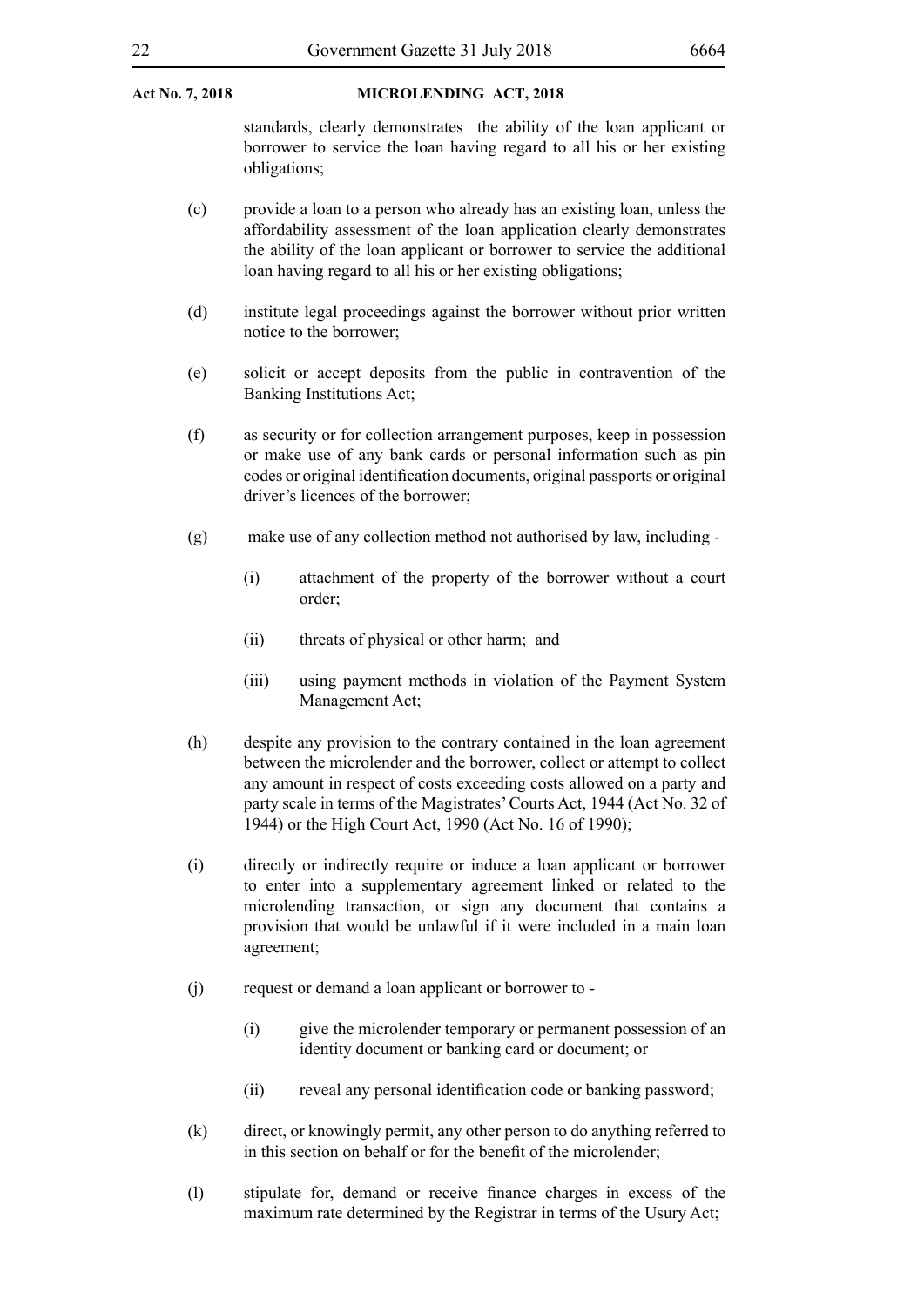- (m) stipulate for, demand or receive penalty interest in the event of default by a borrower, in excess of the maximum prescribed by the Minister; or
- (n) use or accept a payment instrument that is not registered with the Bank of Namibia in terms of the Payment System Management Act to transact with a borrower or any other person.

(2) A microlender may not provide a loan or offer to provide a loan to a loan applicant or borrower on condition that the loan applicant or borrower must take out insurance.

(3) Despite subsection (2), where, for the purposes of securing a debt arising from a transaction contemplated in that subsection, it is reasonable, having regard to the creditworthiness of the loan applicant or borrower for the microlender to require the loan applicant or borrower to take out insurance, the microlender must provide the loan applicant or borrower, before the transaction is entered into, with a written statement indicating, in bold face type of at least 15 points, that the loan applicant or borrower has -

- (a) no obligation to acquire such insurance from the microlender; and
- (b) a reasonable period of time, which must not be less than 48 hours, to provide other alternative sources for such insurance from one or more registered insurers.

(4) If a microlender fails to comply with any of the provisions of subsection (1), (2) or (3), the microlender is liable to pay a penalty, as prescribed by the Minister.

(5) A penalty imposed under subsection (4) may provide for interest at rates not exceeding the rates specified under the Prescribed Rate of Interest Act payable from a date determined by NAMFISA.

(6) The penalty payable in terms of subsection (4), and any interest, is a debt due to NAMFISA by the microlender and NAMFISA may recover such debt in terms of section 43.

(7) Despite subsection (4) and (6), a microlender who contravenes or fails to comply with this section commits an offence and is liable on conviction to a fine not exceeding N\$500 000 or to imprisonment for a period not exceeding five years, or to both such fine and such imprisonment.

#### **Obligations of microlender**

**24.** (1) A microlender must, at every licensed premises where the microlender conducts the microlending business -

- (a) keep available a copy of this Act, the regulations and the standards issued under this Act which must, on request, be made available to the loan applicant or borrower for perusal;
- (b) keep available a copy of the complaint procedures as required by the standards, which must be made available to the borrower on request;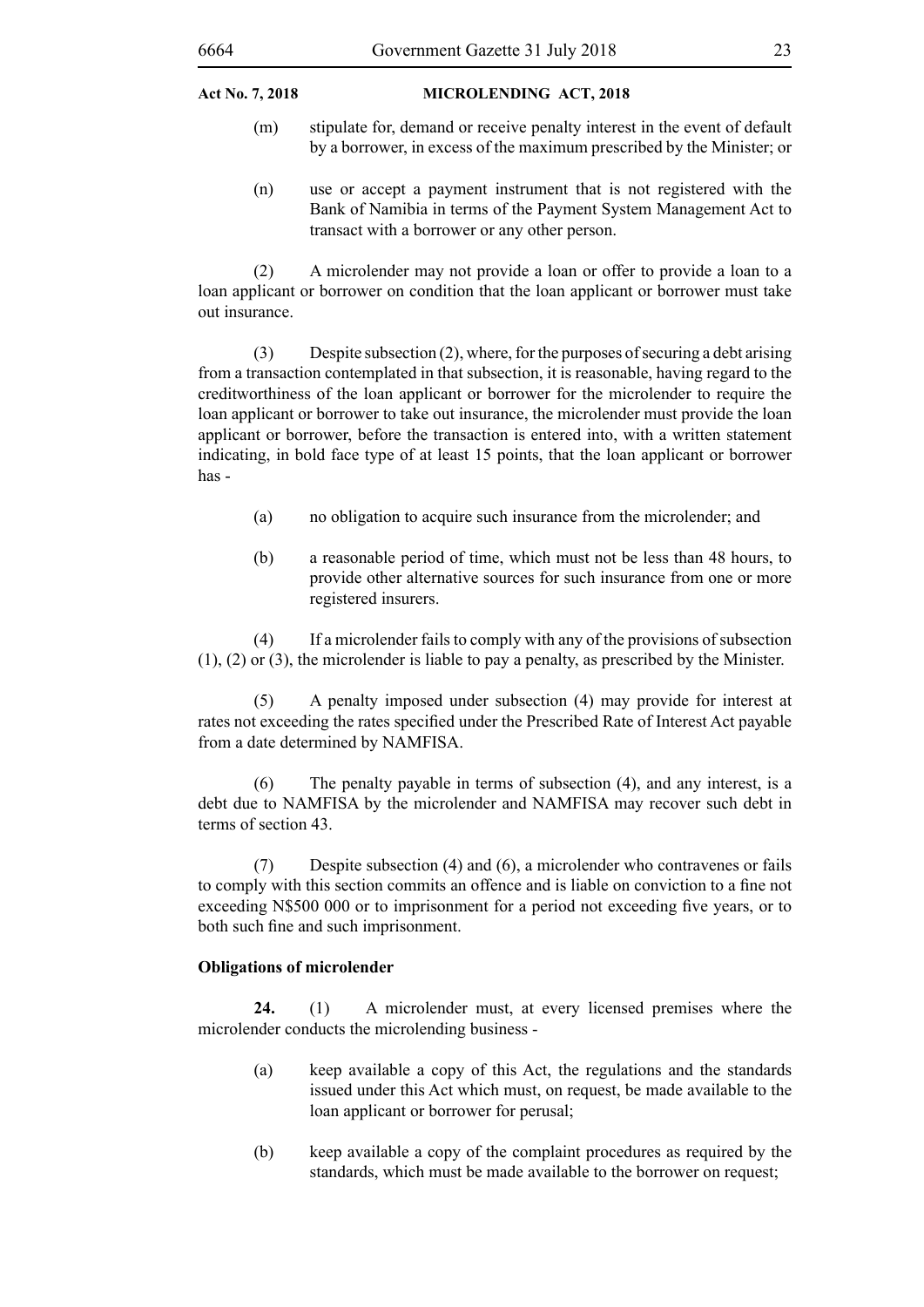- (c) keep available copies of the complaint intake forms as required by the standards, which must be made available to the borrower on request;
- (d) display prominently, in the form of an A3 poster, the complaint procedures as required by the standards;
- (e) display in a form required by the standards the maximum finance charges determined by the Registrar in terms of the Usury Act; and
- (f) display prominently the registration certificate of the microlender issued by NAMFISA.

(2) A microlender must use standard written loan agreements, the terms of which must be approved by NAMFISA and as required by the standards, containing all the terms and conditions of the microlending transaction and clearly reflecting the rights and obligations of the borrower and the microlender.

(3) A microlender must enter into a written loan agreement, as stipulated in subsection (2), with every borrower in respect of each loan disbursed.

(4) A microlender must, before the conclusion of the microlending transaction -

- (a) perform a credit check through a registered credit bureau on a loan applicant and must carry out an affordability assessment to satisfy himself or herself that the loan applicant is or will be able to satisfy in a timely manner all the obligations under the loan agreement to which that loan applicant is a party, having regard to the -
	- (i) financial means, prospects and obligations; and
	- (ii) probable propensity to satisfy in a timely manner all the obligations under all loan or credit agreements to which the loan applicant is a party, as indicated by the loan applicant's history of debt repayments,

of the loan applicant;

- (b) provide the loan applicant with a schedule in writing setting out
	- (i) the principal debt in Namibia Dollars and cents;
	- (ii) the amount of finance charges in Namibia Dollars and cents at the applicable rate over the repayment period and the elements comprising the finance charges;
	- (iii) the total amount repayable in Namibia Dollars and cents at the then current interest rate, over the repayment period;
	- (iv) the finance charge rate, whether this is fixed or variable and, if variable, how it may vary;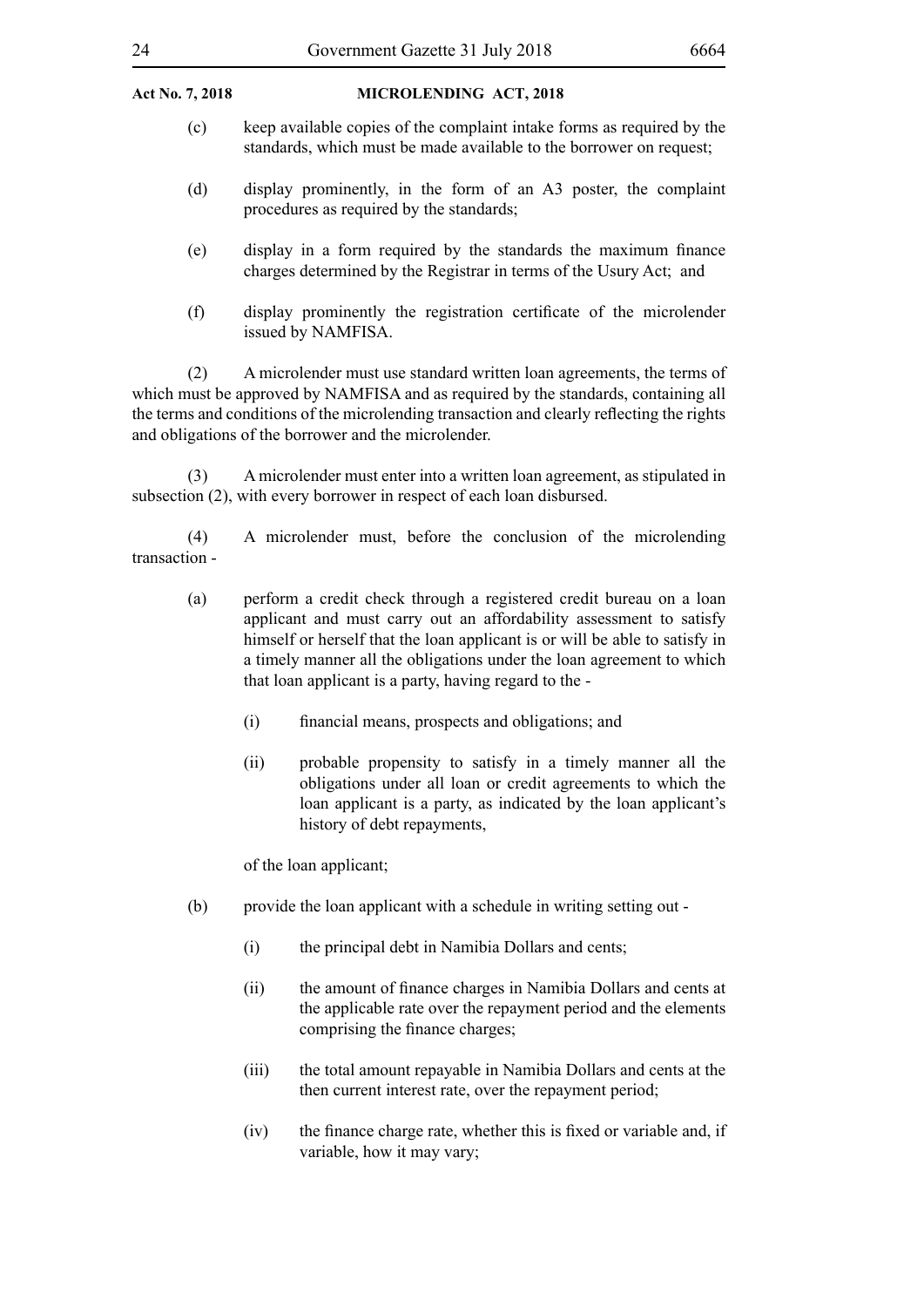- (v) the nature and amount of any insurance, if required, including the name of the insurer and the amount of the premiums payable;
- (vi) the penalty interest and any additional costs that would become payable in the case of default by the loan applicant and how that would be calculated;
- (vii) the instalment amount in Namibia Dollars and cents, at the then current interest rate, and the number of instalments;
- (viii) the period of the microlending transaction; and
- (ix) any other costs and expenses;
- (c) explain to the loan applicant the terms and conditions of the agreement in a language which the loan applicant understands, if necessary with the assistance of an interpreter provided by the loan applicant, so as to ensure that the meaning and consequences of the agreement are understood; and
- (d) allow the loan applicant an opportunity to read the agreement, or have it read to the loan applicant if he or she is illiterate.

(5) A microlender must, after the conclusion of the microlending transaction -

- (a) provide the borrower, at no cost, with a copy of the signed loan agreement before or at the time of advancing the loan amount and, if applicable, a copy of the insurance contract pertaining to the microlending transaction; and
- (b) provide the borrower with a written or electronic statement, the frequency and the costs of which is to be as required by the standards, of his or her loan position setting out all the charges levied, all the payments made and the balance outstanding.

(6) A microlender must, at the request of the borrower, provide the borrower with a statement setting out all the charges levied, all the payments made and the balance outstanding, and may impose a charge for the provision of a duplicate copy of the statement but in no case may the charge exceed the amount per page of the statement as required by the standards.

(7) A microlender must maintain a proper set of accounting records, in the manner and form required by the standards, reflecting full details of all monies advanced, finance charges and other charges raised, repayments received and all amounts outstanding.

(8) If a microlender refuses to approve a loan application based on the reason of an adverse credit record, then the name and details of the credit bureau must be provided to the loan applicant so as to enable the loan applicant to check the accuracy of the credit information held by the credit bureau.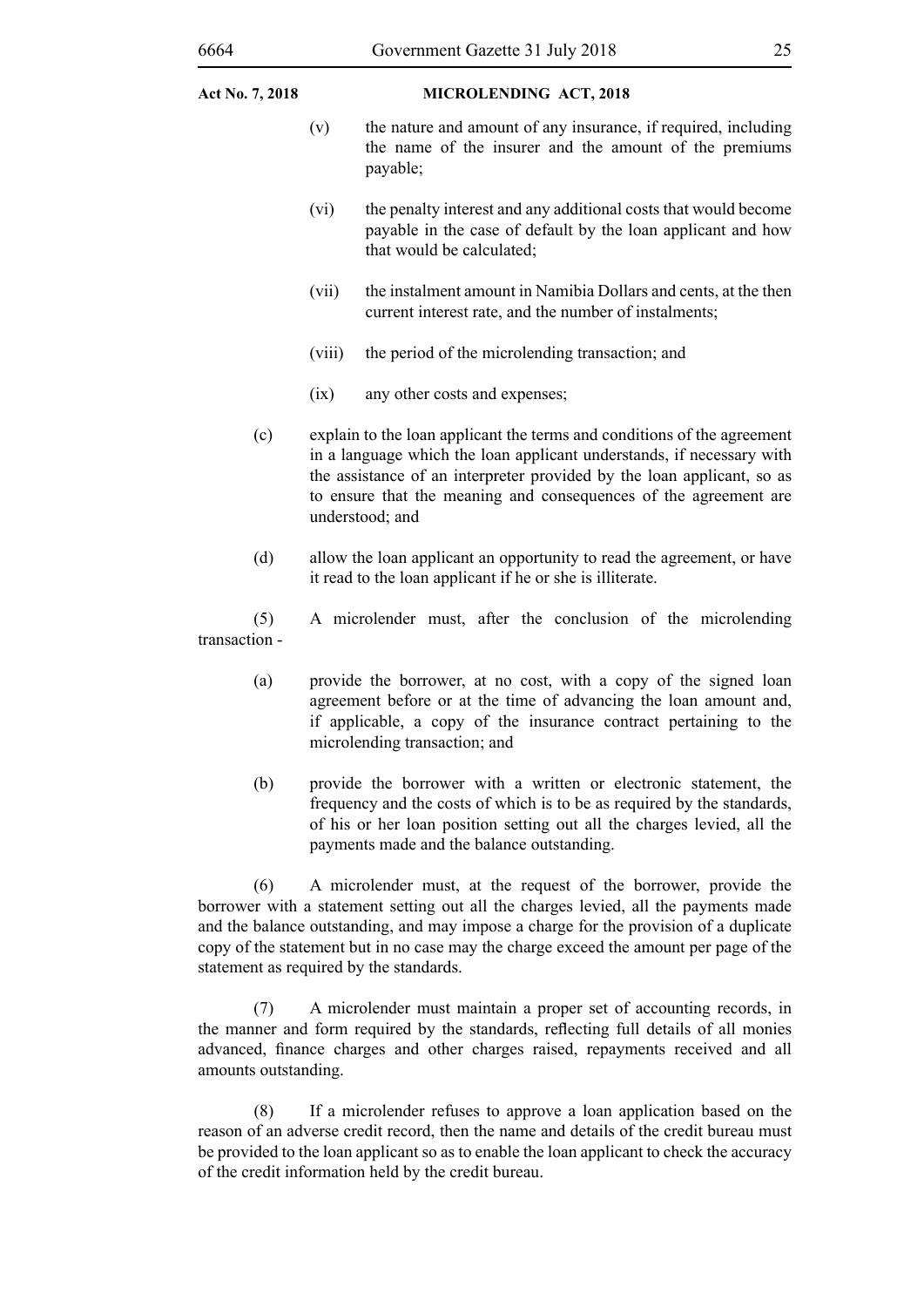(9) A microlender must, at least 28 days before the microlender forwards any adverse information on the borrower to a credit bureau, which information will be capable of being accessed by subscribers to the credit bureau, inform the borrower by way of a notice addressed to the chosen address of the borrower of the intention of the microlender to do so.

- (10) A microlender must -
- (a) subscribe to a credit bureau;
- (b) be a member of a microlenders' representative body approved by NAMFISA; and
- (c) comply with the relevant provisions of the Usury Act and the Financial Intelligence Act.

(11) If a microlender fails to comply with any of the provisions of this section, the microlender is liable to pay a penalty, as prescribed by the Minister.

(12) A penalty imposed in terms of subsection (11) may provide for interest at rates not exceeding the rates specified under the Prescribed Rate of Interest Act payable from a date determined by NAMFISA.

(13) The penalty payable in terms of subsection (11), and any interest, is a debt due to NAMFISA by the microlender and NAMFISA may recover such debt in terms of section 43.

(14) Despite subsection (11) and (13), a microlender who contravenes or fails to comply with the provisions of this section commits an offence and is liable on conviction to a fine not exceeding N\$500 000 or to imprisonment for a period not exceeding five years, or to both such fine and such imprisonment.

#### **Consideration**

**25.** (1) A microlender may not charge any fee to be paid by the loan applicant in circumstances where a microlending transaction is not concluded.

(2) The borrower may make additional payments or settle the outstanding amount early in one or more payments without any penalties being levied for early settlement and the microlender may, in the event of early settlement, only stipulate for, demand or receive from the borrower *pro rata* finance charges at the rate applicable to that microlending transaction.

(3) A microlender who contravenes subsection (1) commits an offence and is liable on conviction to a fine not exceeding N\$500 000 or to imprisonment for a period not exceeding five years, or to both such fine and such imprisonment.

#### **Cooling-off period**

**26.** (1) A microlender must, in terms of the provisions of the loan agreement entered into with the borrower, allow the borrower to terminate the microlending transaction within a period of three days after the signing of the agreement and if the loan amount has been advanced to the borrower, to simultaneously repay the loan amount so advanced to the microlender.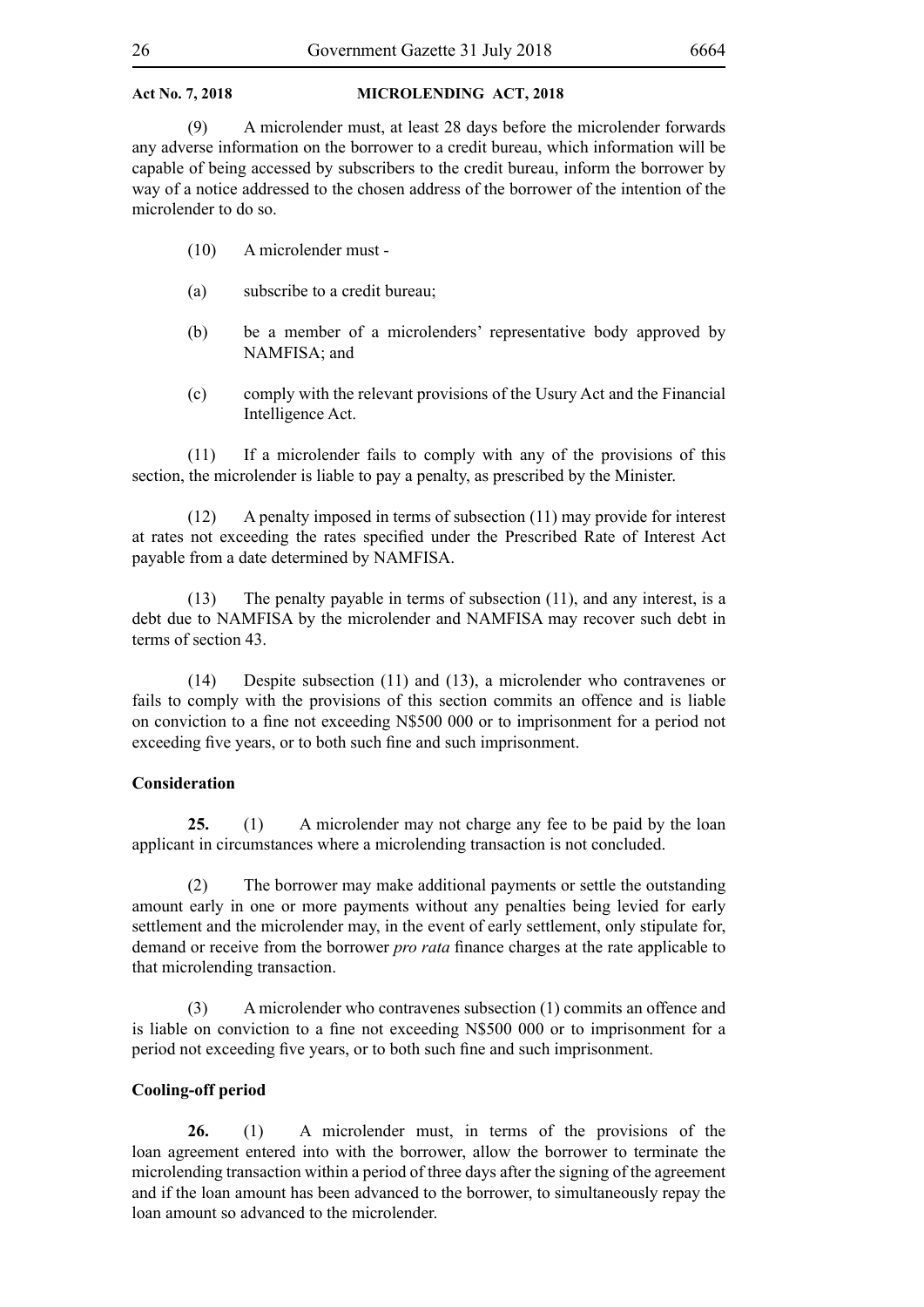(2) If the borrower terminates the microlending transaction within the period referred to in subsection (1) and simultaneously repays the loan amount to the microlender, the microlender may only stipulate for, demand or receive from the borrower *pro rata* finance charges at the rate applicable to that microlending transaction.

#### **Confidentiality**

**27.** (1) Apart from disclosing relevant information to a registered credit bureau, or when lawfully required to do so by a court having jurisdiction or under any law, a microlender may not, without the express consent of the loan applicant or borrower, disclose any confidential information obtained in the course of a microlending transaction.

(2) A loan applicant or borrower may not be compelled to sign general waivers in terms of which he or she forfeits his or her right to privacy.

(3) If a microlender wishes to obtain from, or to disclose to a third party, other than a registered credit bureau, the credit record and payment history of the loan applicant or borrower, the consent of the loan applicant or borrower must be obtained through specific and prominent clauses in the application for the relevant microlending transaction or other documentation signed by the loan applicant or borrower.

#### **Alteration of original or amended loan agreement**

**28.** An amendment to or variation of a loan agreement is not valid after the agreement is signed by the borrower, unless -

- (a) the change reduces the liabilities of the borrower under the agreement; or
- (b) the change is recorded in writing and signed by both parties to the agreement.

#### PART 5 RIGHTS AND OBLIGATIONS OF BORROWERS

#### **Right of borrower to information in plain and understandable language**

**29.** (1) A microlending loan agreement must be drafted in plain language.

(2) A microlending loan agreement is in plain language if it is reasonable to conclude that an ordinary loan applicant or borrower of the class of persons for whom the document is intended, with average literacy skills and minimal credit experience, could be expected to understand the content, significance, and import of the document without undue effort, having regard to the -

- (a) context, comprehensiveness and consistency of the document;
- (b) organisation, form and style of the document;
- (c) vocabulary, usage and sentence structure of the text; and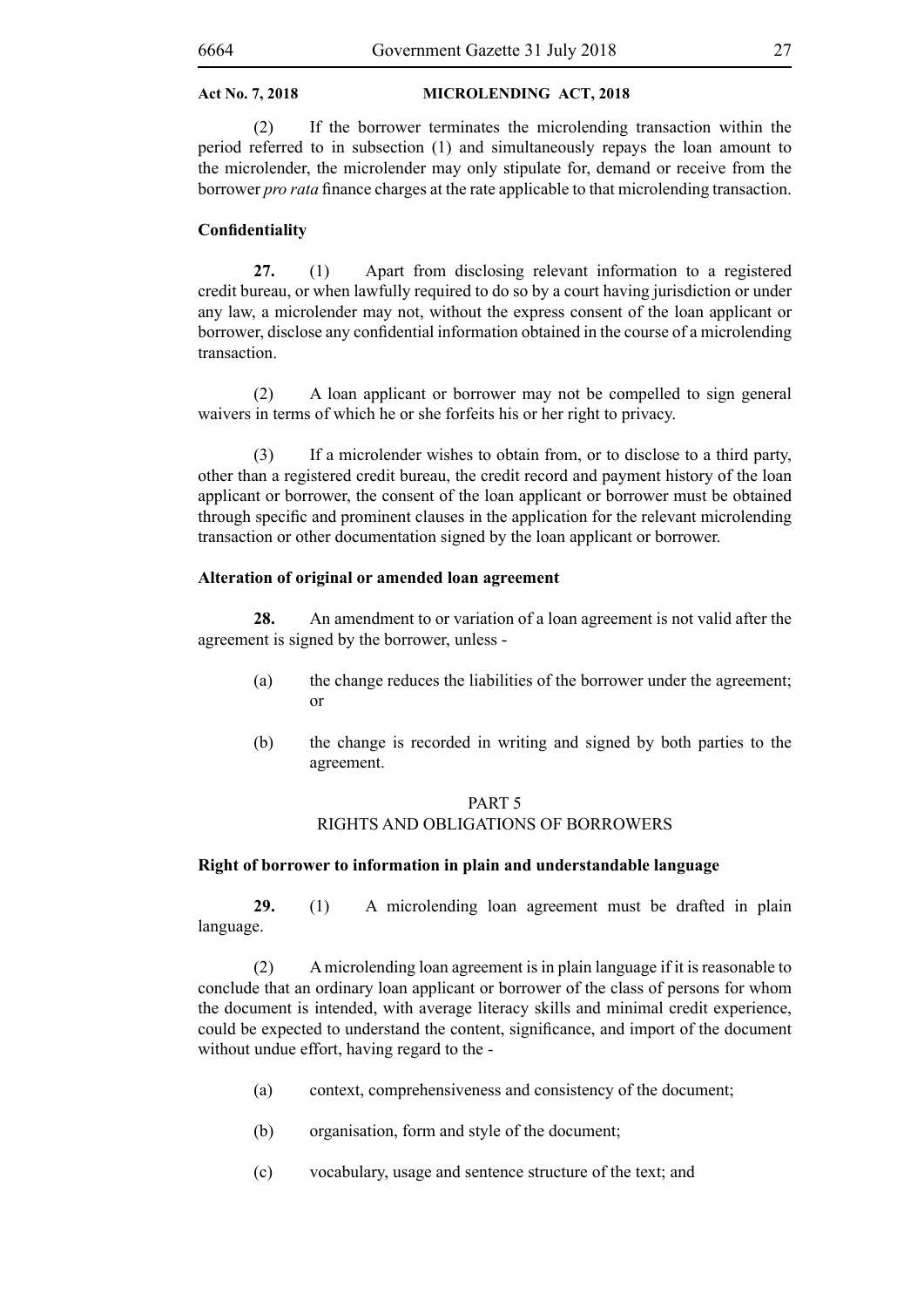(d) use of any illustrations, examples, headings, or other aids to reading and understanding.

(3) NAMFISA may issue guidelines, in a standard, for methods of assessing whether a document satisfies the requirements of subsection (2).

#### **Obligations of borrowers**

**30.** (1) A loan applicant or borrower must fully and truthfully answer any questions posed by the microlender and must supply full and accurate information to the microlender as part of the application for a loan or the affordability assessment.

(2) A borrower must ensure that the information pertaining to his or her ability to repay the loan, contact details and all other important information is updated with the microlender at all times for the duration of the loan agreement.

#### PART 6

### REGULATION AND SUPERVISION

#### **Power of NAMFISA to remove key responsible persons**

**31.** (1) If the relevant key responsible persons of a microlender are not in compliance with this Act, or no longer meet the fit and proper criteria as required by the standards and the Schedule, NAMFISA may, after giving the microlender and the person concerned an opportunity to be heard, direct the removal of that person from office and the appointment of another person in his or her place.

(2) NAMFISA may, upon receipt of a written request made by a microlender before the date determined in terms of subsection (1) and on good cause shown, in writing grant an extension of time to such microlender for the removal of that person from office and subject to such conditions as NAMFISA may impose.

(3**)** If a microlender fails to comply with the directive of NAMFISA in terms of subsection (1) or within the extended period of time, if any, granted by NAMFISA under subsection (2) -

- (a) the microlender is liable to pay a penalty per day, as prescribed by the Minister, for as long as the non-compliance exists; and
- (b) the registration of the microlender may be cancelled in terms of section 13.

(4) A penalty imposed under subsection (3)(a) may provide for interest at rates not exceeding the rates specified under the Prescribed Rate of Interest Act payable from a date determined by NAMFISA.

(5) The penalty payable in terms of subsection  $(3)(a)$  and any interest, is a debt due to NAMFISA by the microlender and NAMFISA may recover such debt in terms of section 43.

(6) Despite the provisions of subsections (3) and (5), any microlender or other person who fails to comply with a directive issued by NAMFISA under subsection (1) commits an offence and is liable on conviction to a fine not exceeding N\$500 000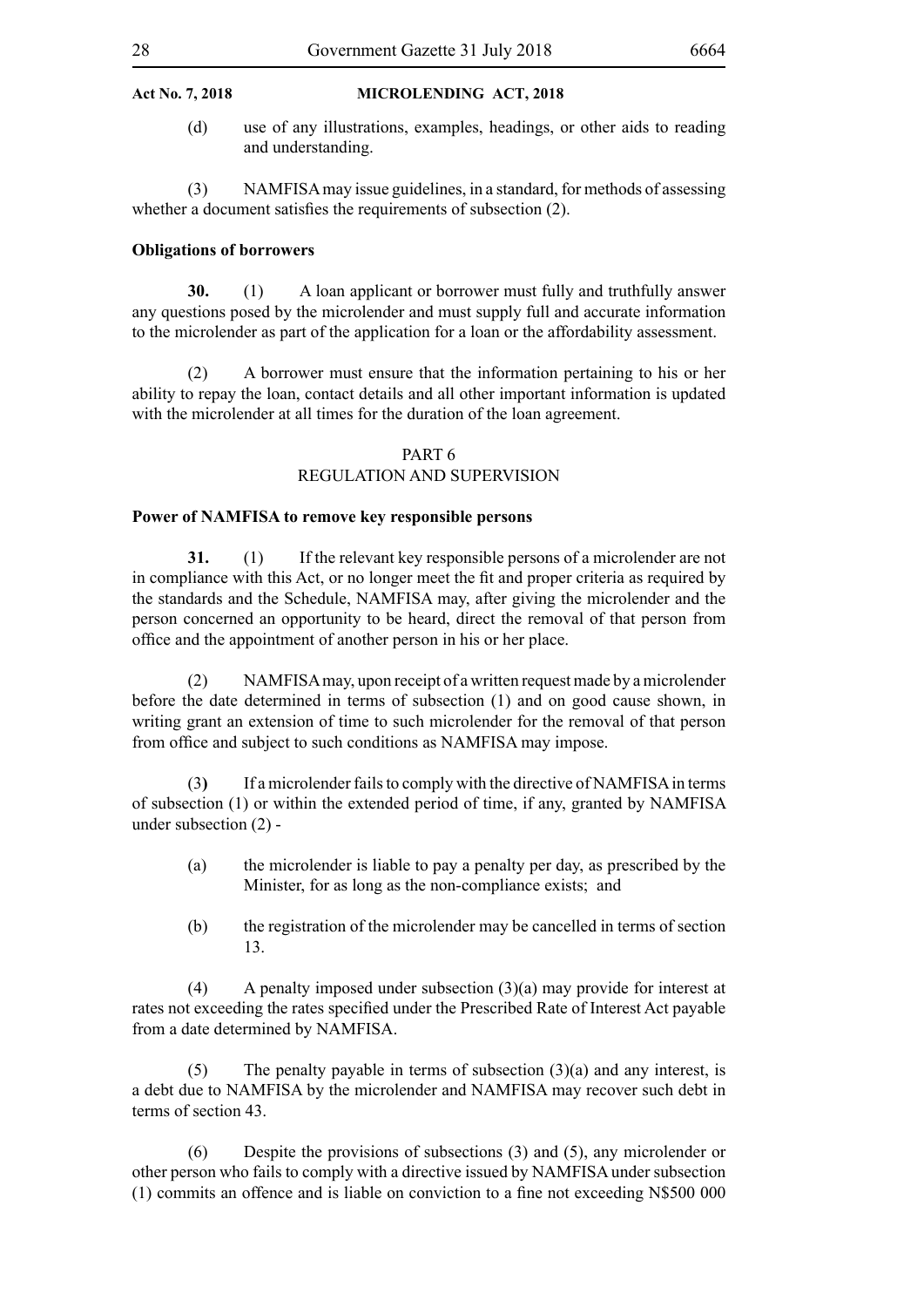or to imprisonment for a period not exceeding five years, or to both such fine and such imprisonment.

#### **Declaration of practices as irregular or undesirable**

**32.** (1) NAMFISA may issue a standard under section 35(2)(k) declaring a specific practice or method of conducting business as an irregular or undesirable practice or an undesirable method of conducting business.

(2) In determining whether to issue the declaration referred to subsection (1), NAMFISA must consider whether the practice concerned, directly or indirectly, has or is likely to have the following effects:

- (a) harming the relations between microlenders, loan applicants and borrowers;
- (b) unreasonably prejudicing a loan applicant or borrower;
- (c) deceiving a loan applicant or borrower;
- (d) unfairly affecting a loan applicant or borrower; or
- (e) if the practice is allowed to continue, whether one or more of the objects of NAMFISA or of this Act will or is likely to be defeated.

(3) A microlender may not, on or after the issue of the standard referred to in subsection (1), carry on a business practice or method of conducting business that has been declared as an irregular or undesirable practice or an undesirable method of conducting business.

(4) NAMFISA may by notice to the microlender concerned, direct a microlender which carries on an irregular or undesirable practice or an undesirable method of conducting business practice or method of conducting business, after the issue of the standard referred to in subsection (1), to -

- (a) rectify;
- (b) repair; or
- (c) repay,

to the satisfaction of NAMFISA any damage or other undesirable consequence which was caused by, or arose out of, that business practice or method of conducting business.

(5) A microlender who is directed to rectify, repair or repay any damage or undesirable consequence in terms of subsection (4) must do so within 60 days after the microlender is so directed.

(6) If a microlender fails to comply with the standard issued in terms of subsection (1) or with a directive issued in terms of subsection (4) -

(a) the microlender is liable to pay a penalty per day, as prescribed by the Minister, for as long as the non-compliance exists; and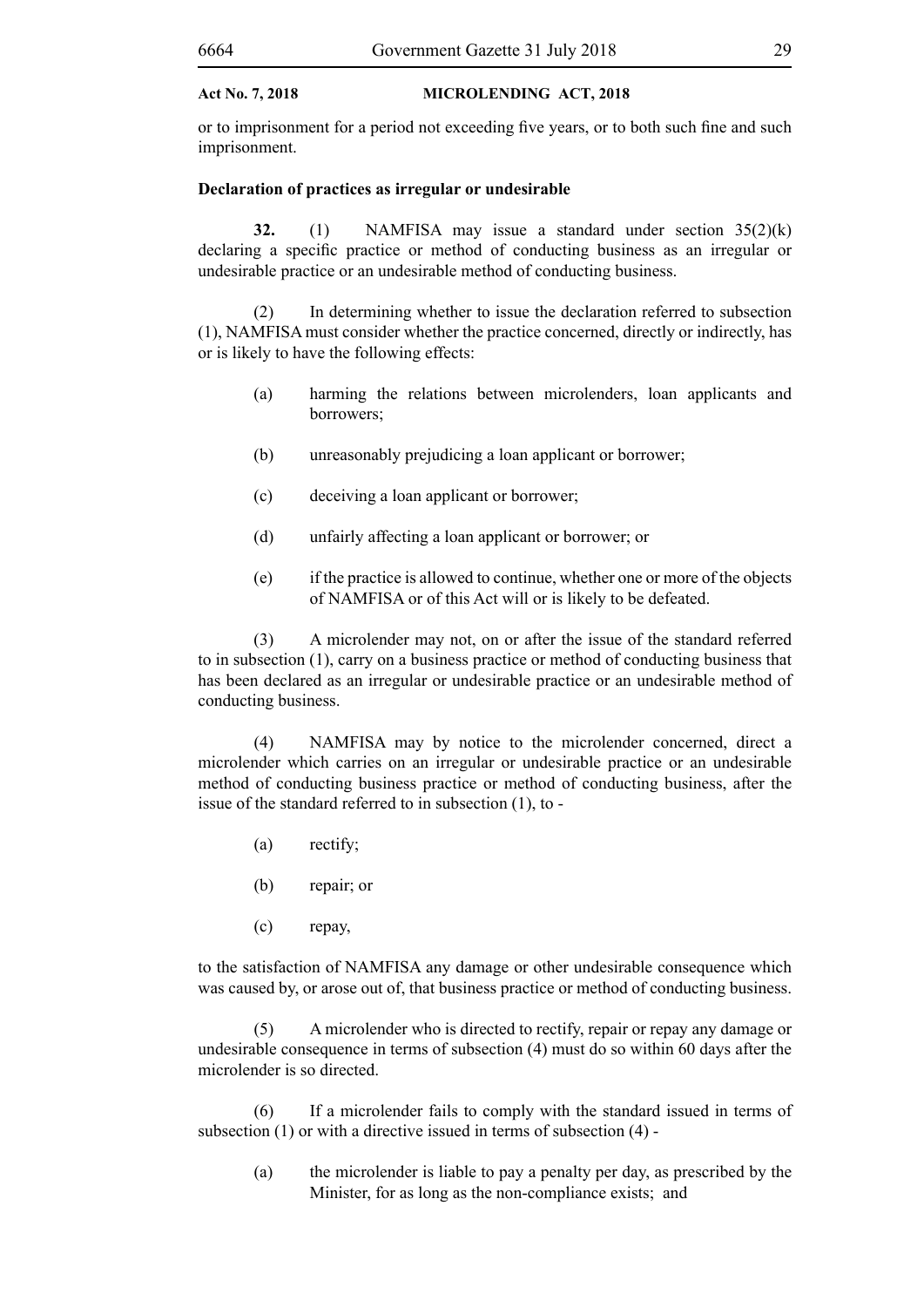(b) the registration of the microlender may be cancelled in terms of section 13.

 $(7)$  A penalty imposed under subsection  $(6)(a)$  may provide for interest at rates not exceeding the rates specified under the Prescribed Rate of Interest Act payable from a date determined by NAMFISA.

(8) The penalty payable in terms of subsection  $(6)(a)$  and any interest is a debt due to NAMFISA by the microlender and NAMFISA may recover such debt in terms of section 43.

(9) Despite the provisions of subsections (6) and (8), any person who fails to comply with subsection (3) or (4) commits an offence and is liable on conviction to a fine not exceeding N\$500 000 or to imprisonment for a period not exceeding five years, or to both such fine and such imprisonment.

#### **Power of NAMFISA to verify information**

**33.** For the purposes of determining whether a key responsible person meets the fit and proper criteria as required by the standards and the Schedule, NAMFISA may verify any information at the disposal of NAMFISA by making enquiries from any government office, ministry or agency, credit bureau or any other source of information, or by obtaining evidence from any other person.

#### **Directives**

**34.** (1) NAMFISA may issue written directives with respect to any matter governed by this Act, or in any situation where NAMFISA is of the opinion that a microlender is contravening or failing to comply with, or has contravened or failed to comply with any provisions of this Act, or if an act or course of action has been or is about to be undertaken or an omission has occurred or is about to occur on the part of the microlender that may prejudice loan applicants or borrowers or is against the public interest.

(2) Without limiting the generality of subsection (1), NAMFISA may issue a directive with respect to -

- (a) the furnishing to NAMFISA of any information or documents in the possession or under the control of the microlender or any relevant key responsible person within the period specified in the directive;
- (b) any contravention of this Act which is likely to prejudice the interests of loan applicants or borrowers;
- (c) a microlender who is conducting its affairs in an improper or reckless manner;
- (d) a microlender or any key responsible person who is convicted of a financial crime;
- (e) the protection of the interests of loan applicants or borrowers;
- (f) the removal of a relevant key responsible person from office and the appointment of another person;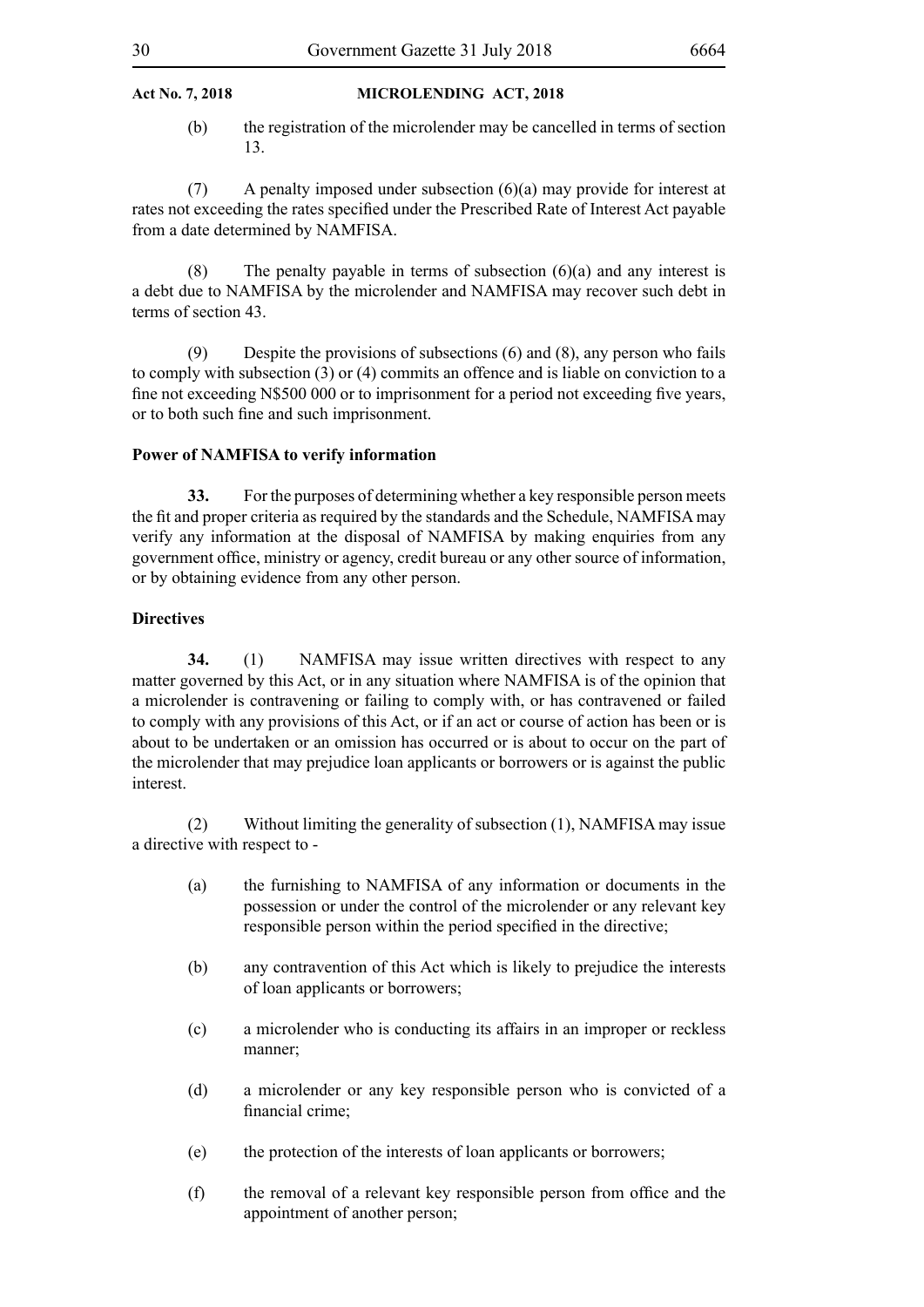- (g) the prohibition or restriction of a key responsible person from performing specified activities;
- (h) requiring the microlender to undertake a specified act, or to refrain from undertaking a specified act in order to remedy the effects of a contravention of this Act and to ensure that the microlender does not commit any further contraventions of this Act; and
- (i) any other matter which under this Act is required or permitted to be determined by directive.

(3) NAMFISA may revoke a directive at any time by notice to the microlender concerned.

(4) If a microlender fails to comply with a directive of NAMFISA in terms of subsection (1) -

- (a) the microlender is liable to pay a penalty per day, as prescribed by the Minister, for as long as the non-compliance exists; and
- (b) the registration of the microlender may be cancelled in terms of section 13.

(5) A penalty imposed in terms of subsection (4)(a) may provide for interest at rates not exceeding the rates specified under the Prescribed Rate of Interest Act payable from a date determined by NAMFISA.

(6) The penalty payable in terms of subsection  $(4)(a)$  and any interest is a debt due to NAMFISA by the microlender and NAMFISA may recover such debt in terms of section 43.

(7) Despite subsection (4) and (6), any person who fails to comply with a directive issued by NAMFISA under this Act commits an offence and is liable on conviction to a fine not exceeding N\$500 000 or to imprisonment for a period not exceeding five years, or to both such fine and such imprisonment.

#### **Standards**

**35.** (1) NAMFISA may by notice in the *Gazette*, issue standards that NAMFISA may consider necessary to achieve the objects and intent of this Act.

(2) Without limiting the generality of subsection (1), NAMFISA may issue standards with respect to -

- (a) the form and manner of any application required to be made to NAMFISA under this Act, the documents, information and material which must accompany such application and any fee payable;
- (b) the activities which will be regarded to bring the microlending sector into disrepute;
- (c) the fit and proper criteria required for any key responsible person to be appointed and the documents, information and material which must be submitted to NAMFISA;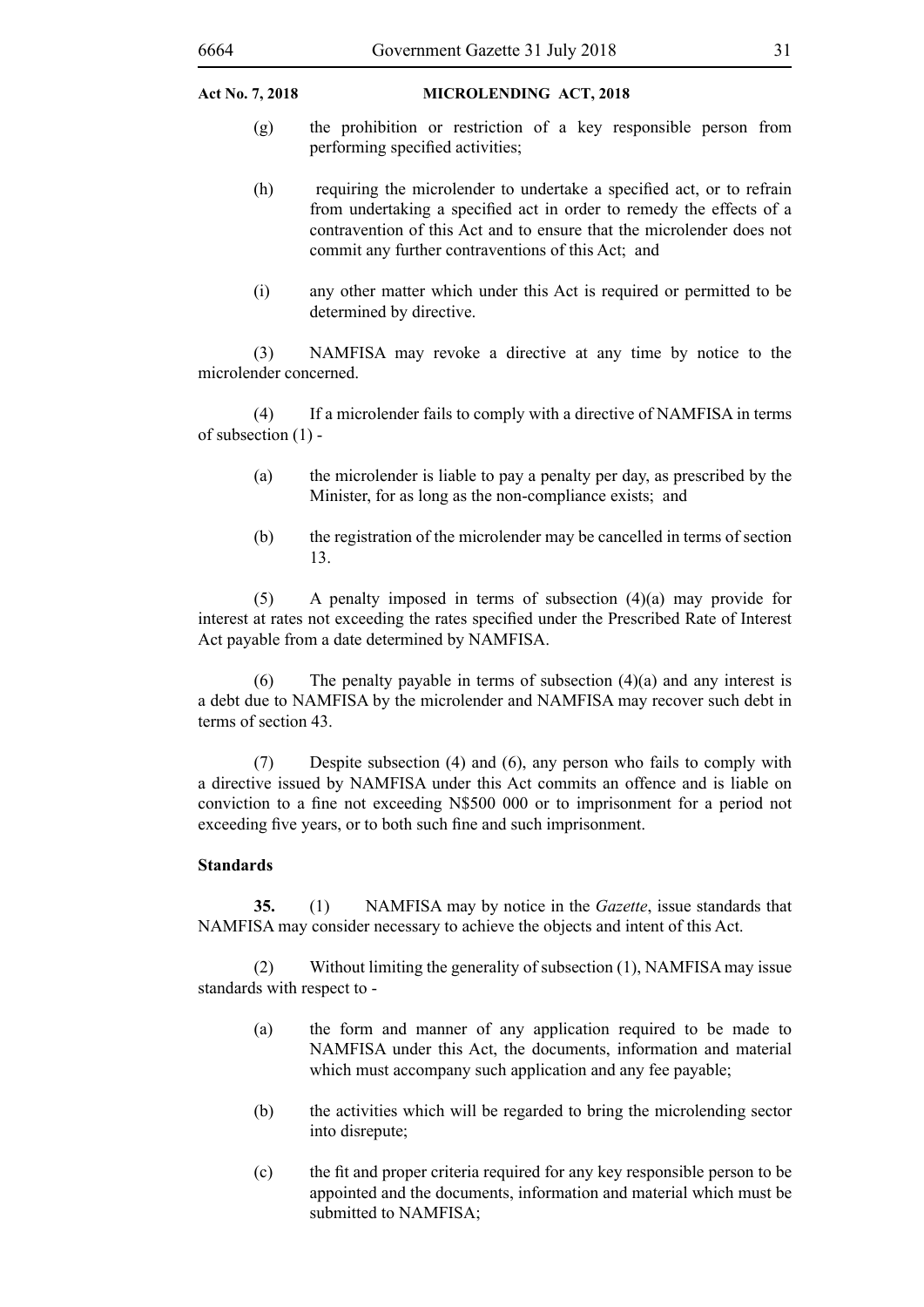- (d) the dates, intervals and manner of submission and the determination as to which returns, statements and reports are to be submitted to NAMFISA;
- (e) the suitability requirements in respect of the licensed premises;
- (f) the manner, place, content and form of the accounting records to be kept by a microlender;
- (g) the form and content of the affordability assessment to be performed by a microlender in respect of each microlending transaction;
- (h) the standard terms and conditions which must form part of the loan agreement to be entered into between the microlender and the borrower, inclusive of how a loan applicant must acknowledge that the terms and conditions of a loan agreement were explained to him or her in a language which he or she understood, if necessary with the assistance of an interpreter provided by the loan applicant, so as to ensure that the meaning and consequences of the loan agreement are understood;
- (i) the guidelines to assess whether a loan agreement is in plain language;
- (j) the charge for each page for the provision of a duplicate copy of the statement, which sets out all the charges levied, the payments made and the balance outstanding, to the borrower;
- (k) the declaration of a specific practice or method of conducting business as an irregular or undesirable practice or an undesirable method of conducting business;
- (l) the complaint procedures available to borrowers as well as the content and form of the complaint intake forms;
- (m) the form in which the maximum finance charges must be displayed;
- (n) the frequency of the written or electronic statement to be issued, which sets out all the charges levied, the payments made and the balance outstanding, to the borrower;
- (o) the duties to be performed by a principal officer and branch manager; and
- (p) any other matter which under this Act is required or permitted to be determined by a standard.

(3) The notice referred to in subsection (1) must state the date on which the standard comes into effect.

- (4) Before issuing a standard, NAMFISA must -
- (a) obtain the approval of the Board of NAMFISA;
- (b) publish a draft of the proposed standard in the *Gazette*;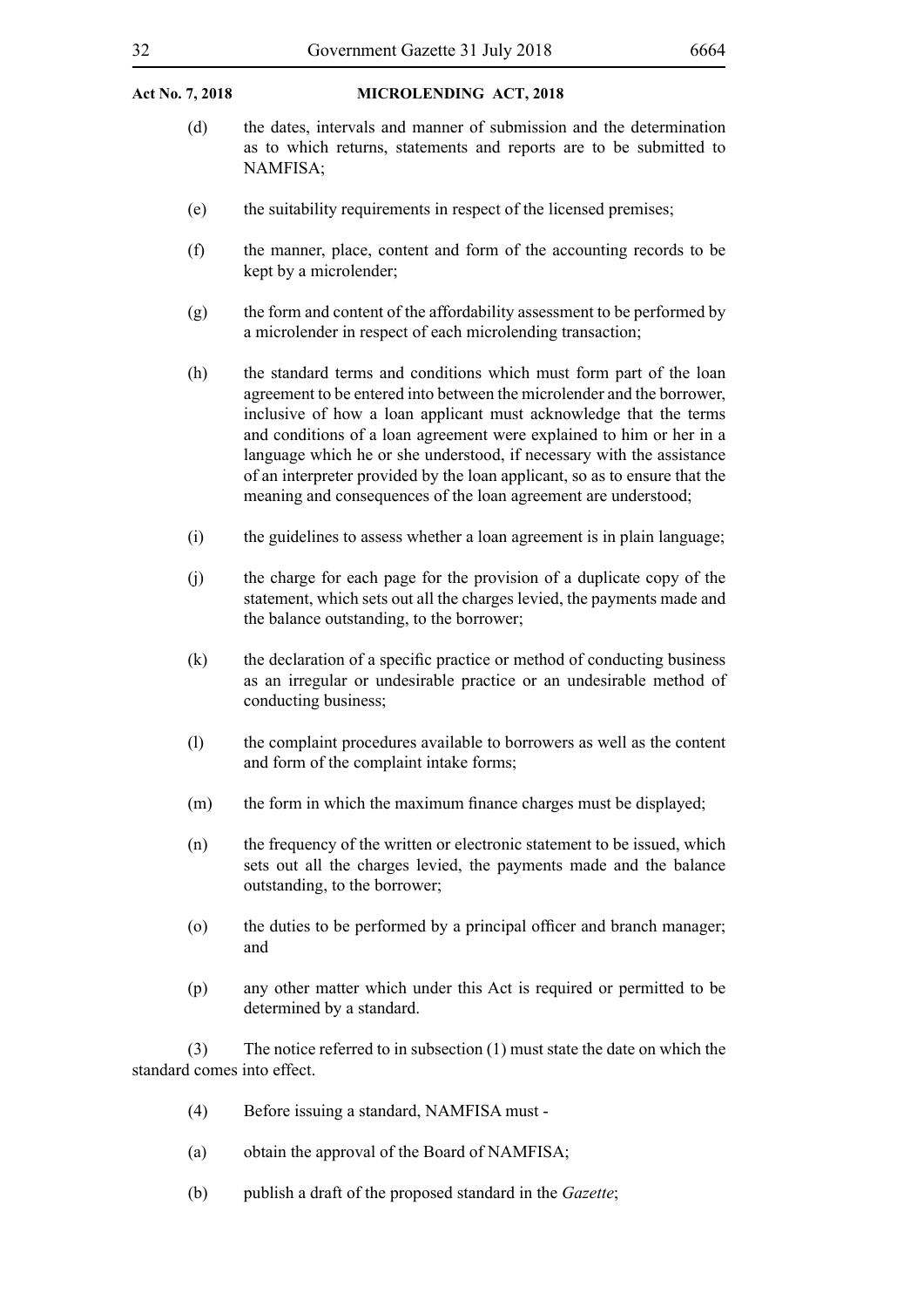- (c) give the affected persons at least 30 days after the date of publication of the proposed standard to make representations in writing to NAMFISA with respect to the proposed standard; and
- (d) take any such representations into account in determining whether to issue the standard as originally published or in a modified form.

(5) If NAMFISA considers it necessary on an urgent basis, NAMFISA may issue a standard without following the procedure set out in subsection (4), but any such standard ceases to have effect at the end of 90 days after it has been issued, unless the procedure referred to in subsection (4) has been followed.

(6) NAMFISA may by notice in the *Gazette*, revoke or amend a standard, subject to the procedure referred to in subsection (4).

(7) If a microlender fails to comply with a standard issued by NAMFISA in terms of subsection (1) -

- (a) the microlender is liable to pay a penalty for each day, as prescribed by the Minister, for as long as the non-compliance exists; and
- (b) the registration of the microlender may be cancelled in terms of section 13.

(8) A penalty imposed in terms of subsection (7)(a) may provide for interest at rates not exceeding the rates specified under the Prescribed Rate of Interest Act payable from a date determined by NAMFISA.

(9) The penalty payable in terms of subsection  $(7)(a)$  and any interest is a debt due to NAMFISA by the microlender and NAMFISA may recover such debt in terms of section 43.

(10) Despite the provisions of subsections (7) and (9), any person who fails to comply with a directive issued by NAMFISA under this Act commits an offence and is liable on conviction to a fine not exceeding N\$500 000 or to imprisonment for a period not exceeding five years, or to both such fine and such imprisonment.

#### **Regulations**

**36.** (1) The Minister may make regulations not inconsistent with this Act, relating to -

- (a) any matter or aspect considered necessary for the protection of present and future loan applicants or borrowers;
- (b) any matter or aspect considered necessary for the protection and furtherance of the integrity, stability and growth of the microlending sector in Namibia;
- (c) the promotion of generally accepted principles of sound and ethical business practices and public regulation;
- (d) the maximum loan amount and the maximum repayment period in respect of microlending transactions;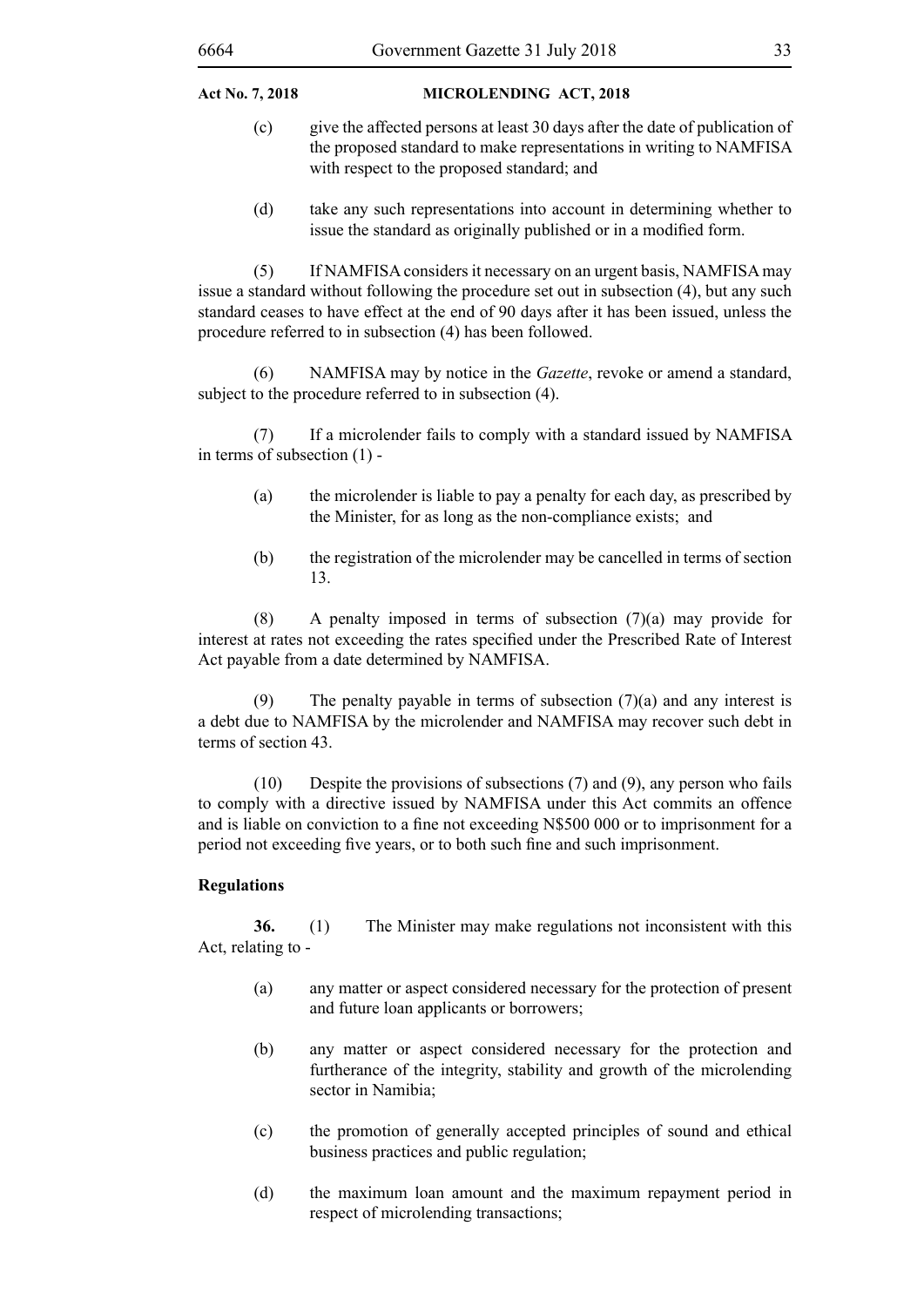#### 34 Government Gazette 31 July 2018 6664

#### **Act No. 7, 2018 MICROLENDING Act, 2018**

- (e) the maximum penalty interest which a microlender can charge in the event of default by a borrower;
- (f) the manner of payment and the respective rates or percentages of penalties payable by a microlender in case of any non-compliance of any provision of this Act;
- (g) the critereria and guidelines that must be used or taken into consideration by NAMFISA or any other person in determining what constitutes or amounts to "public interest" or "in the public interest" for purposes of this Act;
- (h) any other matter which is required or permitted under this Act to be prescribed; and
- (i) generally, any matter in respect of which the Minister considers it necessary or expedient to make regulations to achieve the objectives of this Act.

(2) A regulation made under subsection (1) may, in respect of a contravention with or a failure to comply with the regulation, prescribe a penalty not exceeding a fine of N\$500 000 or imprisonment for a period not exceeding five years, or both such fine and such imprisonment.

(3) A regulation made under subsection (1) must be published in the *Gazette*.

#### **Inspections**

**37.** (1) NAMFISA may, without prior notification to a microlender registered in terms of section 5 or registered in terms of the Exemption Notice as contemplated in section 11 or a person suspected of carrying on the business of a microlender while not registered in terms of this Act or the Exemption Notice, authorise an inspector appointed under section 38 to conduct an on-site inspection of the business and affairs of such microlender or such unregistered person, in this section and sections 38, 39, 40 and 41 referred to as a "person under inspection".

(2) An inspector conducting an on-site inspection referred to in subsection (1) may, at any time between 08h00 and 17h00 on any day -

- (a) subject to section 39, enter the premises of the person under inspection and require the production of the accounts, accounting and other records, books, documents or other items of the person under inspection or related to the inspection;
- (b) subject to section 39, search any premises occupied by the person under inspection for the accounts, accounting and other records, books, documents or other items of the person under inspection or related to the inspection;
- (c) open or cause to be opened any strong room, safe or other container in which the inspector suspects the accounts, accounting and other records, books, documents or other items of the person under inspection or related to the inspection are kept;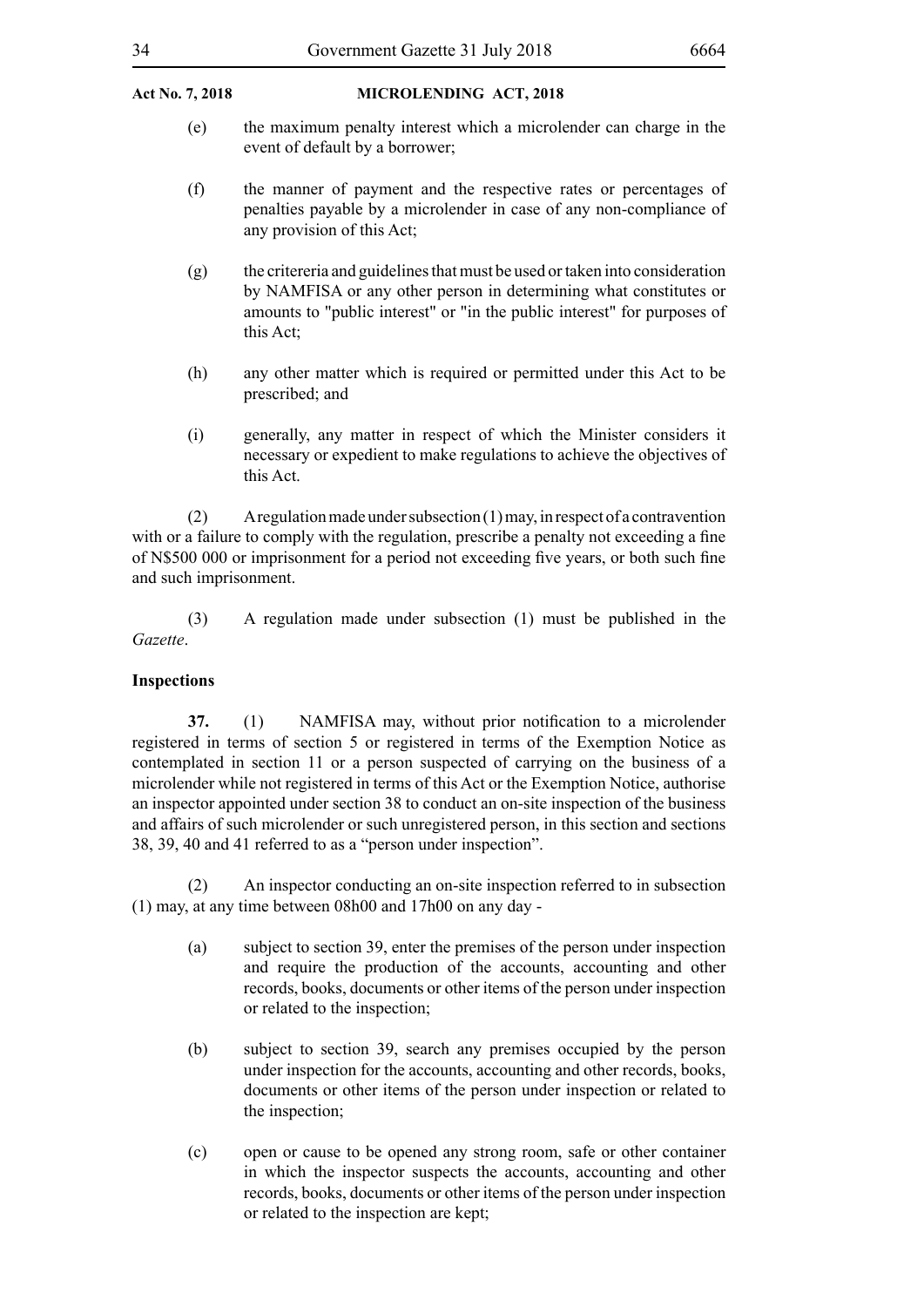- (d) examine, make extracts from and copy the accounts, accounting and other records, books, documents or items of the person under inspection or related to the inspection or, against the issue of a receipt, temporarily remove the accounts, accounting and other records, books, documents or other items of the person under inspection or related to the inspection;
- (e) require the person under inspection to produce at a specified time and place the accounts, accounting and other records, books, documents or other items that are in the possession or under the control of the person under inspection;
- (f) require any person holding or accountable for the accounts, accounting and other records, books, documents or other items of the person under inspection or related to the inspection to provide information and an explanation of the accounts, accounting and other records, books, documents or other items of the person under inspection or related to the inspection;
- (g) against a full receipt, seize the accounts, accounting and other records, books, documents or other items of the person under inspection or related to the inspection which in the opinion of the inspector may afford evidence of non-compliance with the Act, an offence or other irregularity; and
- (h) retain any such seized accounts, accounting and other records, books, documents or other items for as long as they may be required for any criminal or other proceedings including proceedings under this Act.

(3) An inspector may, with the written authority of NAMFISA, also inspect the accounts, accounting and other records, books, documents or other items of any person or corporate entity if NAMFISA -

- (a) has reason to believe that the person under inspection has or had a direct or indirect interest in the business of that person or corporate entity;
- (b) has reason to believe that such person or corporate entity has or had a direct or indirect interest in the business of the person under inspection; or
- (c) considers it necessary for a proper inspection of the affairs of the person under inspection that those accounts, accounting and other records, books, documents or other items be inspected,

and the provisions of subsection (2) apply with the necessary changes in respect of such an inspection.

(4) For the purposes of subsection  $(3)(b)$ , a person who holds shares as a nominee or in trust on behalf of another person in a microlender, is deemed to have an interest in the person under inspection, and must on request of the inspector disclose the name of that other person.

(5) An inspector must on demand produce the certificate of appointment as an inspector furnished by NAMFISA under section 38 or the written authority granted to him or her by NAMFISA under subsection (3).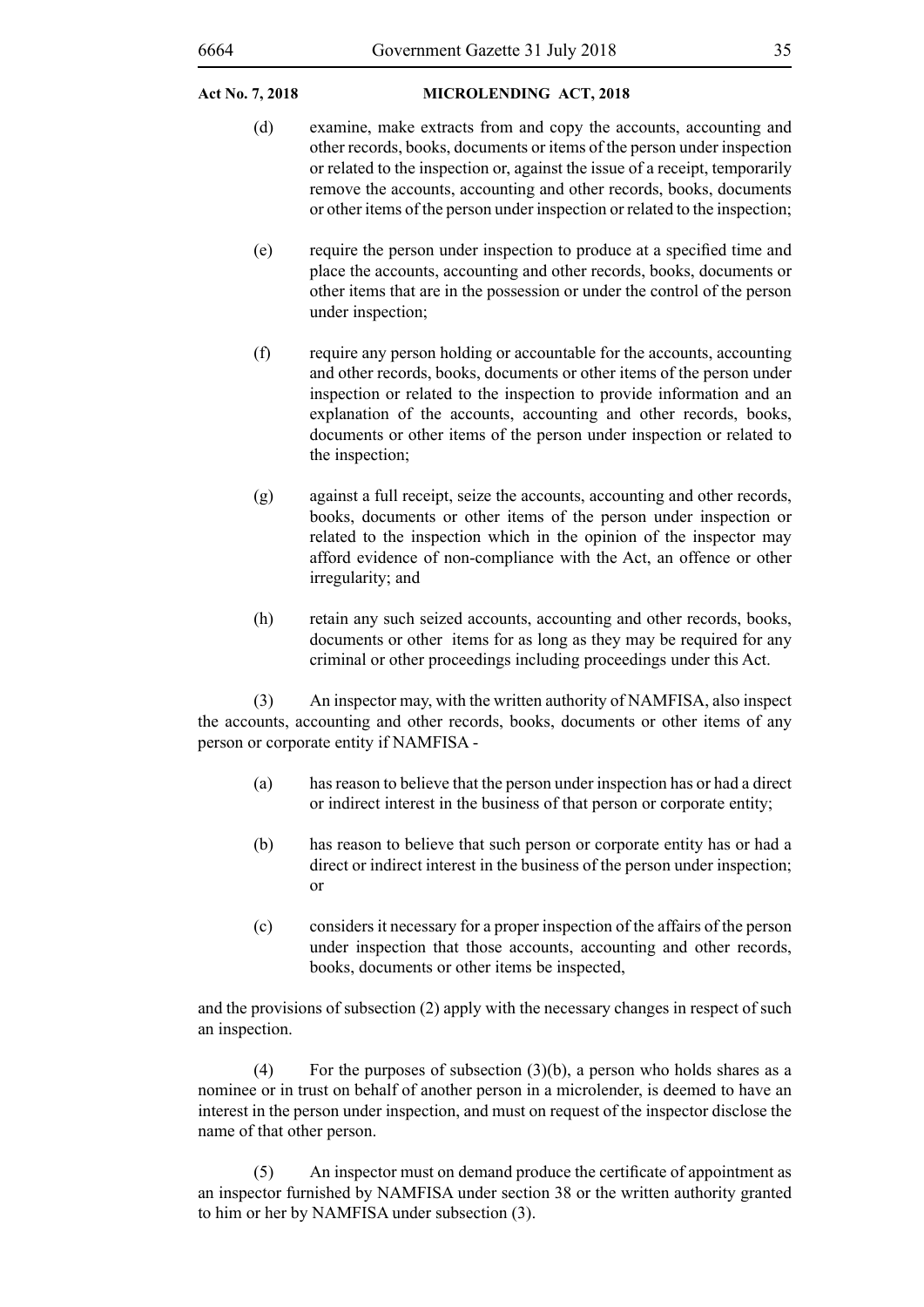(6) The person under inspection whose accounts, accounting and other records, books, documents or items have been seized under subsection  $(2)(g)$  or its lawful representative is entitled to examine, make entries in and make extracts from them during office hours under such supervision as NAMFISA or an inspector may determine.

(7) Following an inspection referred to in this Act, if NAMFISA considers that the person under inspection is contravening or failing to comply with, or has contravened or failed to comply with, any provision of this Act, NAMFISA may -

- (a) issue a directive, in terms of section 34, to the person under inspection or any key responsible person to take any steps, or to refrain from performing or continuing to perform any act, in order to terminate or remedy any irregularity, undesirable practice or state of affairs disclosed by the inspection;
- (b) issue a directive, in terms of section 34, to the person under inspection or any key responsible person to prohibit or restrict specified activities performed by such person if NAMFISA believes that such person no longer meets the standards of fit and proper with reference to the criteria set out in the standards and the Schedule; or
- (c) refer the matter to the appropriate authority to investigate whether a financial crime has been committed.

(8) A person who refuses or fails to comply with a directive of NAMFISA issued in terms of this section commits an offence and is liable on conviction to a fine not exceeding N\$500 000 or to imprisonment for a period not exceeding five years, or to both such fine and such imprisonment.

(9) On completion of an inspection in terms of this Act, or at such intervals as NAMFISA may determine, the inspector must prepare a report which must be submitted to NAMFISA, and NAMFISA must transmit a copy of such report to the person under inspection.

(10) NAMFISA may, by notice published in the *Gazette* or by means of any other appropriate public statement, make known the status, outcome and details of an inspection carried out in terms of this Act, if such disclosure is in the public interest.

#### **Appointment of inspectors**

**38.** (1) NAMFISA may from time to time appoint one or more inspectors and must issue to any such inspector a certificate of appointment signed by **NAMFISA** 

(2) An inspector may, with the consent of NAMFISA, appoint one or more persons to assist in carrying out an inspection and on such appointment NAMFISA must issue any such person with a certificate of appointment signed by NAMFISA, provided that NAMFISA may withdraw such certificate of appointment at any time.

(3) In exercising any power or performing any duty under this Act, any inspector and any person referred to in subsection (2) must be in possession of the certificate of appointment referred to in subsection (1) or (2), and must produce the certificate at the request of any person having an interest in the matter concerned.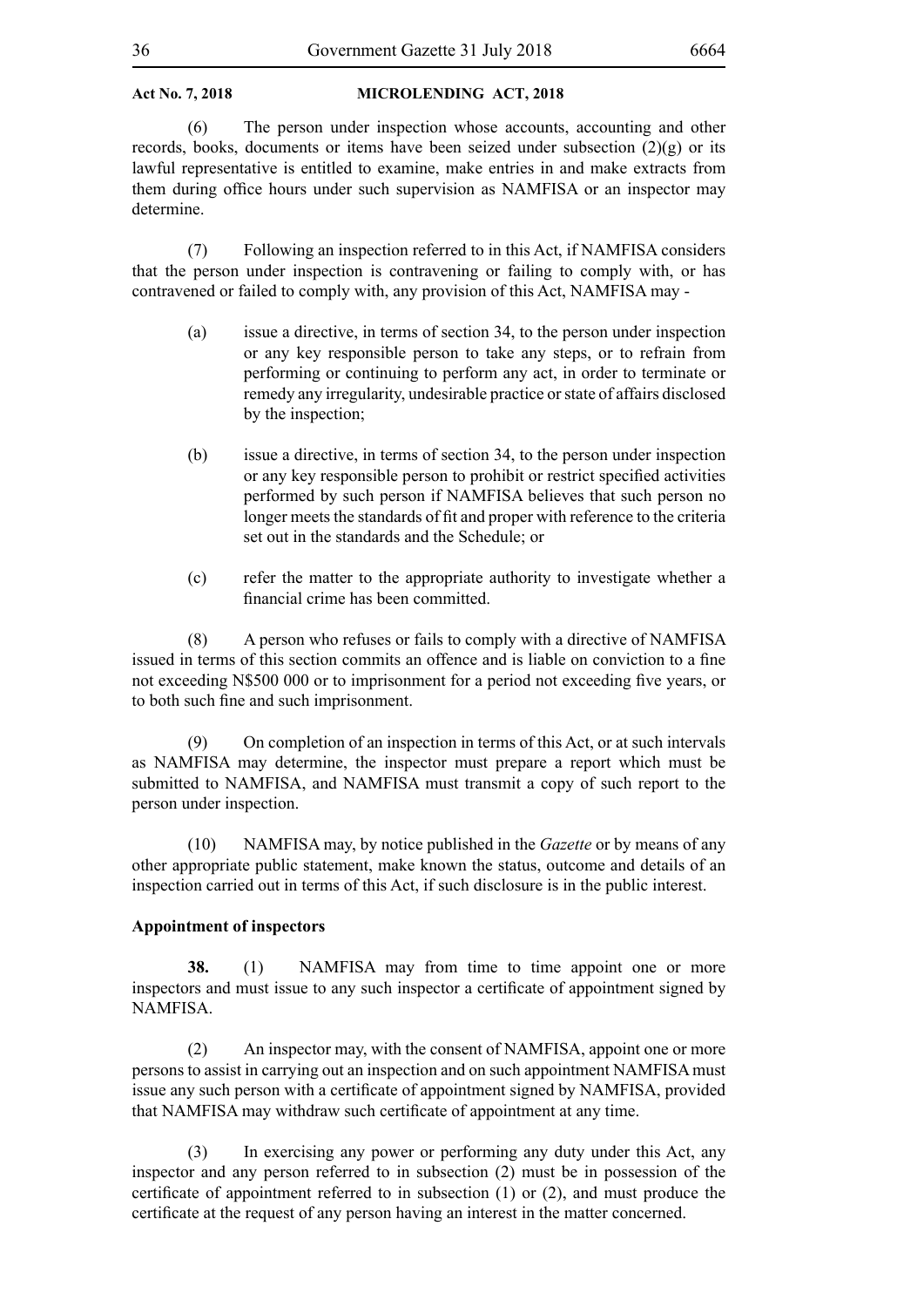#### **Entry on and search of premises**

**39.** (1) An inspector may, for the purpose of this Act, enter and search premises subject to the other provisions of this Act.

(2) Any entry or search of any premises for the purposes of section 37 must be conducted with due regard to decency, good order and the dignity of the person under inspection.

(3) An inspector may be accompanied by one or more police officers during any entry and search of premises in terms of this Act.

(4) An inspector may enter and search any premises for the purposes of section 37 only on the authority of a warrant issued by a judge or a magistrate, but may, without a warrant, enter and search the following category of premises -

- (a) licensed premises;
- (b) premises occupied by a person registered as a microlender in terms of this Act or the Exemption Notice and used for the purposes of the microlending business;
- (c) premises occupied by a person suspected of carrying on the business of a microlender while not registered in terms of this Act or the Exemption Notice and used for the purposes of the microlending business; or
- (d) premises entered by the inspector with the consent of the owner or person in physical control of the premises after that owner or person was informed that there is no obligation to admit the inspector in the absence of a warrant.

(5) An inspector may, without a warrant enter any premises for which a warrant is required in terms of subsection (4) if the inspector believes there are reasonable grounds that -

- (a) a warrant will be issued under subsection (6) if the inspector applies for such warrant; and
- (b) the delay in obtaining a warrant would prejudice the object of the investigation, or failure to act immediately may prejudice securing the accounts, accounting and other records, books, documents or other items for supervisory or enforcement action by NAMFISA.

(6) On application by an inspector, a judge or a magistrate having jurisdiction in the area where the premises in question are located may issue a warrant referred to in subsection (4).

(7) A judge or a magistrate may only issue a warrant referred to in subsection (6) on written application by an inspector setting out under oath or affirmation the grounds why it is necessary for the inspector to gain access to the relevant premises.

(8) In the event that during an entry or search of any premises, a person claims that -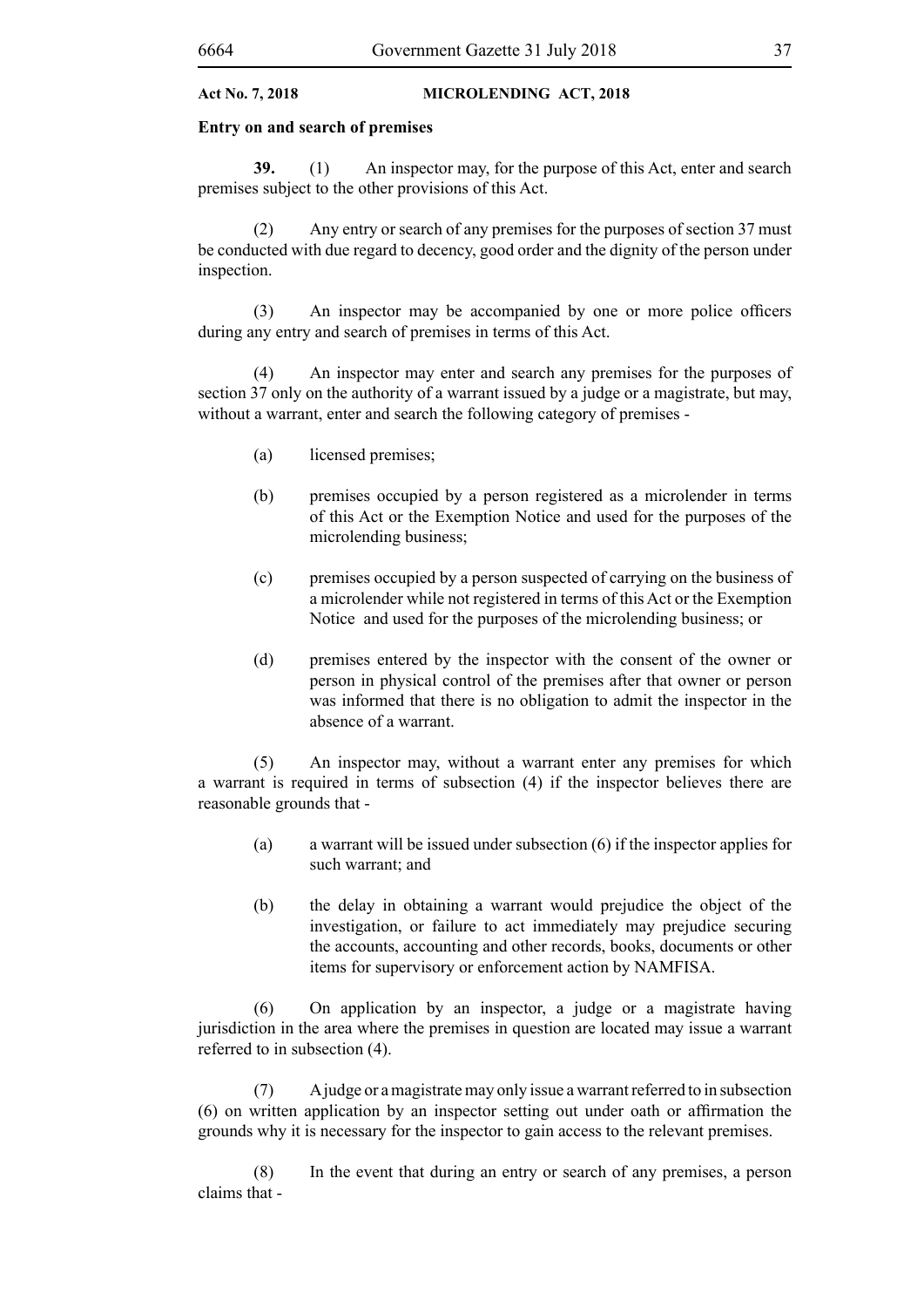- (a) any accounts, accounting and other records, books, documents or other items contains privileged information; and
- (b) for that reason refuses the inspection or removal of accounts, accounting and other records, books, documents or items,

and the inspector is reasonably satisfied that the accounts, accounting and other records, books, documents or items contains information relevant to the inspection, the inspector may request a police officer to seize and remove such accounts, accounting and other records, books, documents or items for safe custody until a court has made a ruling on the question of privilege.

(9) In so far as this section provides for a limitation of the fundamental rights contemplated in Article 13(1) of the Namibian Constitution, in that it authorises interference with the privacy of the home of a person, correspondence or communications, that limitation is enacted upon the authority of Sub-Article (2) of that Article.

#### **Costs of inspections**

**40.** If NAMFISA, after considering the results of an inspection in terms of this Act, is satisfied that it is reasonable to do so, the expenses incurred by and the remuneration of, an inspector appointed under section 38 may be recovered from the person under inspection.

#### **Offences and penalties in respect to inspections**

- **41.** A person who -
- (a) willfully
	- (i) gives any false information to NAMFISA or an inspector; or
	- (ii) hinders NAMFISA or an inspector in the exercise of the powers or performance of the duties of NAMFISA or the inspector;
- (b) without lawful excuse, refuses or fails to
	- (i) provide information or explanation to the inspector which relates to the affairs of a person under inspection; or
	- (ii) comply with any reasonable request by NAMFISA or an inspector,

commits an offence and is liable on conviction to a fine not exceeding N\$500,000 or to imprisonment for a period not exceeding five years, or to both such fine and such imprisonment.

#### **Disclosure of information to certain parties**

**42.** (1) An inspector or NAMFISA may not disclose any information acquired by such inspector or NAMFISA in the exercise of powers or performance of functions in terms of this Act concerning the private or confidential affairs of any microlender, except -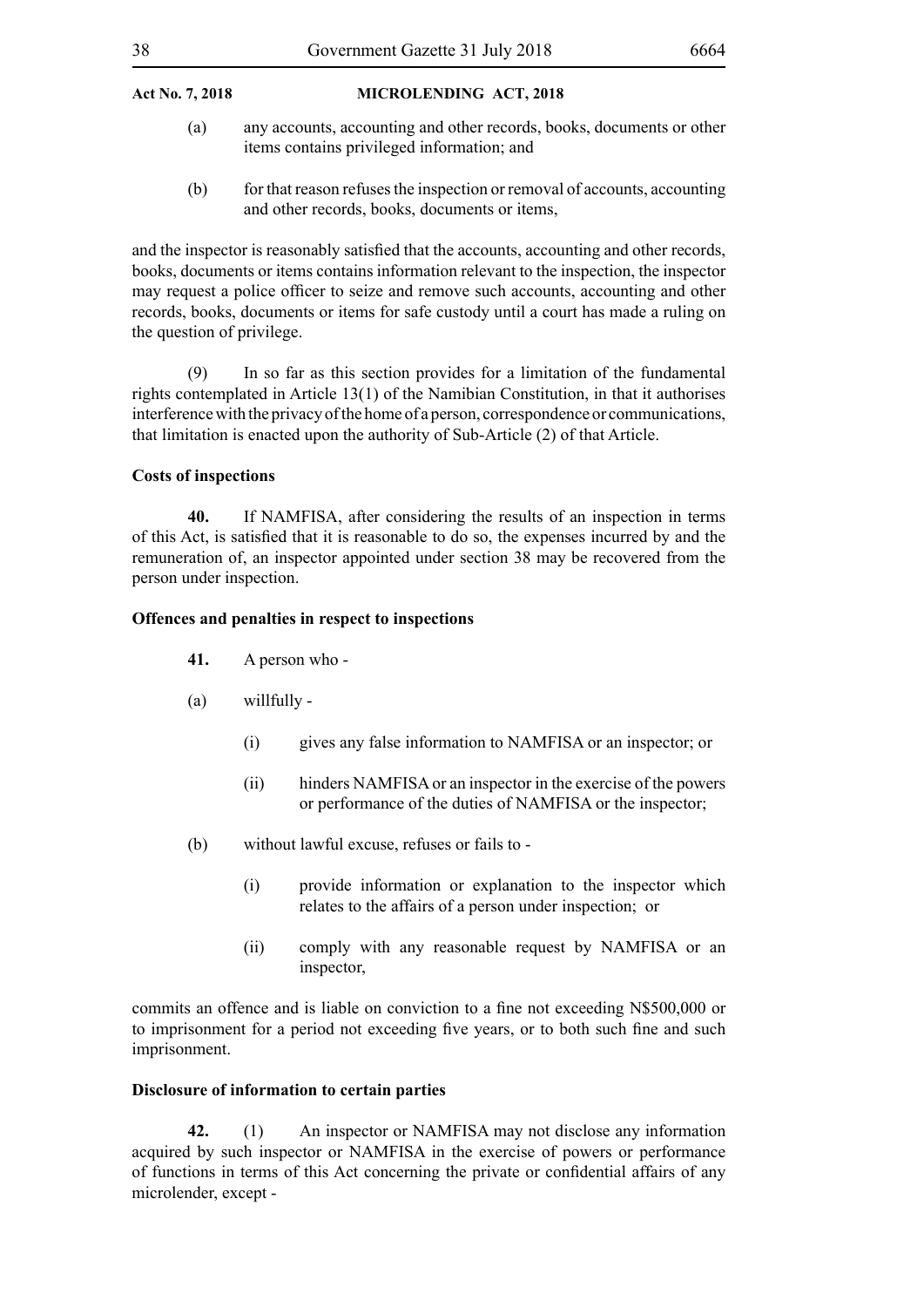- (a) to the extent that such disclosure is necessary for, and made, in the exercise of those powers or functions; or
- (b) if that inspector is
	- (i) summoned to give evidence as a witness before a court or a tribunal and NAMFISA has authorised that inspector to disclose the information; or
	- (ii) required to do so by a court;
- (c) if the microlender that will be affected by the disclosure has consented to the disclosure; or
- (d) to an authorised person in terms of subsection (2).
- (2) For the purposes of subsection  $(1)(d)$  information may be disclosed to -
- (a) any government office, ministry or agency and such information must be confined to information necessary for enforcing legislation administered by the government office, ministry or agency;
- (b) the Namibian Police Force, the Prosecutor-General, the Anti-Corruption Commission or an authority referred to in section 37(7)(c) and such information must be confined to information relating to the alleged commission of an offence;
- (c) the Governor of the Bank of Namibia, and such information must be confined to information required for the performance of the functions of the Governor in terms of the Banking Institutions Act;
- (d) the Director of the Financial Intelligence Centre and such information must be confined to information required for the performance of the functions of the Director in terms of the Financial Intelligence Act; or
- (e) a regulatory or supervisory authority, a self-regulatory or selfsupervisory authority or a statutory board charged with supervisory or regulatory duties in respect of financial institutions created by statute, whether within Namibia or elsewhere.

# PART 7

### ENFORCEMENT

#### **Debts due to NAMFISA**

**43.** (1) Any penalty or interest payable under this Act is, when it becomes due and payable, a debt due to NAMFISA and may be recovered by NAMFISA in the manner provided for in this section.

(2) Subject to subsection (4), if a microlender fails to pay any penalty or interest in accordance with the provisions of this Act when it becomes due and payable, NAMFISA may file with the clerk or registrar of a court of competent jurisdiction a statement certified by it as correct stating -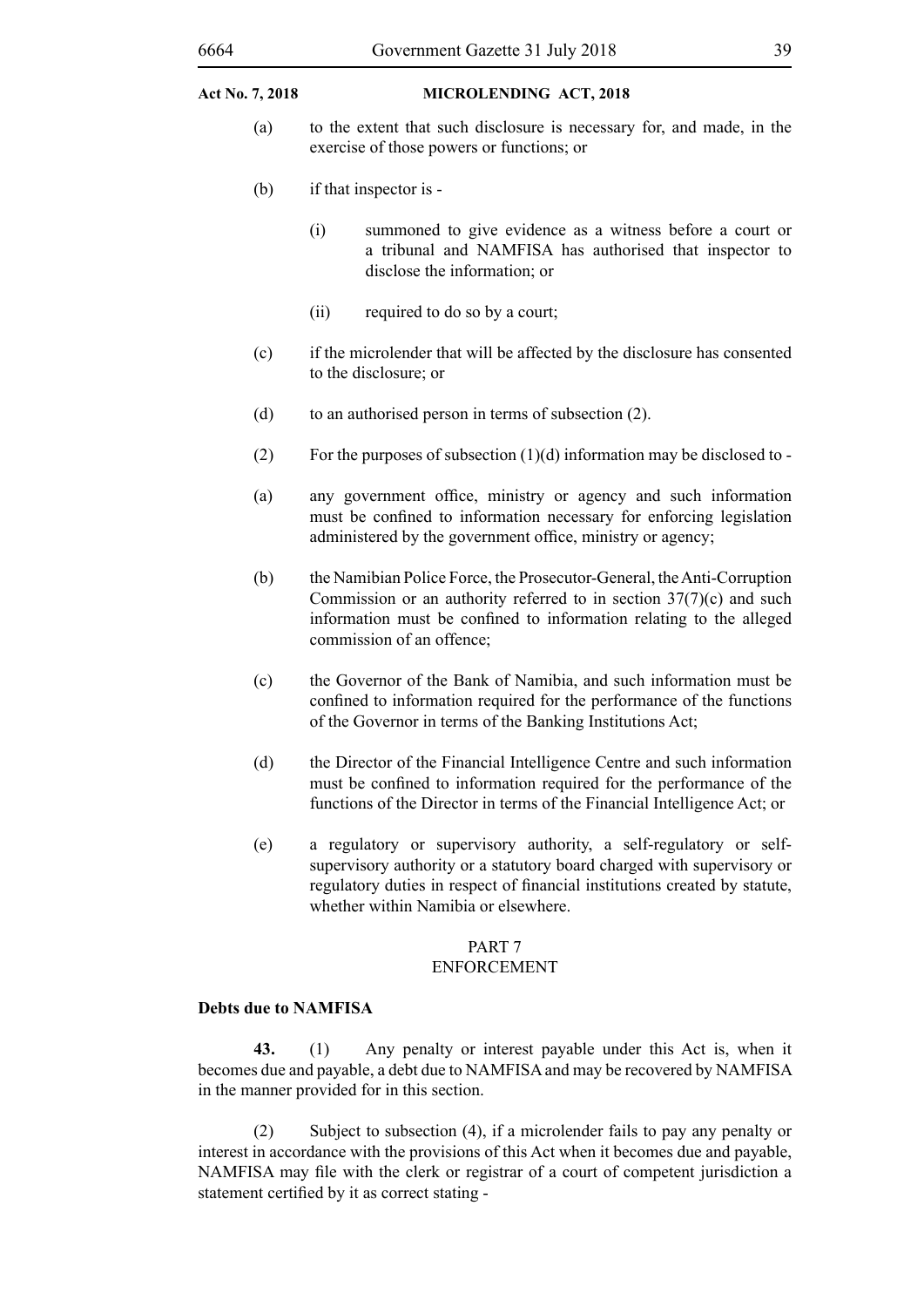- (a) the amount of penalty and any interest that has accrued to NAMFISA as well as any payments made by the microlender;
- (b) the date on which the payment was due;
- (c) the amount still outstanding; and
- (d) the name of the microlender.

 (3) A statement filed under subsection (2) must be registered by the clerk or registrar of the court and has, for all purposes, the effect of, and any proceedings may be taken thereon as if it were, a civil judgment of the court at which that statement had been so filed, in favour of NAMFISA for a liquid debt in the amount specified in that statement.

 (4) NAMFISA must before filing a statement in terms of subsection (2), serve a notice accompanied by a copy of that statement on the microlender concerned informing the microlender of its intention to file such a statement after a lapse of 30 days after having served such notice and must give the microlender an opportunity to heard by making representations to NAMFISA about the matter before the expiry of the 30 days.

(5) NAMFISA may by notice in writing, addressed to the clerk or registrar of the relevant court, withdraw any statement filed with that clerk or registrar and that statement ceases to have any effect.

(6) NAMFISA may institute proceedings afresh under subsection (2) in respect of the penalties or interest to which a statement withdrawn under subsection (5) relates.

### **Court orders to enforce Act**

**44.** (1) Where a microlender has contravened any provision of this Act, the court may at the instance of NAMFISA, make any order considered appropriate for the purposes of enforcing this Act or protecting the interests of borrowers.

(2) Without limiting the generality of subsection (1), orders of the court under that subsection may -

- (a) direct the person to undertake a specified act, orrefrain from undertaking a specified act, in order to -
	- (i) remedy the effects of the contravention;
	- (ii) compensate persons who have suffered loss because of the contravention;
	- (iii) ensure that the microlender does not commit further contraventions of this Act; or
	- (iv) prevent the disposal of evidence; and
- (b) include an order for the attachment of assets to prevent their concealment, removal, dissipation or destruction.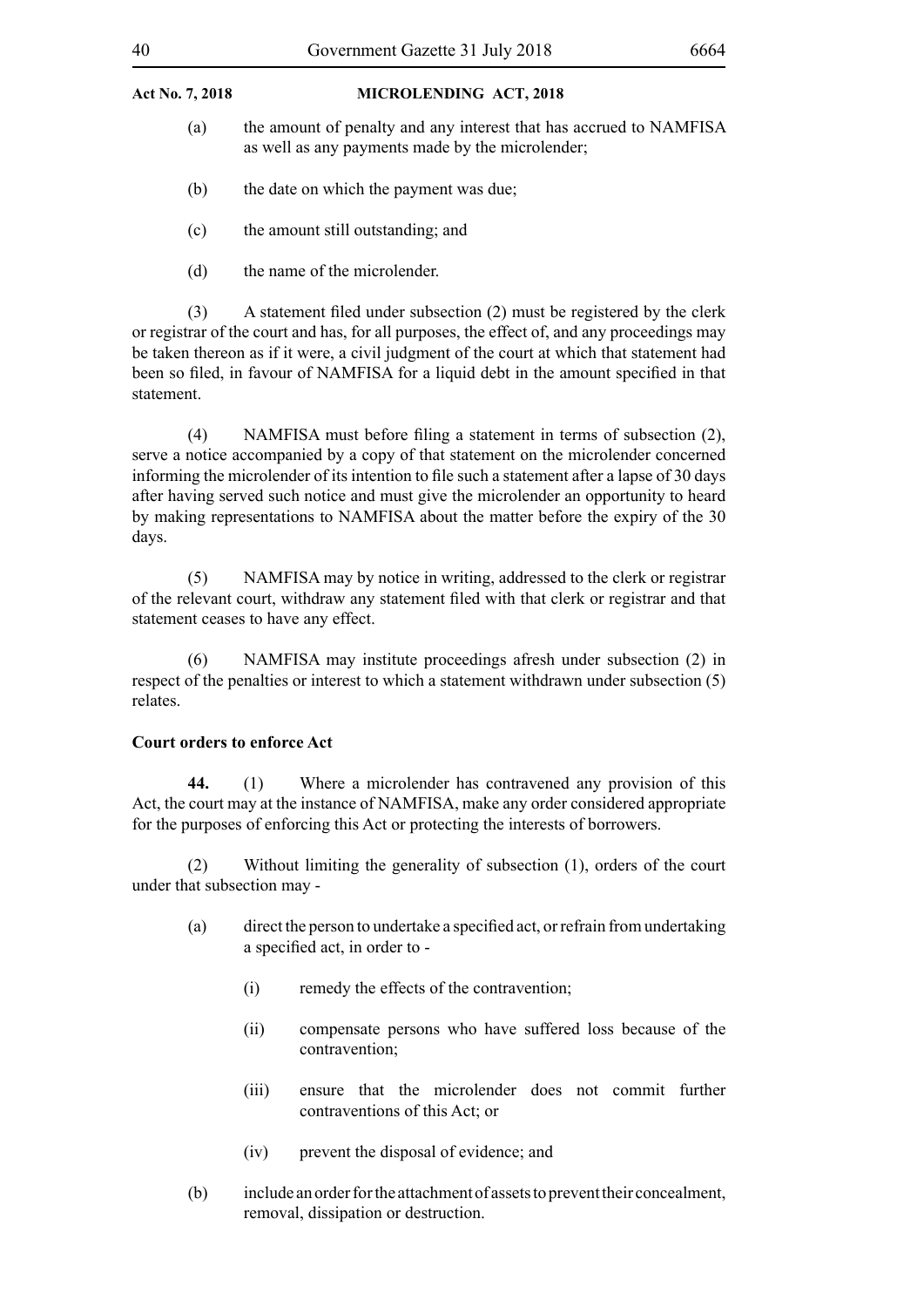(3) The court may in appropriate circumstances issue an interim order pending the final determination of the matter.

(4) NAMFISA is considered to have the necessary *locus standi* or other procedural requirement for an applicant or plaintiff for the purposes of launching proceedings in a court.

(5) NAMFISA may apply to the High Court for a declaratory order on the interpretation or application of any provision of this Act.

#### **Right of appeal**

**45.** (1) The board of appeal, established in terms of the NAMFISA Act, has primary jurisdiction to hear and determine any appeal brought under this Act.

(2) A person aggrieved by a decision of NAMFISA of an administrative or enforcement nature made in terms of a power conferred or a duty imposed upon NAMFISA by or under this Act, may appeal against that decision to the board of appeal referred to in subsection (1).

(3) An appeal must be lodged with the board of appeal referred to in subsection (1) within the period, in the manner and on payment of such fees as provided for in the NAMFISA Act.

#### PART 8 GENERAL PROVISIONS

#### **Decisions and actions by NAMFISA**

**46.** Unless otherwise stated in the NAMFISA Act, whenever it is stated in this Act that a decision or action is required or permitted to be made or taken by NAMFISA, it must be made or taken by the chief executive officer or by another officer or employee of NAMFISA to whom the power to make such decision or take such action has been duly delegated in writing by the chief executive officer.

#### **Short title and commencement**

**47.** (1) This Act is called the Microlending Act, 2018, and comes into operation on a date determined by the Minister by notice in the *Gazette*.

(2) Different dates may be determined under subsection (1) in respect of different provisions or Parts of this Act.

(3) Any reference in this Act to the commencement of this Act must be construed as a reference to the date determined under subsection (1) or (2).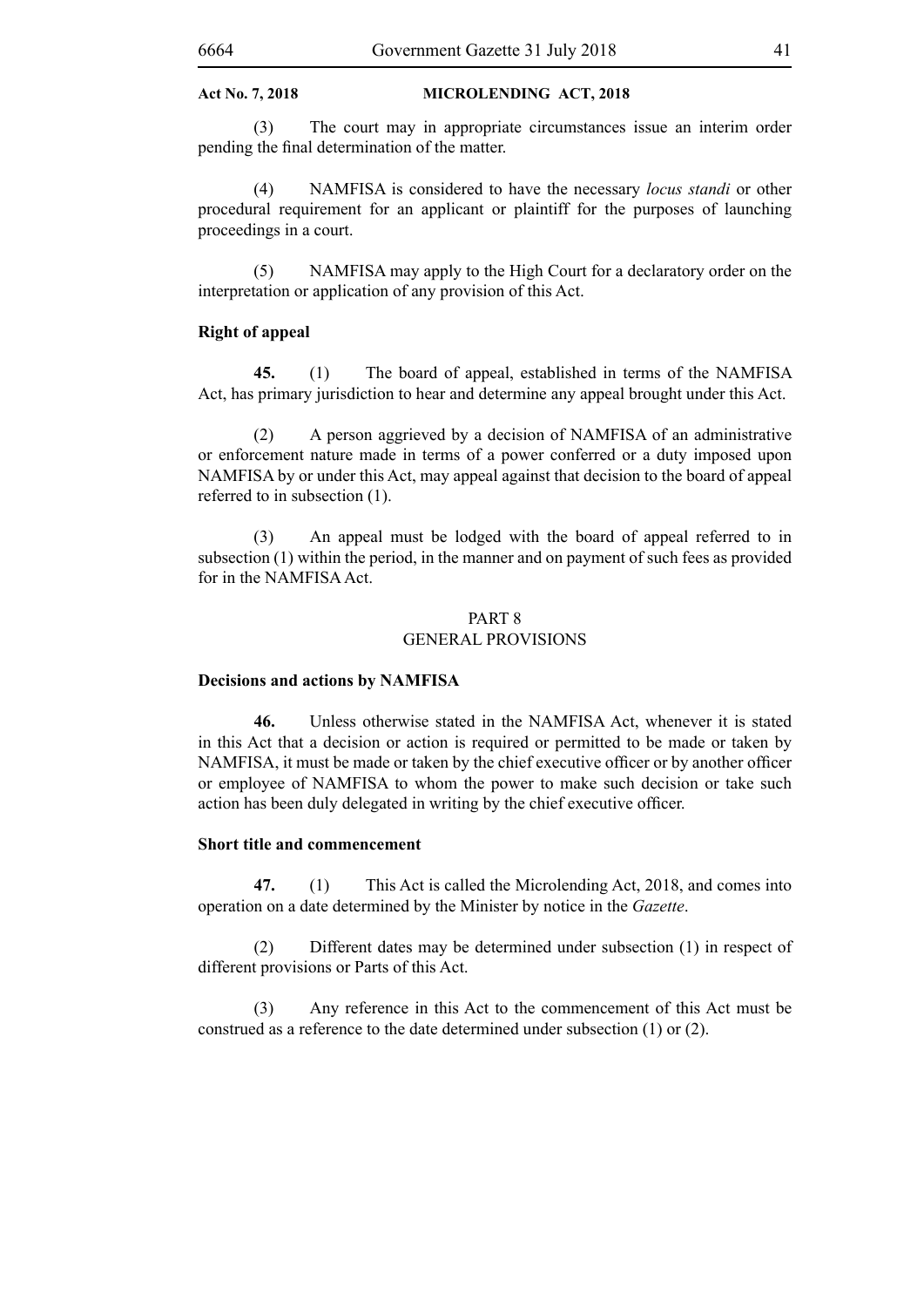#### **SCHEDULE**

### **Criteria used by NAMFISA to determine whether a key responsible person meets the fit and proper standards**

#### **Qualities, competencies and experience of key responsible person**

**1.** (1) Key responsible persons must have the necessary qualities, competencies and experience that will allow them to perform the duties and carry out the responsibilities required of the position in the most effective manner. The expectations on the suitability of persons in key positions are an extension of the corporate governance framework and are also aimed at ensuring that the microlender is led by persons of integrity, credibility, and competency.

(2) NAMFISA must exercise judgment and discretion in assessing fitness and propriety of key responsible persons. In exercising such judgement and discretion, NAMFISA will take into account all relevant matters including, but not limited to the following:

- (a) honesty and integrity;
- (b) competence and operational ability; and
- (c) financial soundness,

to ensure that a key responsible person is not likely to have significant implications for the sound and prudent management of a microlender.

#### **Honesty and integrity**

**2.** (1) Key responsible persons must be honest, diligent and act ethically with integrity and fairness for the good reputation and trustworthiness of the microlending industry in general and of the individual entity.

(2) In determining the honesty, integrity and reputation of the key responsible person, NAMFISA may consider among other things, whether the person has been convicted of an offence relating to theft, fraud, dishonesty or any financial crime during the preceding 10 years.

 (3) A key responsible person is fit and proper in terms of this component if that person -

- (a) is not disqualified from being a director of a company in terms of section 225 and section 226 of the Companies Act, 2004 (Act No. 28 of 2004);
- (b) has not breached a fiduciary obligation;
- (c) has not perpetrated or participated in grossly negligent, deceitful, or otherwise discreditable business or professional practices;
- (d) has not been reprimanded, or disqualified, or removed by a professional or regulatory body in relation to matters relating to the person's honesty, integrity or business conduct;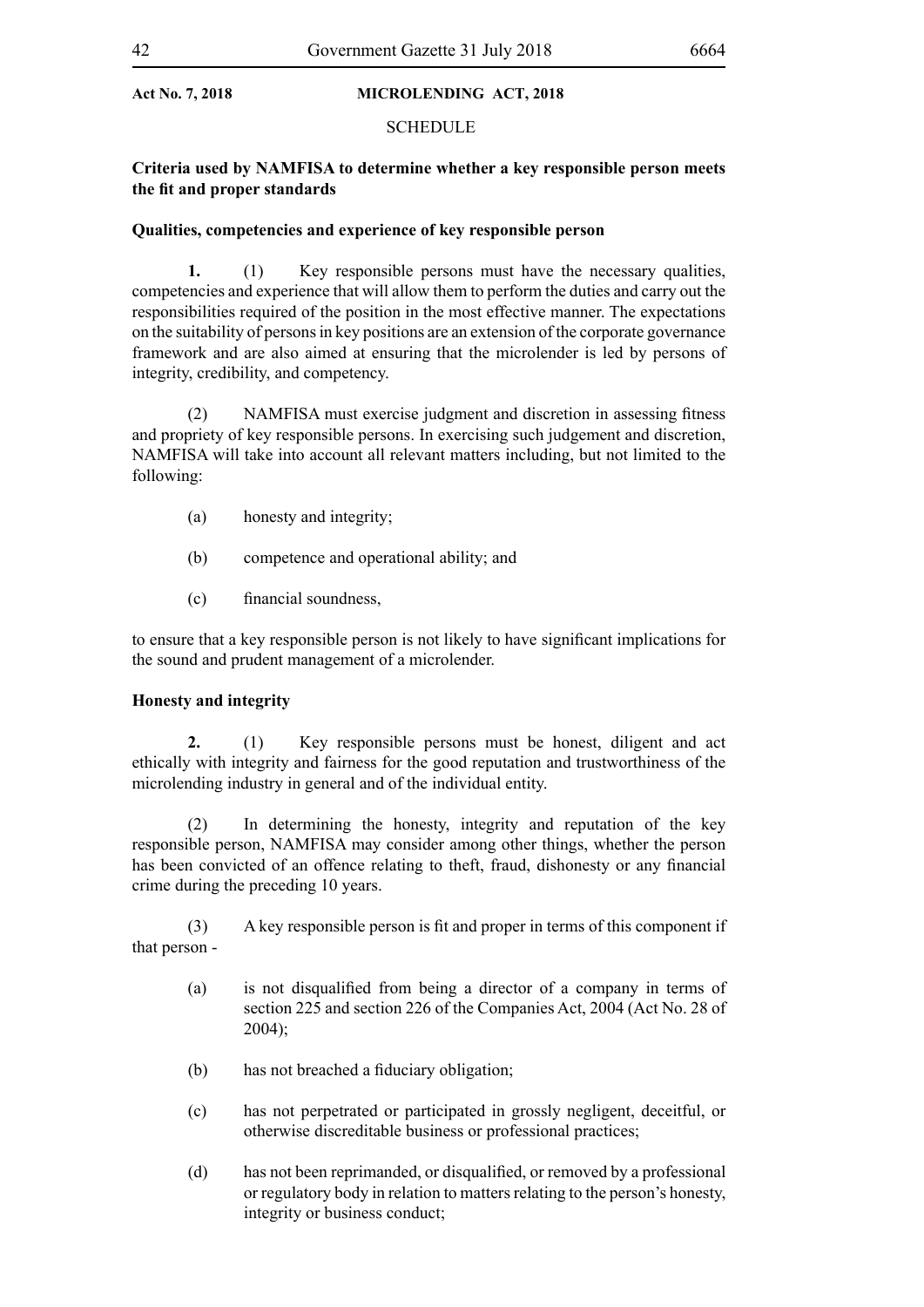- (e) has not been involved in the management of a business or company which has failed, where that failure has been occasioned in part by deficiencies of honesty, integrity, fairness or ethical behaviour in that management;
- (f) is not of bad repute in any business or financial community or any market;
- (g) was not the subject of civil or criminal proceedings or enforcement action, in relation to the management of an entity, or commercial or professional activities, which were determined adversely to the person (including by the person consenting to an order or direction, or giving an undertaking, not to engage in unlawful or improper conduct) and which reflected adversely on the person's competence, diligence, judgment, honesty or integrity; or
- (h) has been candid and truthful in all his or her dealings with any regulatory body and whether the person demonstrates a readiness and willingness to comply with the requirements and standards of the regulatory system and with other legal, regulatory and professional requirements and standards.

#### **Competence and operational ability**

**3.** (1) Competence and operational ability are demonstrated by a person who possesses the relevant competence, experience and ability to understand the technical requirements of the business, the inherent risks and the management process required to perform his or her role as a key responsible person in the relevant capacity effectively. The key responsible person must show that he or she is competent to undertake the relevant functions or activities.

(2) In assessing a person's competence and capability, NAMFISA should consider matters including, but not limited to the following:

- (a) whether the person has the appropriate qualification, training, skills, practical experience and commitment to effectively fulfil the role and responsibilities of the position and to operate and manage the business of a microlender, and, in the case of directors, having regard to their other commitments;
- (b) whether the person has satisfactory past performance or expertise in the nature of the business being conducted; and
- (c) whether the person was previously registered as a microlender or was appointed or acted as a key responsible person of a microlender and was found to be non-compliant with the provisions of this Act and the extent of such non-compliance.

 (3) A key responsible person is fit and proper in terms of this component if that person has met the educational and experience requirements set out in the standards.

(4) To demonstrate competence, the key responsible person must act in a knowledgeable professional and efficient manner, complying with the prevailing regulations.